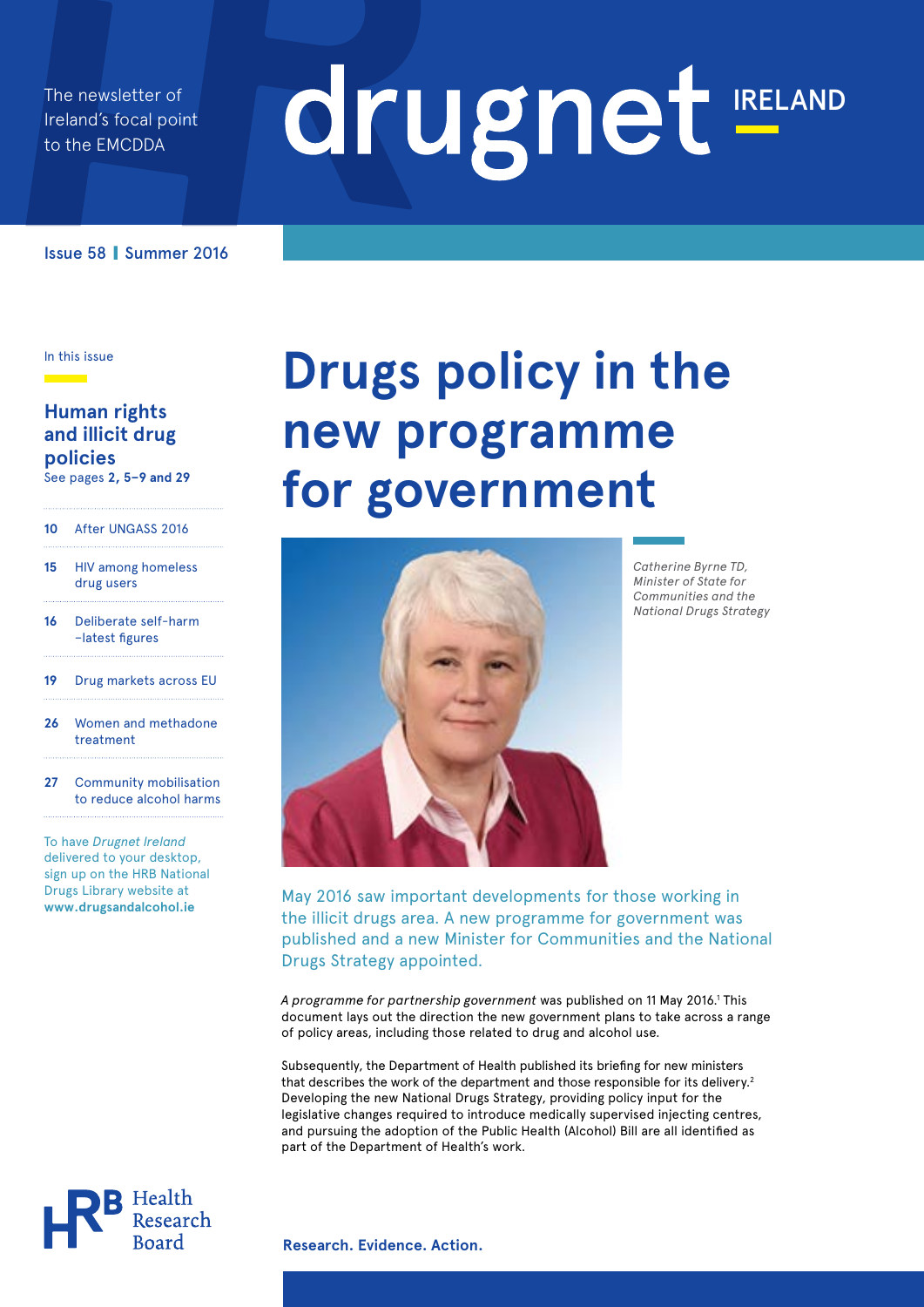### **Contents**

#### **Cover Story**

|  | Drugs policy in the new programme for government |  |
|--|--------------------------------------------------|--|
|  |                                                  |  |

#### Policy and legislation

| National Drugs Strategy: progress in 2015                    | 4  |
|--------------------------------------------------------------|----|
| What are human rights?                                       | 5  |
| Drug users' human rights                                     | 6  |
| Human rights and drug policy<br>- international perspectives | 8  |
| Human rights, equality and the                               |    |
| <b>National Drugs Strategy</b>                               |    |
| After UNGASS 2016                                            | 10 |

#### Prevalence and current situation

| European drug trends 2016                                         | 12 |
|-------------------------------------------------------------------|----|
| Drug and alcohol trends in Blanchardstown                         | 14 |
| HIV infection among homeless people who<br>inject drugs           | 15 |
| National Registry of Deliberate Self-Harm<br>- Annual Report 2014 | 16 |
| Frequent attenders at a Dublin inner-city<br>emergency department | 18 |
| EU drug markets report 2016                                       | 19 |
| The quality of crime statistics                                   | 20 |

#### Responses

| Drug treatment courts                                                   | 22 |
|-------------------------------------------------------------------------|----|
| Psychological health of heroin-dependent<br>teenagers in treatment      | 23 |
| Modelling OST outcomes with urinalysis<br>and DAIS data                 | 25 |
| Women and methadone maintenance treatment                               | 26 |
| Shared measurement of personal outcomes<br>in recovery                  | 26 |
| Community mobilisation and local alcohol<br>action plans: an evaluation | 27 |
| <b>SERVICES</b>                                                         |    |
| Service users' rights                                                   | 29 |
| New app for drug information                                            | 29 |
| <b>UPDATES</b>                                                          |    |
| Recent publications                                                     | 30 |

### **In brief**

In common with many spheres of government activity which seek to curtail or manage personal freedoms in the interests of the perceived common good, drug policy confronts tensions between the obligation to support the individual citizen's rights and freedoms and the requirement to guarantee community safety and maintain public support.

A number of articles in this issue of *Drugnet Ireland*  highlight recent reports and papers dealing with the impact of current drug policies on human rights. This is a global issue and the most severe consequences of drug control policies are felt in those societies least protective of their citizens' freedoms and most likely to use arbitrary arrest, detention, ill treatment and severe sanctions, including the death penalty, in their effort to combat drug use. Inadequate or punitive treatment regimes further erode rights by denying access to effective health care and stigmatising people who use drugs. Inevitably, the cost is felt greatest by the economically and culturally marginalised and by women and ethnic minorities. Of course, these consequences are less severe in more democratic societies but high levels of incarceration for drug-related offences, poor access to effective treatment and restrictions on participation in social and economic life all erode the human rights of drug users in developed societies.

The debate on the future of drug control is not confined to the specialist policy arena and occurs much more frequently in mainstream public discourse as negotiating positions are developed for a new global drug strategy in 2019. This debate is impacting on current policy and human rights are becoming an increasingly important lens through which drug policy is analysed. For those who emphasise human rights, official recognition that drug use is a health rather than a criminal problem is a prerequisite for a balanced drug policy. Elsewhere in this issue the place of drugs in the new programme for government is outlined.

This commits the government to pursuing a health-led rather than a criminal justice approach to drug use and continuing with what is generally regarded as a humane and progressive drug policy. A consistent commitment to a participatory approach to development of responses has been key to this policy but the financial crisis and security problems have been challenging for those working from a community perspective. Human rights can provide an ethical underpinning for a policy which seeks to protect these communities, maximise their contribution and, at the same time, support those with drug problems to participate fully in these communities.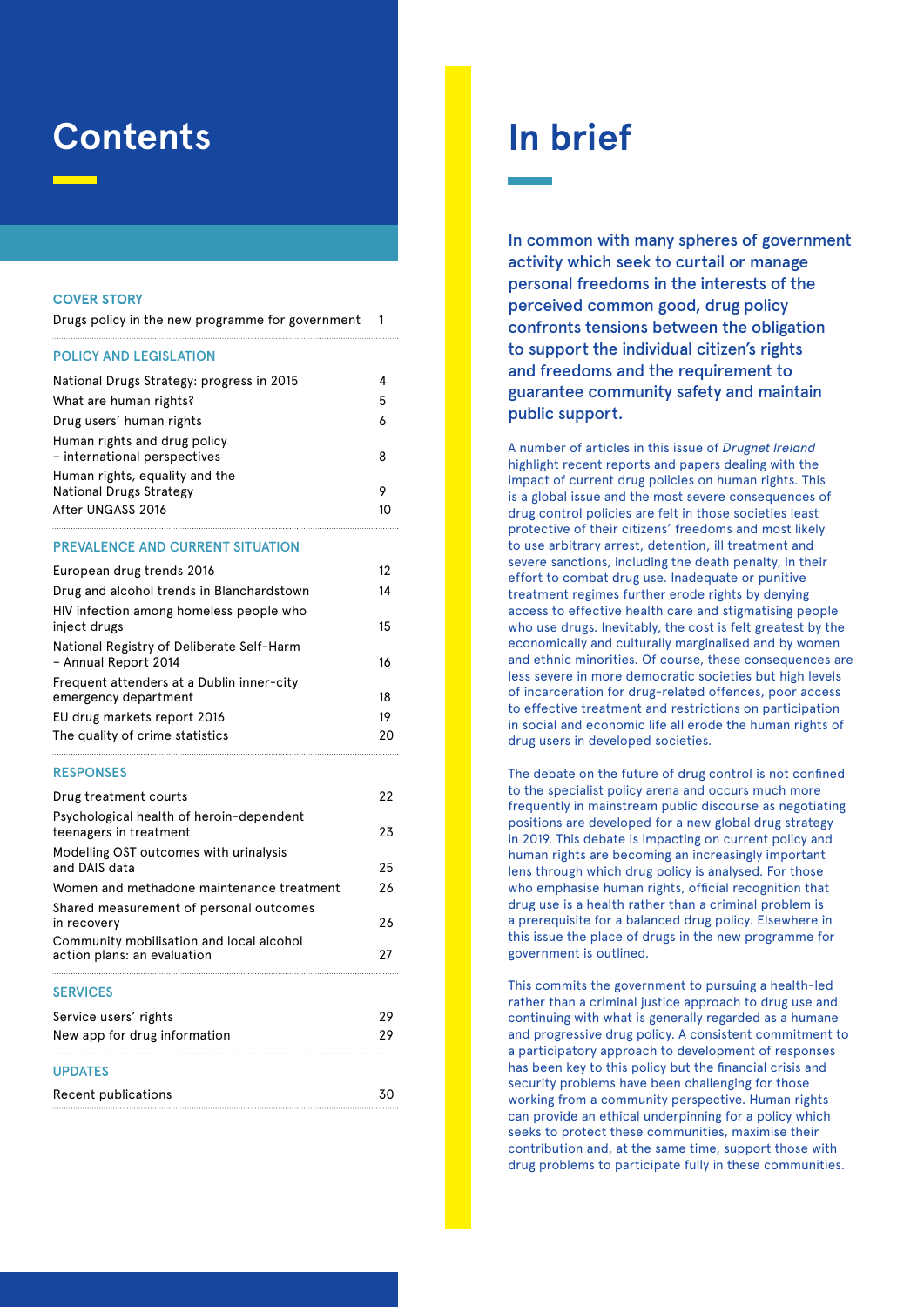### New Programme for Government and new **Drugs Minister continued**

A number of specific commitments have been made in the new Programme for Government, including:

- **•** complete and commence the new National Drugs Strategy within 12 months,
- **•** pursue a health-led rather than criminal justice approach to drug use,
- **•** legislate for medically supervised injection rooms,
- **•** produce step-down services and facilities for people leaving drug rehabilitation,
- **•** enact the Public Health (Alcohol) Bill,
- **•** strengthen the regulation of alcohol advertising to children,
- **•** support the expansion of Local Drugs Task Force projects and the Garda Youth Diversion programme,
- **•** fund an expansion of youth services to early school leavers and other young people,
- **•** reduce drug- and alcohol-related crime through a combination of policing, treatment and demand reduction activities, and
- **•** properly resource An Garda Síochána to be able to reduce the sale and supply of illicit drugs on the streets.

#### **New Minister of State for the National Drugs Strategy**

Following the publication of these documents, on 19 May Catherine Byrne TD was appointed Minister of State for Communities and the National Drugs Strategy. Her brief is spread across the Department of Health and the Department of Regional Development, Rural Affairs, Arts and the Gaeltacht. She is a Fine Gael TD for Dublin South-Central, a former Lord Mayor of Dublin, and was the party's spokesperson on the National Drugs Strategy from 2007 to 2010. More recently she has been a member of the Oireachtas Cross-Party Group on Alcohol and the Oireachtas Committee on Health and Children. She attributes great importance to the role of Minister with responsibility for the National Drugs Strategy – in 2015 she called for it to be upgraded to a Cabinet position.<sup>3</sup>

Over the years Minister Byrne has made numerous contributions to the debate on drug and alcohol issues. With respect to the current Government's priorities, she has been a long-standing advocate for the introduction of medically supervised injecting centres.<sup>4,5</sup> She has given her backing to all elements of the Public Health (Alcohol) Bill,<sup>6</sup> in particular 'wholeheartedly' supporting the introduction of minimum unit pricing for alcohol.<sup>7</sup> However, she has argued strongly against any alcohol sponsorship of sporting events,<sup>8,9</sup> and has expressed the view that the Bill does not go far enough in relation to this issue. For example, in February 2015 she urged the Minister for Health to 're-examine how we can curtail alcohol sponsorship of sporting events because we need to send out a strong message that alcohol has no place in our sporting events'.8

Minister Byrne has been critical of the way in which drug services are structured and has expressed concern about the duplication of services in some areas.<sup>3,4</sup> She has questioned the suitability of 'the drugs task force model', looking for its 'reconfiguration' so that the needs of users would be better met.10 Also she has sought changes to school-based drug and alcohol education programmes.4

At the time of writing it is unclear where the Minister stands on the issue of decriminalisation which had been put on the agenda by her predecessor Aodhán Ó Ríordáin and the findings of the Joint Committee on Justice, Defence and Equality.<sup>11</sup>

#### **Lucy Dillon**

- 1 *A programme for partnership government* (2016) http://www.drugsandalcohol.ie/25508/
- 2 Department of Health (2016) *Departmental Brief for Minister May 2016* http://www.drugsandalcohol.ie/25536/
- 3 Byrne C (2015, 26 March) Drug addiction and recovery models. Joint Oireachtas Committee on Health and Children. Retrieved 9 June 2016 https://www.kildarestreet.com/committees/?id=2015- 03-26a.2086&s=Drug+Addiction+and+Recovery+Models
- 4 Byrne C (2015, 9 July) National Drugs Strategy. Joint Oireachtas Committee on Health and Children. Retrieved 9 June 2016 https:// www.kildarestreet.com/committees/?id=2015-07-09a.3440&s=D rug+Addiction+and+Recovery+Models#g3455
- 5 Byrne C (2015, 23 April) Appointment of Aodhán Ó Ríordáin as Minister of State for the National Drugs Strategy. Retrieved 9 June 2016 http://www.finegael.ie/latest-news/2015/new-drugsminister-could-/index.xml
- 6 Byrne C (2015, 4 February) Public Health (Alcohol) Bill. Retrieved 9 June 2016 http://www.finegael.ie/latest-news/2015/newlegislation-rightly-r/index.xml
- 7 Byrne C (2015, 23 April) 'General Scheme of Public Health (Alcohol) Bill 2015'. Joint Committee on Health and Children Debate. Retrieved 9 June 2016 https://www.kildarestreet.com/ committees/?id=2015-04-23a.3377&s=I+wholeheartedly+support +minimum+unit+pricing#g3403
- 8 Byrne C (2014, 18 June) Cross-Party Oireachtas Group on Alcohol Misuse. Retrieved 9 June 2016 http://www.finegael.ie/latestnews/2014/discussion-of-alcohol-spo/
- 9 Byrne C (2011, 1 December) Alcohol marketing debate. Joint Committee on Health and Children. Retrieved 9 June 2016 http://oireachtasdebates.oireachtas.ie/Debates%20Authoring/ DebatesWebPack.nsf/committeetakes/HEJ2011120100004
- 10 Byrne C (2013, 10 July) Estimates for public services 2013. Committee on Health and Children: Select Sub-Committee on Children and Youth Affairs. Retrieved 9 June 2016 https://www. kildarestreet.com/committees/?id=2013-07-10a.545
- 11 Joint Committee on Justice, Defence and Equality (2015, 5 November) *Report of the committee on a harm reducing and rehabilitative approach to possession of small amounts of illegal drugs.* 31/JDAE/035. http://www.drugsandalcohol.ie/24750/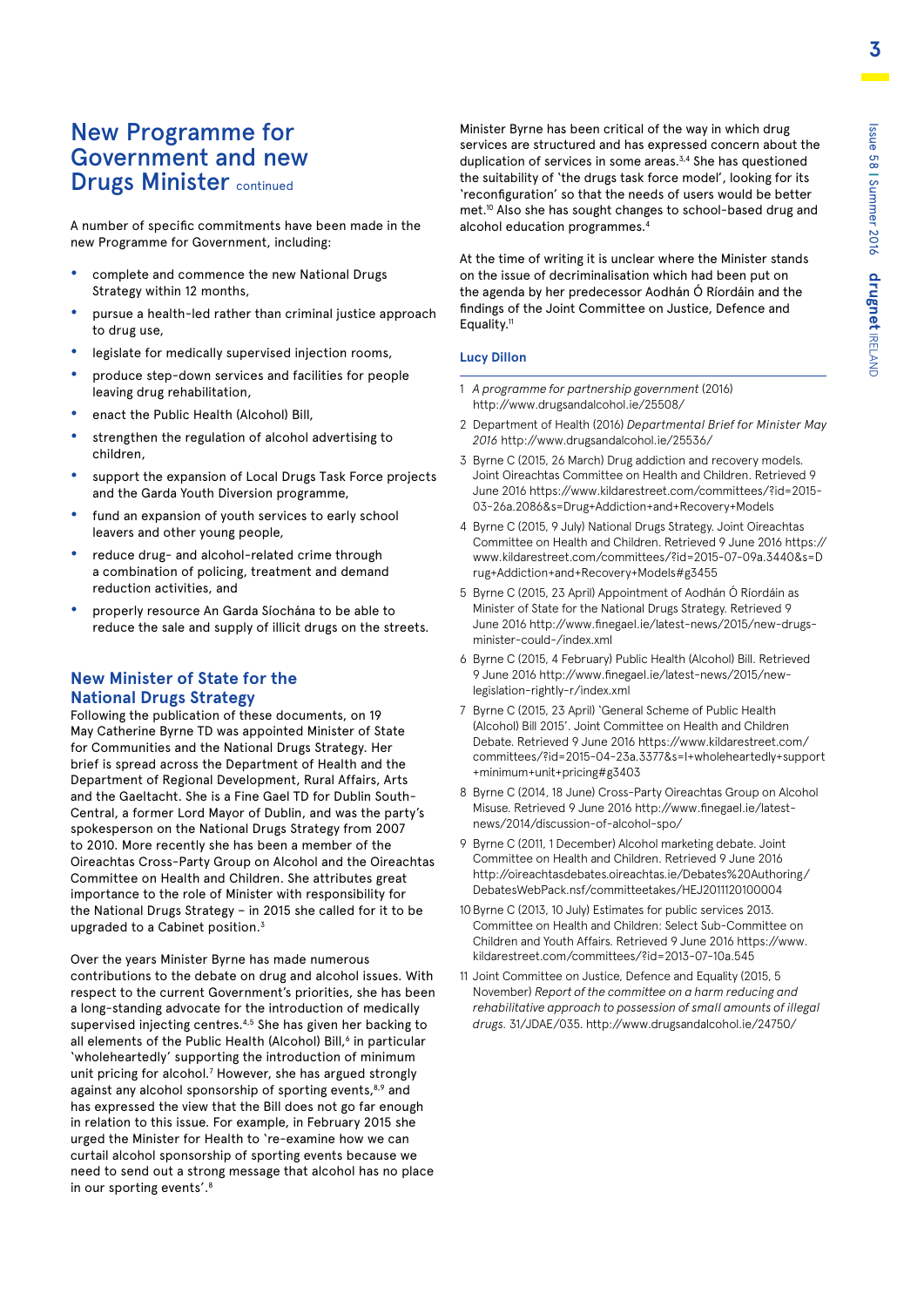#### POLICY AND LEGISLATION

# **National Drugs Strategy: progress in 2015**

The Department of Health has published its annual report for 2015 on progress in implementing the actions included in the National Drugs Strategy.<sup>1</sup> The report is a descriptive account of activities over the period – in some cases they are reported at a national level, while in others they are reported at the level of the Community Healthcare Organisations (CHOs).2

Where there has been no change, the report tends to repeat the 2014 content. No reference is made in the report to the key performance indicators identified in the NDS and neither is there any overall assessment of the level of progress made in achieving outcomes. The overall messages under each pillar remain the same as in the 2014 report.<sup>3</sup>

This article focuses on some of the changes reported to have happened under each of the five pillars over the 12-month period.

#### **Supply reduction**

Overall progress in delivering on the supply reduction actions continued to be made in relation to local supply reduction initiatives, and compliance with EU-level obligations and operations. In 2015 progress was made on policy and legislative initiatives, including the Road Traffic Bill 2016, the Public Health (Alcohol) Bill 2015, and the proposed bill to amend the Misuse of Drugs Act to restore the government's power to declare substances to be controlled. Furthermore, some progress was made on activities that had been affected by the difficult economic situation:

- **•** Forensic Science Ireland (FSI) received €1 million additional funding in the 2016 estimates for additional staff members.
- **•** Funding was also allocated for a new forensic science laboratory. Construction is due to start in 2019.
- **•** The DNA database was launched late in 2015 and is being used by the Gardaí and FSI.
- **•** Some steps were taken to meet the need for an integrated system to track the progression of offenders with drug-related offences through the criminal justice system. A Chief Information Officer was appointed with responsibility for developing the concept of a 'justice and equality information hub'; approval was given for three 'Pathfinder' projects to prove the concept.

#### **Prevention**

This area of the strategy deals with both illicit drugs and alcohol. It continued to be the case that since the start of the strategy, most progress was made in setting up education programmes and drug policies in schools, developing youth interventions and facilities in out-of-school settings, and developing online prevention and help services. Work was on-going in progressing programmes targeting families experiencing difficulties owing to drug/alcohol use and the children of drug users. Work was also under way on selective prevention measures to reduce under-age and binge drinking.

#### **Treatment and rehabilitation**

Activity under the treatment and rehabilitation pillar is mainly illustrated by using examples of activities from CHOs. The overall message for 2015 was the same as in 2014 – the development and improvement of the range, integration and availability of treatment and rehabilitation services were reported to be on-going, as was improvement in access to these services. With regard to a drugs intervention programme (incorporating a treatment referral option) for young people who come to the attention of the Gardaí as a result of their drug use, Gardaí now have an information leaflet to give to young people.

No further action was reported since the last report in relation to the following actions:

- **•** While work was reported to be well under way with regard to training programmes for all involved in the provision of substance misuse treatment services, treatment guidelines for treating blood-borne viruses had yet to be published.
- **•** In response to the issue of drug-related deaths, the findings of the naloxone demonstration project were still awaited.
- **•** No progress was reported in relation to the development of a National Overdose Prevention Strategy nor to the review of the regulatory framework in relation to prescription drugs.
- **•** A statutory regulatory framework for the provision of counselling within substance misuse services continued to be delayed because counselling was not one of the 12 health and social care professions designated under the Health and Social Care Professionals Act 2005.

#### **Research and information**

Many activities under this pillar were on-going. The five key epidemiological indicators relating to drug use (prevalence in general population, prevalence and patterns of use of specific drugs, drug treatment demand, drug-related deaths and infectious diseases) and the associated data collection systems were all under continuous development. The HRB National Drugs Library continued to promote the use of evidence in drugs work and provide resources to those working in the area. In line with the EU Early Warning System, a communication protocol for notification of drug use emergencies was being further developed.

The 2015 research work programme of the National Advisory Committee on Drugs and Alcohol was the same as for 2014. Progress was hindered owing to the lack of a researcher and a reduced budget.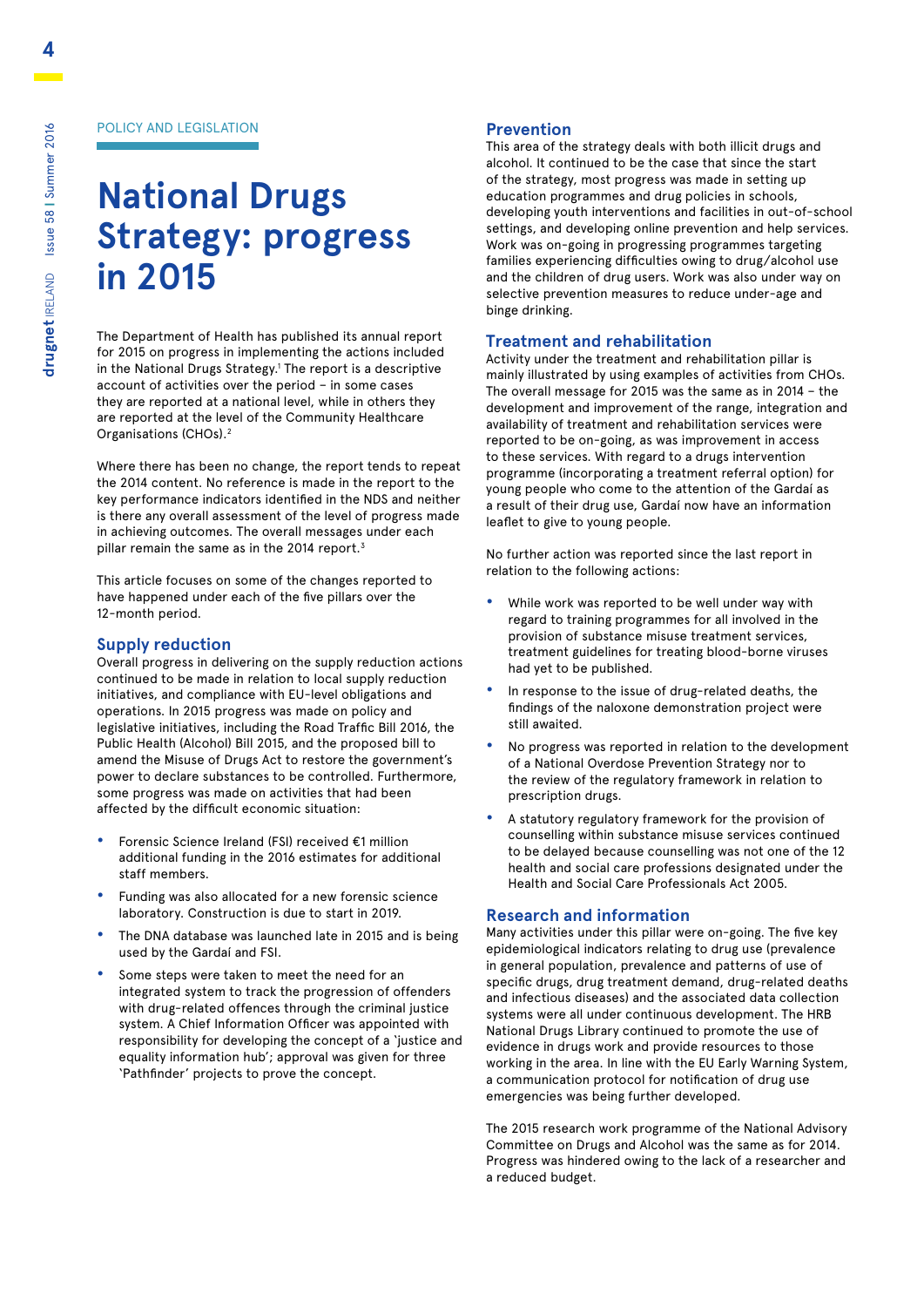**5**

### NDS progress in 2015 continued

However, there were some specific developments:

- **•** The development of indicators for harm reduction, public expenditure and drugs and crime, was under way. In 2015, for the first time, data on drug treatment in prisons were included in the report on prisons provided to the **FMCDDA**
- **•** The HSE was finalising a plan for the establishment and rollout of the Individual Health Identifier (IHI).

#### **Co-ordination**

There was little change in relation to this pillar, with many of the proposed structures already in place. Some progress was made in developing engagement with specifically identified at-risk groups, including Travellers, new communities, LGBTs, the homeless and sex workers.

# **What are human rights?**

According to the Irish Human Rights and Equality Commission (IHREC), 'human rights are the basic rights and freedoms that belong to everyone. International law, including treaties, contain the provisions which give human rights legal effect.'1 In the decades since World War Two, human rights standards have been adopted at United Nations, Council of Europe and the European Union level. Ireland has committed to upholding many of these standards.

#### **United Nations (UN)**

Adopted by the UN General Assembly on 10 December 1948, the Universal Declaration of Human Rights (UDHR) spelt out for the first time in human history basic civil, political, economic, social and cultural rights that all



human beings should enjoy. It set 'a common standard of achievement for all peoples and nations'.

There are nine core international human rights instruments. Each of these instruments has established a committee of experts to monitor implementation of the treaty provisions by its States parties.

- 1. International Covenant on Civil and Political Rights (1966)
- 2. International Covenant on Economic, Social and Cultural Rights (1966)
- 3. Convention on the Elimination of All Forms of Racial Discrimination (CERD)(1965)
- 4. Convention on the Elimination of All Forms of Discrimination against Women (CEDAW) (1979)
- 5. Convention against Torture and Other Cruel, Inhuman or Degrading Treatment or Punishment (CAT) (1984)
- 6. Convention on the Rights of the Child (1989)2
- 7. Convention on the Protection of the Rights of All Migrant Workers and Members of Their Families (1990)

A subgroup of the National Coordinating Committee for Drug and Alcohol Task Forces reviewed and updated the 2009 NDS Traveller Framework Document, and was identifying lead agencies to implement the recommendations in the document.

#### **Lucy Dillon**

- 1 Department of Health (2016) *National Drugs Strategy 2009- 2016: progress report to end 2015.* http://www.drugsandalcohol. ie/25365/
- 2 Delivered through the HSE and its funded agencies, the nine Community Healthcare Organisations provide the broad range of services that are delivered outside of the acute hospital system, i.e. primary care, social care, mental health and health and wellbeing services. https://www.hse.ie/eng/services/ publications/corporate/CHO\_FAQ.pdf
- 3 Pike B (2015) National Drugs Strategy [NDS] 2009–2016: progress in 2014 *Drugnet Ireland* (55): 12– 13. http://www. drugsandalcohol.ie/view/journal\_volume/Drugnet\_Ireland/ Issue\_55,\_Autumn\_2015.html
- 8. Convention on the Rights of Persons with Disabilities (CPRD)(2006)
- 9. Convention for the Protection of All Persons from Enforced Disappearance (CPPED)(2006)

Ireland has ratified the first six of these Conventions.

Additional information on the UN treaties can be found at http://www.ohchr.org/EN/ProfessionalInterest/Pages/ CoreInstruments.aspx

#### **Europe**

Protection of human rights in Europe (a 'regional system') is provided by two institutions with separate sets of laws and courts – (1) the Council of Europe system comprising the European Convention on Human Rights, the Revised European Social Charter and the European Court of Human Rights, and (2) the European Union system comprising the Charter of Fundamental Rights, the EU Directives on Equality and the Court of Justice of the European Union.

#### **Council of Europe system**

When it came to giving binding legal force to the rights in the UDHR, the Council of Europe adopted two separate treaties – the European Convention of Human Rights, which guarantees civil and political rights, adopted in 1950, and the European



Social Charter, which guarantees social and economic rights, e.g. everyday human rights related to employment, housing, health, education, social protection and welfare, adopted in 1961. The European Court of Human Rights rules on individual or State applications alleging violations of the civil and political rights set out in the European Convention on Human Rights.

Additional information can be found at European Convention on Human Rights http://www.echr. coe.int/Documents/Convention\_ENG.pdf European Social Charter http://www.coe.int/en/web/ conventions/full-list/-/conventions/treaty/163 European Court of Human Rights http://www.echr.coe.int/ Pages/home.aspx?p=home&c=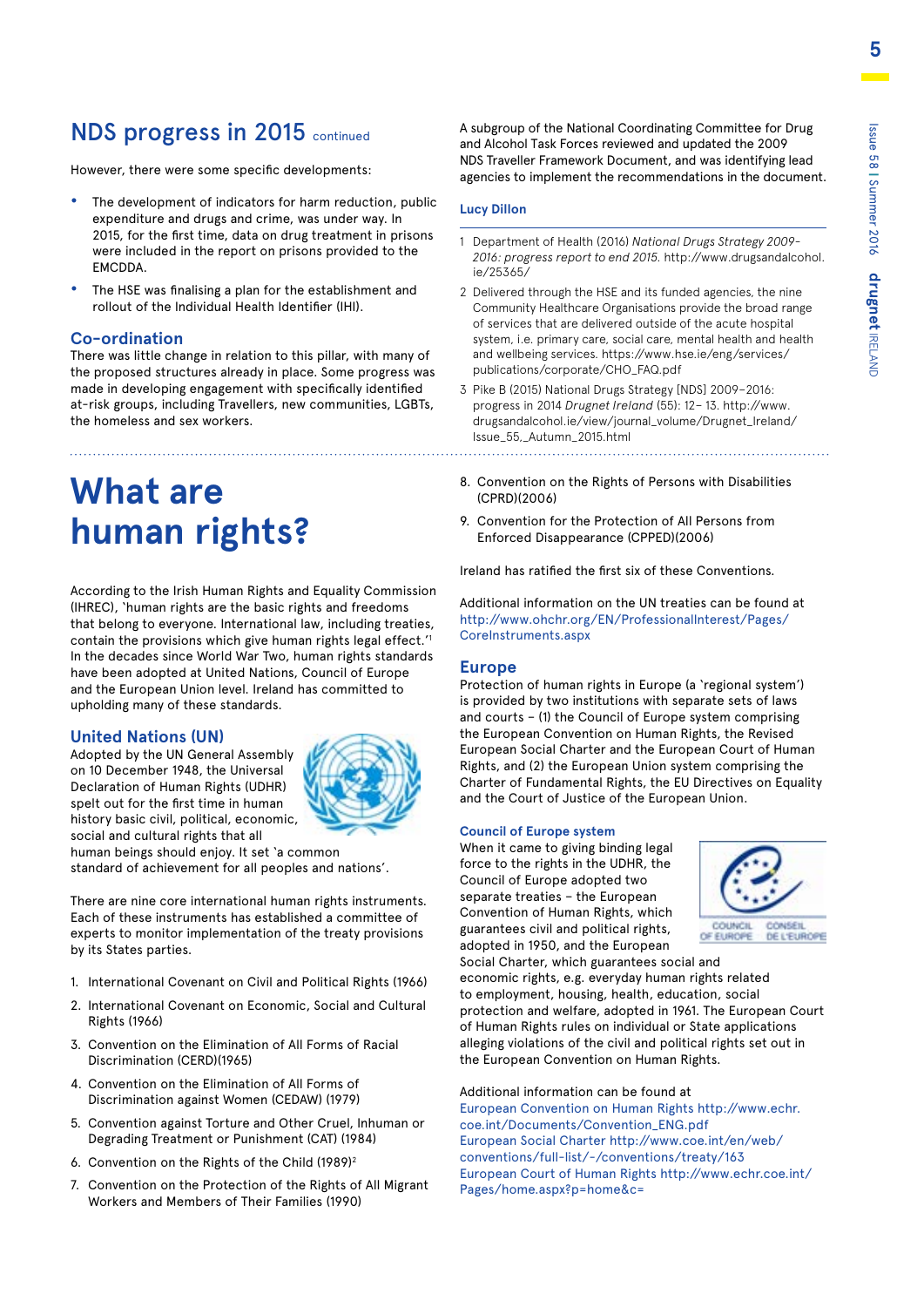### What are human rights? continued

#### **European Union (EU) system**

The EU's Charter of Fundamental Rights brings together in a single document the fundamental rights protected in the EU. The Charter contains rights and freedoms under six titles: Dignity, Freedoms, Equality, Solidarity, Citizens' Rights, and Justice.



Proclaimed in 2000, the Charter became legally binding on the EU with the entry into force of the Treaty of Lisbon in December 2009. The Court of Justice of the European Union interprets EU law to make sure it is applied in the same way in all EU countries, and settles legal disputes between national governments and EU institutions.

#### Additional information can be found at

Charter of Fundamental Rights http://www.europarl.europa. eu/charter/pdf/text\_en.pdf Court of Justice of the European Union http://europa.eu/

about-eu/institutions-bodies/court-justice/index\_en.htm

#### **Ireland**

Bunreacht na hÉireann (the Irish Constitution) was signed into law in 1937. Articles 38–44 set out fundamental rights. The Irish courts have interpreted the Constitution as including certain other human rights, i.e. 'unenumerated rights', which are not explicitly set out in the Constitution but are recognised by the courts.



The European Convention on Human Rights Act 2003 gives effect to the standards set out in the European Convention on Human Rights in Irish law. This allows these rights to be considered before the Irish courts. The Constitution has primacy over the ECHR Act (in cases where there is any uncertainty) and, if the two conflict, the Constitution prevails.

Additional information can be found at Bunreacht na hÉireann http://www.taoiseach.gov.ie/eng/ Historical\_Information/The\_Constitution/ European Convention on Human Rights Act 2003 http:// www.ihrec.ie/legal/europeanconvent.html

#### **This account has been compiled with the assistance of the Irish Human Rights and Equality Commission, www.ihrec.ie**

- 1 Irish Human Rights and Equality Commission (2015) *Human rights explained: guide to human rights law.* Dublin: IHREC, p. 6. http://www.ihrec.ie/download/pdf/ihrec\_human\_rights\_ explained.pdf
- 2 Article 33 of the Convention on the Rights of the Child reads: 'States Parties shall take all appropriate measures, including legislative, administrative, social and educational measures, to protect children from the illicit use of narcotic drugs and psychotropic substances as defined in the relevant international treaties, and to prevent the use of children in the illicit production and trafficking of such substances.'

# **Drug users' human rights**

Just what are the rights of drug users and how can legislators, policy makers, law enforcers and service providers ensure their rights are taken into consideration? In 2015 the Irish Council for Civil Liberties (ICCL) produced its first paper considering the drugs phenomenon from a human rights perspective, and in particular human rights as defined in the European Convention on Human Rights (ECHR).1

#### **Right to life (Art 2 ECHR)**

With an average 600 drug-related deaths every year,<sup>2</sup> Ireland has almost four times the overall European Union (EU) average. ICCL identifies six harm reduction measures to help reduce this number, some of which have already been, or are in the process of being, introduced, and some of which are under discussion.

#### **Prohibition of torture and inhuman or degrading treatment or punishment (Art 3 ECHR)**

According to ICCL, persons with drug problems suffer considerably and their health is eroded by street drugs and by drug-taking practices, and there is also transmission and high prevalence of blood-borne viruses among the

drug-using population. Compounded by the stigmatisation associated with substance misuse, these and a range of other conditions can be perceived by the persons suffering them as inhuman or degrading. Policies focusing on drug use as a health problem rather than a criminal problem might strike a better balance in addressing these human rights concerns.

Drug use may be the result of lack of access to palliative treatment or failure by service providers to respond to the real or perceived somatic or mental health needs or conditions of the user, for example undisclosed traumatic experiences such as abuse suffered during childhood, that render a person more vulnerable to problematic substance use. ICCL invites policy makers to examine the degree to which suffering might be reduced or prevented, and nonmedical use of prescription drugs or use of illegal drugs reduced, if doctors were to have greater prescription freedom, subject only to professional standards, without a criminal policy inspired gatekeeping role and associated sanctions for doctors perceived as over-prescribing psychoactive substances.

#### **Prohibition of forced labour/slavery (Art 4 ECHR)**

Drug policies that stigmatise, marginalise and exclude users often push them into the hands of persons who exploit them sexually or otherwise in situations that are tantamount to forced labour, sometimes modern slavery. ICCL asks whether different policies would eliminate these situations,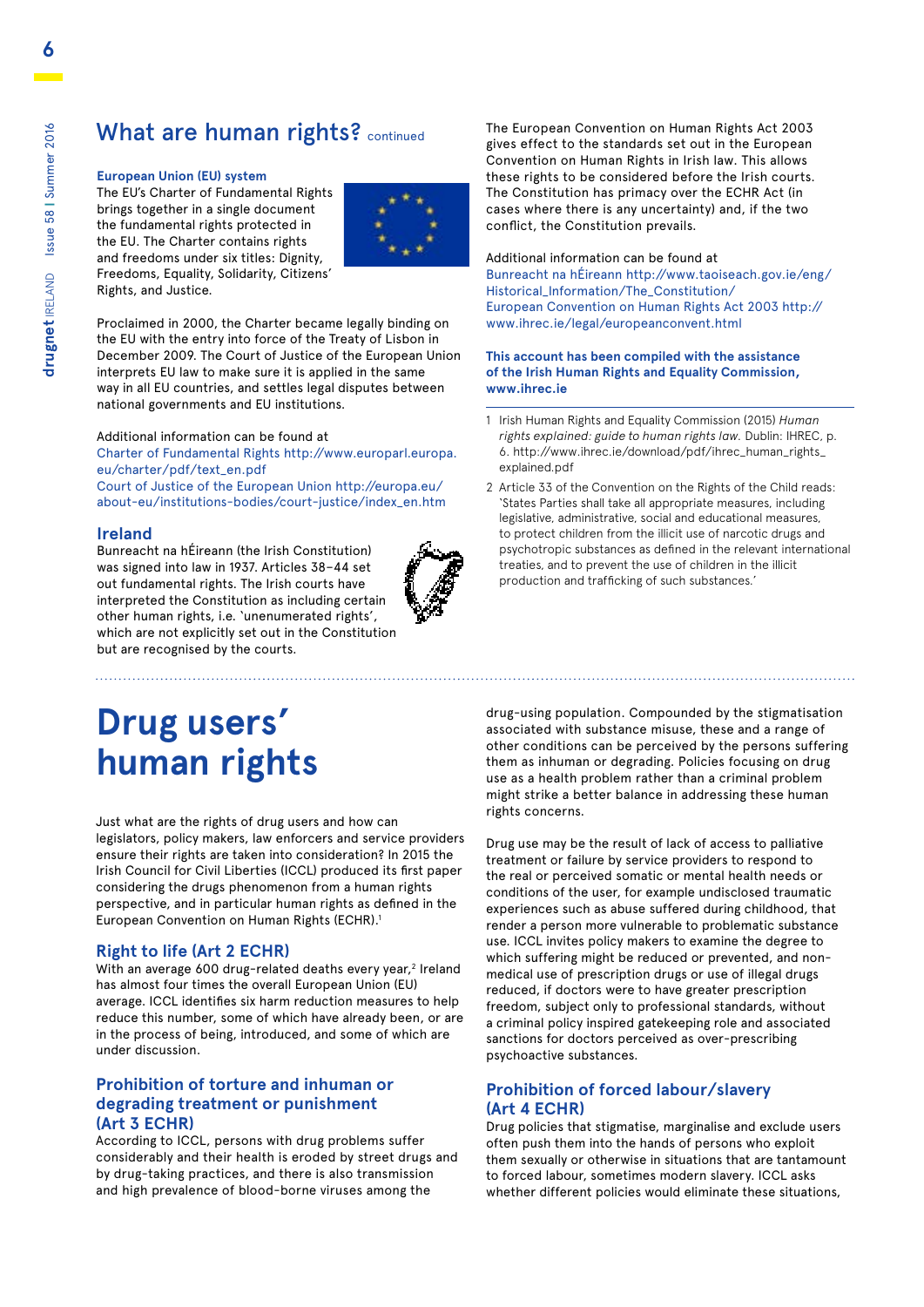**7**

### Drug users' human rights continued

and if so, does this raise questions from a human rights perspective. Although not under the potential scope of Article 4, ICCL notes that working conditions and work-place environments may be conducive to drug use. This may occur because of work-related stress, unreasonable performance objectives or demands, or an excessively competitive atmosphere. Performance enhancement drugs can also lead to problematic use.

#### **Right to liberty and personal freedom (Art 5 ECHR)**

Using UN estimates, ICCL points out that there may be around 30 million occasional drug users in the EU, and some 5 million problematic drug users. However, the EMCDDA reported only 1.25 million drug offences in the EU in 2014. Of these, 781,000 were for cannabis use and a further 223,000 involved use of other drugs; cannabis supply amounted to 116,000 recorded offences, with supply of other drugs accounting for 86,000 and other offences 42,000. Based on these figures, ICCL suggests that the application of criminal law to drugs is uneven and therefore risks being discriminatory. If use were punished systematically, ICCL asserts it would mean criminalising within the EU the equivalent of seven times the population of the Republic of Ireland, or more than once its population if only problematic users were targeted.

The ICCL asks whether drug-related criminal law fails on three counts:

- **•** its vocation of general non-discriminatory application, while drug trafficking continues to be rampant despite considerable law enforcement efforts;
- **•** its purpose of preserving public health given the scale of the drug problem and the reported collateral damage of drug policy; and
- **•** its purpose of protecting children.

#### **Right to private life, freedom of thought, expression, association (cf. Arts 8, 9, 10, 11 …)**

Referring to the right to private life, ICCL suggests this right arguably extends to enjoying an experience of one's choice, including those that alter one's mental perceptions or state of consciousness, especially if it does not transcend to the public or endanger others. ICCL goes on to point out that the interdiction of such activities (in terms of their mind-altering power) would be contrary to Article 8, unless provided for in law 'in the interests of national security, public safety or the economic wellbeing of the country, for the prevention of disorder or crime, for the protection of health or morals, or for the protection of the rights and freedoms of others'. The objective pursued would have to be demonstrably necessary in a democratic society and the interference proportionate. ICCL goes on to suggest that policy makers might wish to take such matters into account when considering decriminalisation and the home-growing of cannabis.

#### **Prohibition of discrimination (Art 14 ECHR)**

ICCL notes that drug laws affect far more people in disadvantaged communities than in other communities, although drug use is roughly the same across all communities. It also notes that some people argue that subordinating the treatment of substance use disorders to criminal policy or related moral considerations, as compared to other selfinflicted conditions that remain a purely medical matter, is also discriminatory. Examples of self-inflicted medical conditions that don't attract a criminal charge include tobacco-related cancer, alcohol-related diseases, dietrelated hypertension, certain cases of diabetes, extreme sport-related injury or even suicide attempts.

ICCL suggests that these biases can affect access to and the modalities of palliative, substitution or maintenance treatment for substance use disorders, and invites policy makers to consider whether current drug policies that hinge on criminal law and repression (a) have an unnecessary, undesirable or discriminatory impact on the delivery of health care for persons suffering from substance use disorders, and (b) place the persons concerned in significantly less favourable conditions for access to and quality of treatment than people who suffer from other selfinflicted medical conditions.

#### **Brigid Pike**

- 1 Irish Council for Civil Liberties (2015, 6 August) *Submission to the Houses of the Oireachtas Joint Committee on Justice, Defence and Equality on the review of Ireland's approach to the possession of limited quantities of certain drugs.* Retrieved 28 April 2016 http://www.drugsandalcohol.ie/25444/
- 2 Health Research Board (2015) *Drug-related deaths and deaths among drug users in Ireland: 2013 figures from the National Drug-Related Deaths Index.* Dublin: Health Research Board. http://www.drugsandalcohol.ie/24676/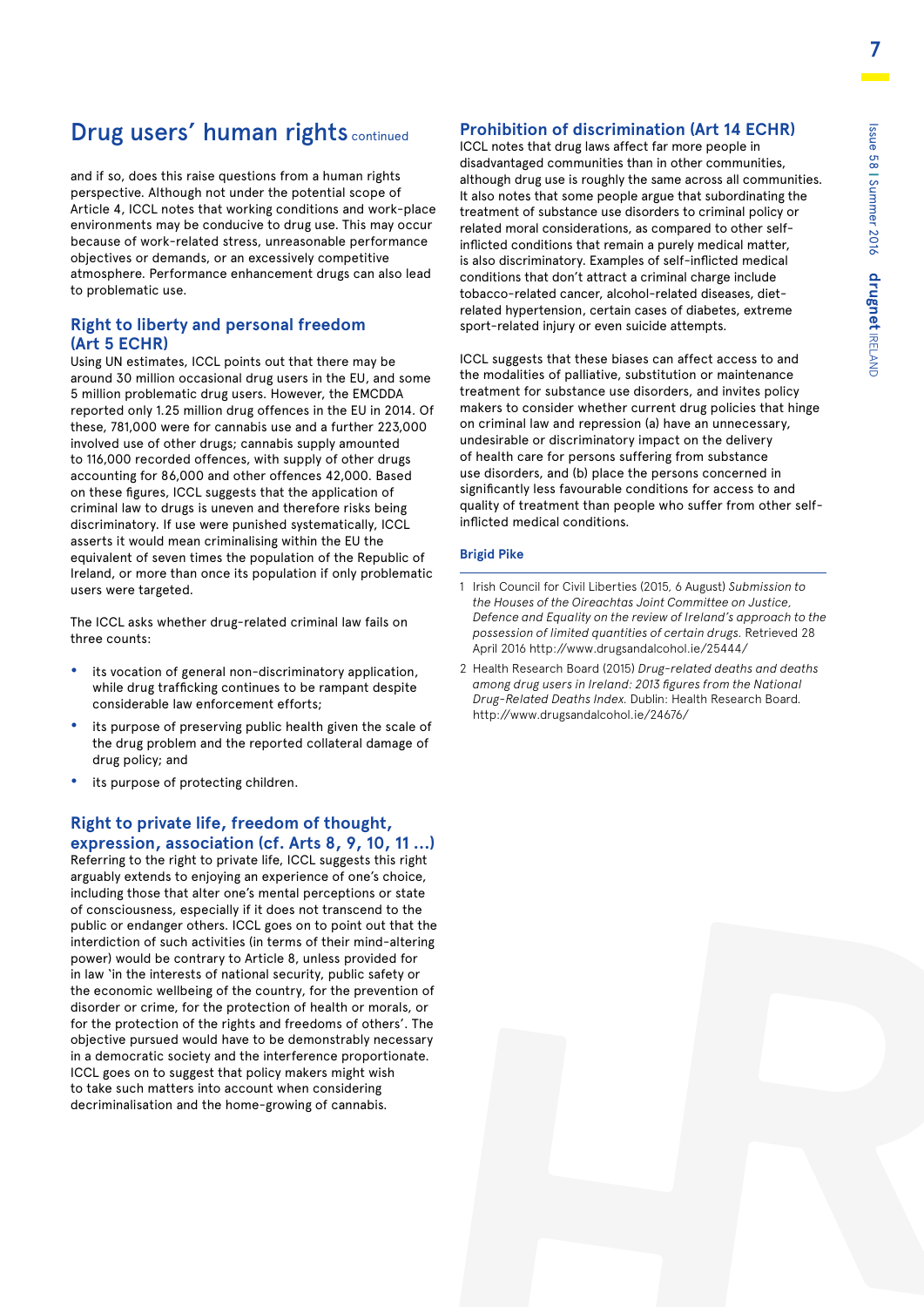# **Human rights and drug policy – international perspectives**

The work of four international bodies with a particular interest in investigating just what a human-rights based approach to drug policy might look like is outlined below.

#### **International Centre on Human Rights and Drug Policy (HRDP)**

The International Centre on Human Rights and Drug Policy (HRDP) is dedicated to developing and promoting innovative and high-quality legal and human rights research and teaching on issues related to drug laws, policy and enforcement. It pursues its mandate by publishing original, peer-reviewed research on drug issues as they relate to international human rights law, international humanitarian law, international criminal law and public international law.

In a six-page joint submission to the 2016 UNGASS on drugs, HRDP and Amnesty International took the following view:<sup>1</sup>

The UNGASS on drugs must be viewed as the beginning of a wider reflective process underpinned by a rigorous and inclusive assessment of the global state of drug control in the negotiations of a new Political Declaration and Plan of Action to be adopted in 2019. The lead up to 2019 is a critical moment to ensure that political commitments to drug control have clear, unambiguous articulations of international human rights law and standards.

#### **International Network of People Who Use Drugs (INPUD)**

The International Network of People who Use Drugs (INPUD) is a global peer-based organisation that seeks to promote the health and defend the rights of people who use drugs. In October 2015 it published a 42-page 'consensus statement' on human rights, health, and the law in relation to people who use drugs.<sup>2</sup> The statement lists ten `established and recognised human rights' to which people who use drugs are entitled:

- 1. human rights, which must be protected by the rule of law;
- 2. the right to non-discrimination;
- 3. the right to life and security of person;
- 4. the right not to be subjected to torture or to cruel, inhuman, or degrading treatment;
- 5. the right to the highest attainable standard of health;
- 6. the right to work, to free choice of employment, to just and favourable conditions of work, and to protection against unemployment;
- 7. the right not to be subjected to arbitrary arrest or detention;
- 8. the right to bodily integrity;
- 9. the right to found a family entitled to protection by the law, entitled to privacy, and entitled to be free from arbitrary interference; and
- 10. the right to assemble, associate, and form organisations.

#### **Johns Hopkins–***Lancet* **Commission on Drug Policy and Health**

Ahead of UNGASS 2016 on drugs, the Johns Hopkins–*Lancet* Commission, comprising 22 experts from a wide range of disciplines and professions in low-, middle- and high-income countries, examined the emerging scientific evidence on public health issues arising from drug-control policy in order to inform and encourage a central focus on public health evidence and outcomes in drug policy debates. The Commission's work was framed by the UN-endorsed Sustainable Development Goals (SDGs) for 2030, which aspire to human-rights-centred approaches to ensuring the health and wellbeing of all people. In their 50-page report, the Commission made 11 recommendations regarding future drug policy, including the following:

- **•** Decriminalise minor, non-violent drug offences use, possession, and petty sale – and strengthen health and social-sector alternatives to criminal sanctions.
- **•** Ensure easy access to harm-reduction services, e.g. opioid substitution treatment, nsp, supervised injection sites and access to naloxone, for all who need them, and recognise the effectiveness and cost-effectiveness of scaling up and sustaining these services.
- **•** Prioritise people who use drugs in treatment for HIV, HCV infection, and tuberculosis, and ensure that services are adequate to enable access for all who need care.
- **•** Reduce the negative impact of drug policy and law on women and their families, especially by minimising custodial sentences for women who commit nonviolent offences and developing appropriate health and social support, including gender-appropriate treatment of drug dependence, for those who need it.
- **•** Health, development and human rights indicators should be included in metrics to judge success of drug policy, e.g. access to treatment, frequency of overdose deaths, and access to social welfare programmes for people who use drugs. All drug policies should also be monitored and assessed as to their impact on racial and ethnic minorities, women, children and young people, and people living in poverty.
- **•** Move gradually toward regulated drug markets and apply the scientific method to their assessment.

#### **Pompidou Group**

Part of the Council of Europe, the Pompidou Group comprises 38 states, including Ireland. Its core mission is to contribute to the development of multidisciplinary, innovative, effective and evidence-based drug policies in its member states. 'Bringing human rights to the forefront of drug policy' is its top priority for 2015–2018.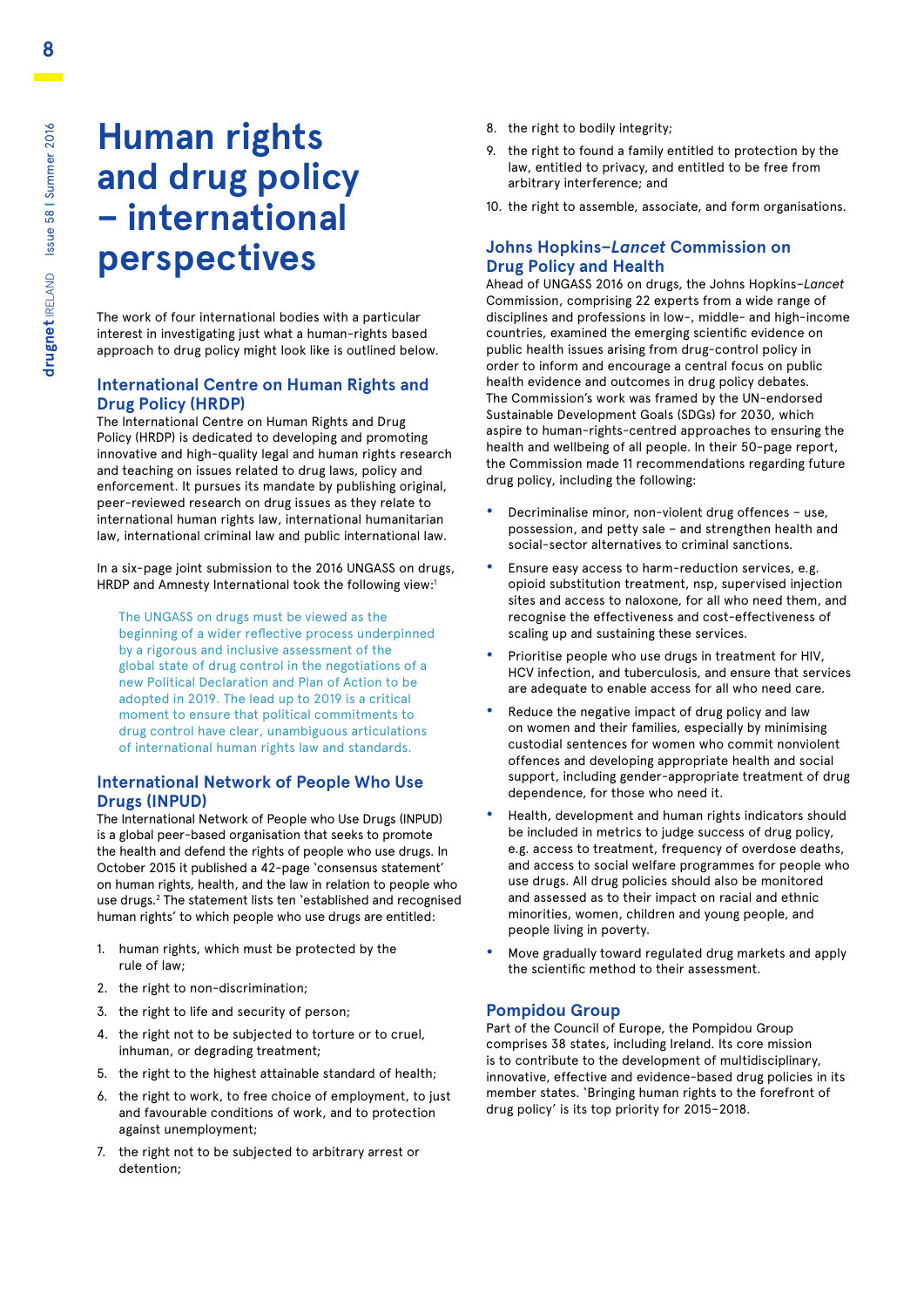### **Human rights – international perspectives** continued

The aims of the Pompidou Group's current work programme include:

- **•** increasing awareness of human rights obligations and reduction in human rights violations occurring in the pursuit of drug policy goals;
- **•** contributing to reducing stigmatisation and discrimination;
- **•** promoting the right of access to healthcare for drug dependent people in detention;
- **•** highlighting and recognising the pivotal role of the Pompidou Group, as a part of the Council of Europe, in promoting human rights as a fundamental drug policy principle; and
- **•** promoting the mainstreaming of gender aspects in all areas of drug policy.
- 1 International Centre on Human Rights Centre and Amnesty International (2016, 12 April) *Joint submission: The promotion and protection of human rights and international drug control.* Retrieved 28 April 2016 http://www.hr-dp.org/ files/2016/04/12/AI\_HRDP\_UNGASS\_Submission\_FINAL1.pdf
- 2 INPUD (2015) *Consensus statement on drug use under prohibition: human rights, health and the law.* London: INPUD. Retrieved 28 April 2016 http://www.inpud.net/en/news/inpudconsensus-statement-drug-use-under-prohibition-humanrights-health-and-law
- 3 Johns Hopkins–Lancet Commission on Drug Policy and Health (2016) Public health and international drug policy *Lancet* Vol. 387: 1427–1480. Published Online, 24 March 2016, http://dx.doi. org/10.1016/S0140-6736(16)00619-X
- 4 Pompidou Group (2014) *Pompidou Group work programme 2015–2018:* 'Drug policy and human rights: new trends in a globalised context'. P-PG/MinConf (2014) 4. Retrieved 28 April 2016 http://www.coe.int/T/DG3/Pompidou/ Source/Documents/P-PG\_MinConf%20(2014)%204%20 WorkProgramme%202015-18\_ENGLISH.pdf

#### **Brigid Pike**

# **Human rights, equality and the National Drugs Strategy**

In 2014 Ireland became the first EU member state to introduce legislation that combines equality and human rights as a 'public sector duty'. This public sector duty requires public bodies to take proactive steps to promote equality, protect human rights and fight discrimination in relation to their functions and powers. Section 42 of the Irish Human Rights and Equality Commission Act 2014 states:<sup>1</sup>

A public body shall, in the performance of its functions have regard to the need to:

- a) eliminate discrimination,
- b) promote equality of opportunity and treatment of its staff and the persons to whom it provides services, and
- c) protect, promote and fulfil the human rights of its members, staff and the persons to whom it provides services.

The Act requires public bodies both to set out in their strategic plans an assessment of the human rights and equality issues it believes to be relevant to its functions and purpose, and to have policies, plans and actions in place to address those issues, or to include proposals on how such policies and plans will be put in place. Annual reports need to report on developments and achievements in regard to these issues.

The Irish Human Rights and Equality Commission (IHREC), established under the 2014 Act, published its first strategy in January 2016, covering the years 2016–2018. One of the goals in the strategy is the 'proactive implementation of our legal powers, in particular positive public duty'.<sup>2</sup> Among the outcomes the Commission will be measuring in relation to this goal are whether there is an increase in awareness of human rights and equality issues, and in positive action among 'duty bearers', i.e. public bodies.

It is within this legislative context that Niall Crowley, the former Chief Executive Officer of the now defunct Equality Authority in Ireland (1999–2009), gave a presentation at CityWide's 20th anniversary conference in November 2015.3 He explored the opportunities that this statutory public sector duty offers the National Drugs Strategy. He discussed how to develop an equality and human rights statement for the strategy that will ensure equality and human rights are built into the planning, implementation and evaluation of the strategy. He also noted that this public sector duty will ensure the full integration of 'communities of interest' such as LGBT, travellers, New Communities and other minority groups, into the development of the strategy.4

#### **Lucy Dillon**

- 1 Irish Human Rights and Equality Commission Act 2014 http:// www.irishstatutebook.ie/eli/2014/act/25/enacted/en/html
- 2 Irish Human Rights and Equality Commission (2016) *Strategy statement 2016–2018*. Dublin: IHREC, p. 9. Retrieved 30 June 2016 http://www.ihrec.ie/download/pdf/strategystatement.pdf
- 3 Niall Crowley's presentation is available at http://www.citywide. ie/citywide-20th-anniversary/workshops.html
- 4 For an account of human rights and drug policy in Ireland prior to the finalisation of the current National Drugs Strategy, see B Pike (2008) Human rights and illicit drugs policy. *Drugnet Ireland*  (27): 11–12. http://www.drugsandalcohol.ie/12108/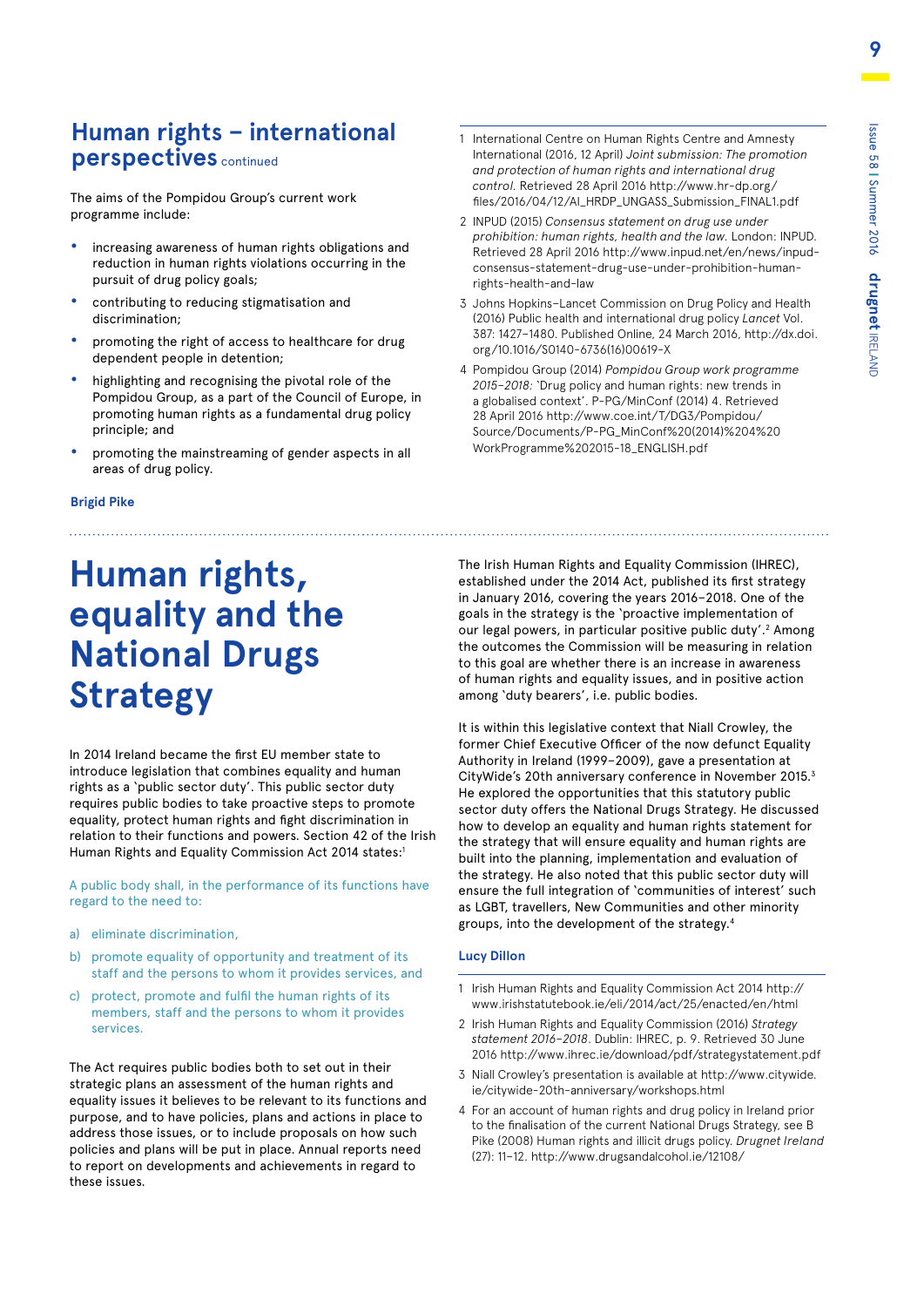# **After UNGASS 2016**

UNGASS 2016 has been and gone. Held on 19–21 April in New York, it comprised not only the general assembly sessions but also over 40 side events, which were organised by individual member states, UN agencies and international NGOs.<sup>1</sup>

Two policy statements to emerge from the UNGASS process that are relevant to Ireland's national drugs policy are described below. The language used and the points emphasised in the two papers differ, particularly in relation to demand reduction, supply reduction and human rights issues, reflecting the challenges of reaching a consensus among 28 European countries as opposed to some 200 countries from around the globe.<sup>2</sup>

#### **EU common position**

Ahead of UNGASS 2016, the European Union (EU) adopted a common position paper, which formed the basis for EU member states' contributions.<sup>2</sup> Grounded on two general principles – the need for an integrated, balanced and evidence-based approach and a sound public health approach – the nine-page position paper is broken into ten sections, listed below, which contain a total of 36 policy statements, some of which are noted here.

- **• International legal framework** there is 'sufficient scope and flexibility within the provisions of the UN Conventions to accommodate a wide range of approaches to drug policy';
- **• Human rights** states parties are invited 'to develop and implement, when appropriate, alternatives to incarceration and coercive sanctions applicable to persons having committed minor, non-violent drugrelated offences';
- **• Role of civil society** in formulating, implementing, monitoring and evaluating drug policies, 'especially in the field of drug demand reduction' is affirmed;
- **• Demand reduction and related measures, including prevention and treatment** – 'dependent drug users should be first and foremost considered as people in need of attention, care and treatment in order to improve their health and condition and enhance social integration, tackling marginalization and stigmatization' and, in this context, states parties 'should make sure that access to risk and harm reduction measures is guaranteed, as such measures have proved effective in reducing the number of direct and indirect drug-related deaths and notably blood-borne infectious diseases associated with drug use';
- **• Access and availability of drug demand reduction measures** – states parties are urged to 'guarantee broad availability, coverage and access' to drug dependence treatment for all members of society';
- **• Availability of controlled substances for medical and social purposes** – 'as regards psychoactive substances with proven legitimate medical or scientific use, a thorough and careful assessment is crucial before a decision is taken, with a view to avoiding undue restrictions on legitimate use of such substances';
- **• Supply reduction and related measures** covers drug trafficking, international cooperation, with particular attention to the spreading and diversification of precursor chemicals;
- **• Alternative development** to establish viable economic alternatives to prohibited cultivation of crops in source countries;
- **• Drugs policy and children, youth and women**  reference is made to article 33 of the Convention on the Rights of the Child, asserting the need 'to protect children from the illicit use of narcotic drugs and psychotropic substances', and differences in the ways men and women are affected by drugs and drug policies are acknowledged;
- **• New challenges, threats and realities in preventing and addressing the world drug problem** including new psychoactive substances and the role of new communication technologies.

#### **UNGASS outcome statement**

Agreed by member states at the 59th meeting of the UN Commission on Narcotic Drugs (CND) in Vienna in March 2016, this outcome document, entitled 'Our joint commitment to effectively addressing and countering the world drug problem', was adopted at UNGASS 2016.<sup>3</sup> Having reaffirmed member states' commitment to the three UN drug conventions and member states' determination 'to tackle the world drug problem and to actively promote a society free of drug abuse in order to help ensure that all people can live in health, dignity and peace, with security and prosperity and to address public health, safety and social problems resulting from drug abuse', the 24-page outcome statement sets out a series of operational recommendations under seven headings.

#### **Demand reduction and related measures, including prevention and treatment**

Under treatment, the document eschews use of the term 'harm reduction' but invites national authorities to consider 'effective measures aimed at minimizing the adverse public health and social consequences of drug abuse, including appropriate medication-assisted therapy programmes, injecting equipment programmes, as well as antiretroviral therapy and other relevant interventions that prevent the transmission of HIV, viral hepatitis and other blood-borne diseases associated with drug use'.

#### **Availability of and access to controlled substances exclusively for medical and scientific purposes**  Focuses on improving processes for ensuring availability and access.

**Supply reduction including law enforcement, drug-related crime, money laundering and judicial cooperation** As well as strengthening efforts to tackle international drug trafficking and its links to other forms of organised crime, the outcome statement calls on member states to strengthen multi-disciplinary measures to 'promote comprehensive supply reduction efforts that include preventive measures addressing, inter alia, the criminal justice and socioeconomic related factors that may facilitate, drive, enable and perpetuate organized crime and drug-related crime'.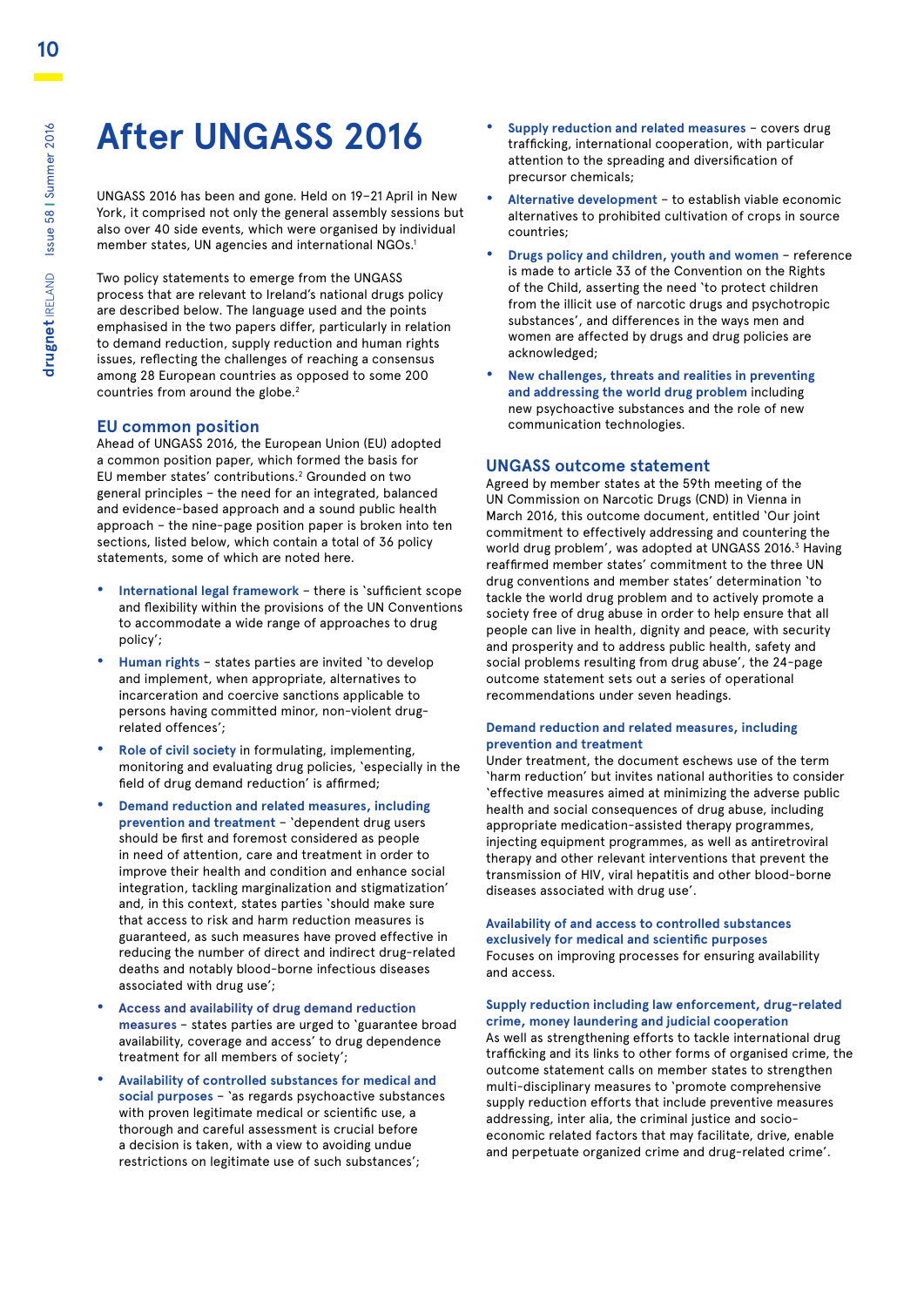### **After UNGASS 2016** continued

#### **Cross-cutting issues: human rights, youth, children, women and communities**

Along with nine recommendations regarding youth, children and women, the outcome statement discusses the need for proportionate and effective policies and responses in the criminal justice sector, in compliance with the provisions of the three UN drug conventions. Recommendations include encouraging the development, adoption and implementation of 'alternative or additional measures with regard to conviction or punishment of an appropriate nature' and also promoting 'proportionate national sentencing policies, practices and guidelines for drug-related offences whereby the severity of penalties is proportionate to the gravity of offences and whereby both mitigating and aggravating factors are taken into account'.

#### **Cross-cutting issues in countering the world drug problem**

This section contains 25 recommendations relating to new psychoactive substances, amphetamine-type stimulants, precursors, and the non-medical use of prescription drugs, as well as enhancing capacity to respond the evolving reality and emerging and persistent challenges and threats.

#### **Strengthening international cooperation**

This will continue to be based on the principle of common and shared responsibility, strengthening assistance and enhancing cooperation between member states.

#### **Alternative development**

This section sets out the measures by which UN member states will address drug-related socio-economic issues related to the illicit cultivation of narcotic plants and the illicit manufacture and production and trafficking of drugs around the world.

Two reports – one by Ireland's Department of Health and one by an international non-governmental organisation – assess what UNGASS 2016 achieved.

#### **Ireland's Department of Health**

In its briefing to the incoming Minister for Health in May 2016, the Department of Health wrote:

The UN General Assembly held a Special Session (UNGASS) on drugs from 19th to 21st April 2016 in New York. This Special Session was an important milestone in achieving the goals in the policy document of 2009 'Policy Declaration and Plan of Action on International Cooperation towards an Integrated and Balanced Strategy to Counter the World Drug Problem' which defined action to be taken by Member States as well as goals to be achieved by 2019. An Outcomes Document, adopted by acclaim at the first plenary session, contained a series of operational recommendations to counter the world drug problem. It showed progress in agreeing language on proportional sentencing, the importance of evidence-based policies, gender mainstreaming, greater consideration of human rights aspects, new psychoactive substances/NPS, and in taking account of WHO resolutions.4

#### **International Drug Policy Consortium (IDPC)**

IDPC is global network of 143 NGOs that focus on issues related to drug production, trafficking and use, promoting objective and open debate on the effectiveness, direction and content of drug policies at the national and international level, and supporting evidence-based policies that are effective at reducing drug-related harm. IDPC commented regarding UNGASS 2016:

Although the Outcome Document does include some good language on some points (such as access to essential medicines, development, overdose prevention and alternatives to incarceration), it could have been a very different document if the more progressive inputs had not been overlooked.

IDPC has compiled a document containing a selection of the 'more strong, progressive and evidence-based language', which had been on the table during the negotiations.<sup>5</sup>

#### **Brigid Pike**

- 1 Information retrieved 13 May 2016 https://www.unodc.org/ ungass2016/
- 2 European Union (2016) *Common position on UNGASS 2016.*  Retrieved 13 May 2016 http://www.unodc.org/documents/ ungass2016//Contributions/IO/EU\_COMMON\_POSITION\_ON\_ UNGASS.pdf
- 3 *Draft resolution submitted by the President of the General Assembly: Our joint commitment to effectively addressing and countering the world drug problem.* 14 April 2016. E/ CN.7/2016/L.12/Rev.1. Retrieved 13 May 2016 https:// documents-dds-ny.un.org/doc/UNDOC/LTD/V16/017/77/PDF/ V1601777.pdf?OpenElement
- 4 Department of Health (2016) *Departmental Brief for Minister May 2016.* http://www.drugsandalcohol.ie/25536/
- 5 Document retrieved 10 June 2016 https:// dl.dropboxusercontent.com/u/64663568/Press%20releases/ UNGASS-shadow-declaration\_FINAL.pdf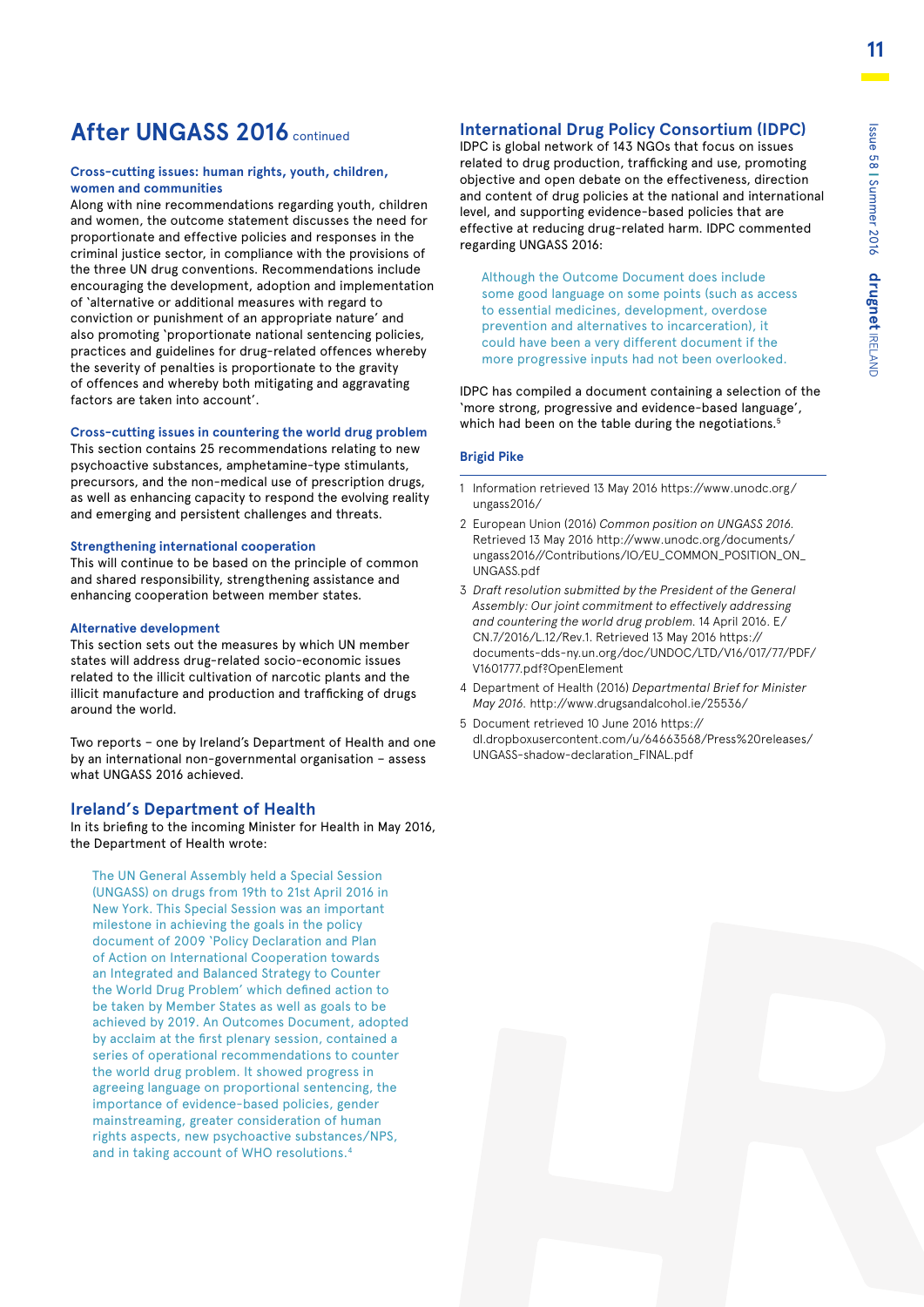# **European drug trends 2016**

In May 2016 the European Monitoring Centre for Drugs and Drug Addiction (EMCDDA) published the *European drug report 2016: trends and developments* summarising the latest trends across the 28 EU member states, and Norway and Turkey.<sup>1</sup> The report highlights the increasing use of MDMA following a period of decline in recent years, with greater levels of production helped by new sources of precursors and production techniques. The drug's popularity with existing stimulant users has grown and a new generation of users is emerging, presenting greater health risks as more high potency products become available.

The EU Early Warning System (EWS) reported 98 new substances, including 24 synthetic cannabinoids and 26 synthetic cathinones. The growing number of new synthetic opioids is a cause for concern and may indicate that producers are targeting existing opioid users. Several deaths associated with NPS and stimulants have been reported in Europe but most of the 6,800 overdose deaths in 2014 were related to heroin and other opioids. Increased heroin availability, higher purity, ageing users and changing consumption patterns may be factors in this increase. Just over half of the 1.2 million people who received treatment for illicit drug use in the EU in 2014 received substitution treatment for opioid use.

Use of cannabis among young Europeans (15–34) does not appear to have fallen and there have been increases in use in some European countries. Potency levels of herbal cannabis are historically high, presenting health and social risks particularly to the one per cent of European adults who are estimated to be daily or almost daily users. The numbers of those entering treatment for the first time for whom cannabis is their main problem drug has increased steadily since 2006, indicating greater levels of use, more potent products and greater availability of treatment services.

At the launch of the report, Dimitris Avramopoulos, European Commissioner for Migration, Home Affairs and Citizenship, said:

Europe faces a growing problem with drugs. New psychoactive substances, stimulants, heroin and other opioids continue to be in high demand and supply, with major impacts on public health. That is why the 2016 European Drug Report is an important addition to our evidence base on the drugs problem and a helpful tool for European policymakers to shape policies and actions to address it. With this knowledge in hand, we will continue to call on EU Member State authorities, third countries, internet companies and civil society to redouble cooperation in fighting this global challenge.

The situation described in the European drug report is presented below under a series of headings. The EMCDDA used the most recent data available to provide aggregate figures.



While data on some indicators, such as treatment demand, are supplied annually, the year of the most recent prevalence data can vary.

#### **Cannabis**

The EMCDDA estimates that around 16.6 million (13.3%) young Europeans (15–34) used cannabis in the last year and 9.6 million of these (16.4%) are aged 15–24 years.

- **•** The most recent survey results show different trends in last-year cannabis use. Surveys for relatively highprevalence countries, such as Germany, Spain and the United Kingdom, all show decreasing or stable cannabis prevalence over the past decade, while France shows increases in prevalence after 2010. Countries which have historically reported lower cannabis use have seen increases in recent surveys.
- **•** Levels of lifetime cannabis use in 2013/14 among schoolaged children ranged from 5 per cent of girls and 7 per cent of boys in Sweden, to 26 per cent of girls and 30 per cent of boys in France.
- **•** The number of first-time treatment entrants for cannabis as their main problem drug increased from 45,000 in 2006 to 69,000 in 2014, with 55 per cent of these reporting daily use.
- **•** In 2014, 682,000 seizures of cannabis were reported in the European Union (453,000 of herbal cannabis, 229,000 of cannabis resin). There were a further 33,000 seizures of cannabis plants. The quantity of cannabis resin, transported in large quantities and over long distances, seized in the European Union is much higher than that of herbal cannabis (574 tonnes versus 139 tonnes).

#### **Opioids (mainly heroin)**

The number of clients reporting opioids as their primary drug when entering specialised treatment for the first time seems to have levelled off, dropping from 59,000 in 2007, when they accounted for 36 per cent of all new clients, to 23,000 in 2013 (16% of new clients). Of the 185,000 opioid clients entering treatment in Europe in 2014, 34,000 were first-time entrants.

- **•** In 2014, 19 European countries reported that more than 10 per cent of all opioid clients entering specialised services presented for problems primarily related to opioids other than heroin including methadone, buprenorphine, fentanyl, codeine, morphine, tramadol and oxycodone.
- **•** Among first-time clients entering drug treatment in 2014 with heroin as their primary drug, 36 per cent reported injecting as their main route of administration, down from 43 per cent in 2006.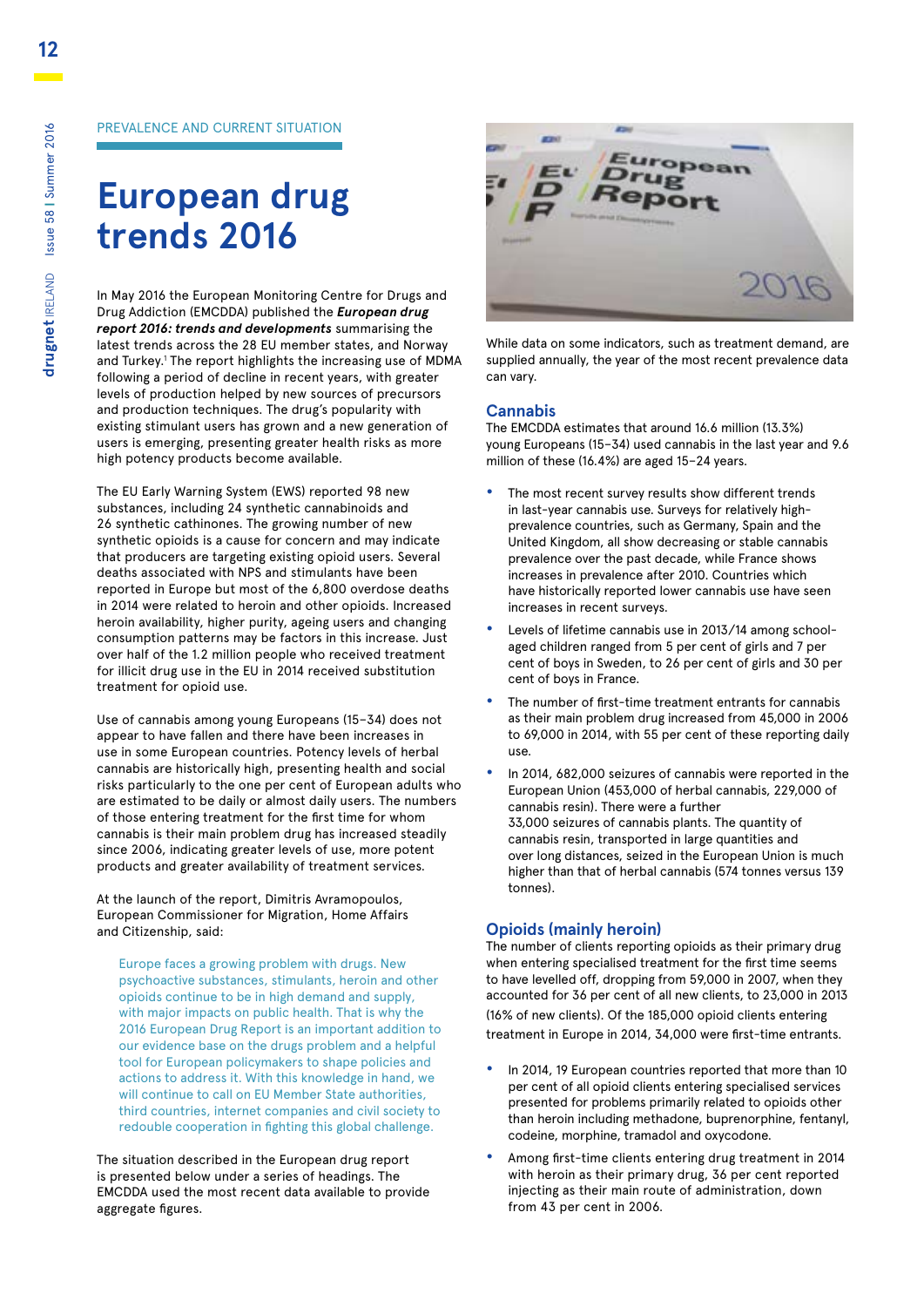### **European drug trends continued**

- **•** The EMCDDA estimates that at least 6,800 overdose deaths occurred in the European Union in 2014, an increase from 2013.
- **•** Viral hepatitis, particularly infection caused by the hepatitis C virus (HCV), is highly prevalent among injecting drug users across Europe, with six of the 13 countries with national data reporting a prevalence rate in excess of 50 per cent. Drug injection is a risk factor for other infectious diseases including hepatitis B, tetanus and botulism.
- **•** The quantity of heroin seized within the European Union had been declining steadily from 2002 until 2013 when 5.6 tonnes were seized. A total of 8.9 tonnes were seized in 2014. The reversal in trends is largely due to an increase in large seizures (above 100 kg) in several countries.

#### **Cocaine**

- **•** Cocaine is the most commonly used illicit stimulant drug in Europe, although its use is more prevalent in the south and west of Europe. It is estimated that about 2.4 million young adults aged 15 to 34 (1.9% of this age group) used cocaine in the last year. Only three countries report last-year prevalence of cocaine use among young adults aged 15 to 34 of 3 per cent or more.
- **•** The decreases in cocaine use reported since 2008 have not been observed in the most recent surveys; of the countries that have produced surveys since 2013, six reported higher estimates, two reported a stable trend and four reported lower estimates than in the previous comparable survey.
- **•** Overall, cocaine was cited as the primary drug by 59,000 clients entering specialised drug treatment in 2014 and by 27,000 first-time clients. After a period of decline, the overall number of cocaine first-time treatment entrants has been stable since 2012.
- **•** In 2014, almost 5,500 clients entering treatment in Europe reported crack cocaine as their primary problem drug, with the United Kingdom accounting for more than half of these (3,000), and Spain, France and the Netherlands most of the remainder (2,000).
- **•** In the United Kingdom, deaths involving cocaine increased from 169 in 2013 to 247 in 2014. In Spain, where cocainerelated deaths have been stable for some years, the drug continued to be the second most often cited drug in overdose deaths in 2013 (236 cases).
- **•** In 2014, around 78,000 seizures of cocaine, amounting to 61.6 tonnes, were reported in the European Union. The situation has remained relatively stable since 2010, although both the number of seizures and the quantity seized are at levels considerably lower than in the peak years, 2006 –2008.

#### **Other stimulants and new psychoactive substances**

**•** Data on new psychoactive substances (NPS) are based on notifications by member states to the EU Early Warning System (EWS). In 2015, 98 new substances were reported for the first time (101 in 2014). Once again, the list of new substances reported was dominated by synthetic cannabinoids and synthetic cathinones (24 and 26 reported respectively).



At the European Drug Report 2016 launch in Lisbon: Dimitris Avramopoulos, European Commissioner for Migration, Home Affairs and Citizenship and Alexis Goosdeel (director) and Rosemary Martin de Sousa (head of communications) of the EMCDDA

- **•** In 2014, almost 50,000 seizures of new substances, weighing almost 4 tonnes (3,990 kg), were made across Europe. Together, synthetic cannabinoids and cathinones accounted for almost 80 per cent of the total number of seizures and over 60 per cent of the quantity seized during 2014. Other groups included non-controlled benzodiazepines and potent narcotic analgesics, such as fentanyls.
- **•** Some insights into the use of new drugs are provided by respondents to the 2015 Flash Barometer on young people and drugs, a survey of young adults aged 15–34, 8 per cent of whom reported lifetime use of these substances, with 3 per cent reporting use in the last year. This represents an increase from the 5 per cent reporting lifetime use in a similar survey in 2011. Of those reporting use in the last year, 68 per cent had obtained the substance from a friend.
- **•** Despite drug injecting having declined in Europe overall, stimulant injecting is now a concern. Nearly half (47%) of new clients entering treatment in 2014 with amphetamines as their primary drug reported injecting as their main route of administration.
- **•** Latest survey data point to increased use of MDMA in Europe following a period of decline. Around 2.1 million young adults (15–34 years) report having used MDMA in the last year (1.7% of this age group). There are also signs that the drug is moving out of niche or sub-culture dance clubs into mainstream nightlife settings, such as bars and house parties.

Accompanying the European drug report are **Perspectives on drugs** (PODs), online interactive articles providing insights into specific issues in the drugs field. The three themes in focus this year are: cocaine trafficking to Europe, comorbidity of substance use and mental health disorders in Europe, and strategies to prevent diversion of opioid substitution treatment<sup>2</sup>

#### **Brian Galvin**

- 1 European Monitoring Centre for Drugs and Drug Addiction (2016) *European drug report 2016: trends and developments.* Luxembourg: Publications Office of the European Union. http://www.drugsandalcohol.ie/25579/
- 2 For more information visit http://www.emcdda.europa.eu/edr2016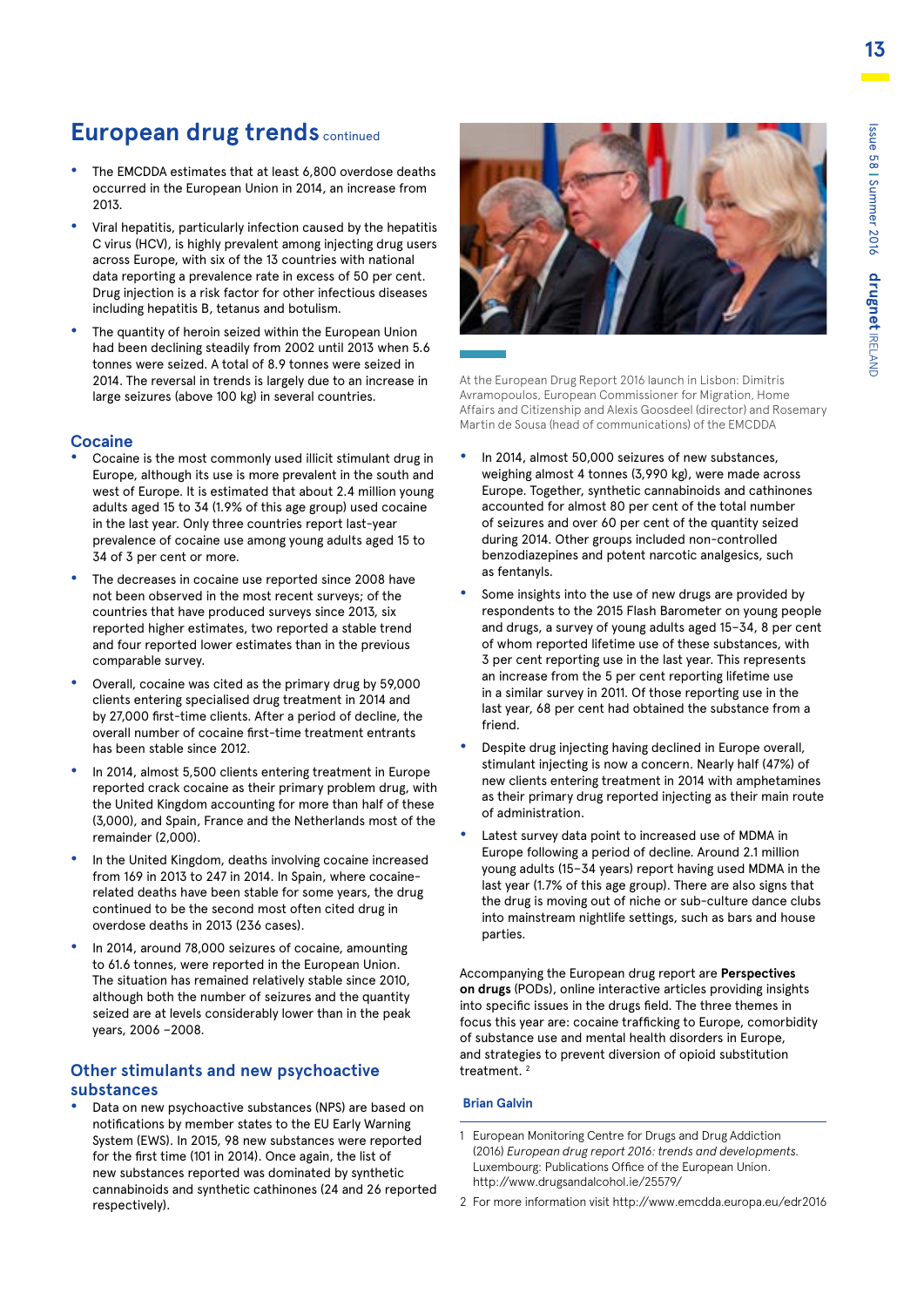# **Drug and alcohol trends in Blanchardstown**

On 8 March 2016 Blanchardstown Local Drugs and Alcohol Task Force (BLDATF) launched its *Drug and alcohol trends monitoring system (DATMS) 2016.1*

BLDATF developed the DATMS to provide up-to-date information about drug and alcohol use among people living in Dublin 15. The monitoring system identifies the types of drug being used within the local community, and also identifies emerging trends at an early stage of development. To gather the relevant data, clients of treatment services were interviewed and outreach workers administered questionnaires in the local community.

This type of information is necessary in order to recognise key local issues and to develop appropriate strategies in response. The data will serve as a baseline for local trends from which future variations can be monitored over time.

#### **Key research findings for treated drug and alcohol use**

- **•** The main problem drugs for which adult drug users sought treatment included heroin, methadone, alcohol, cannabis (weed), benzodiazepines, Z drugs and cocaine powder.
- **•** The main problem drugs for which under-18-year-old drug users sought treatment included cannabis (weed) and alcohol. Ecstasy and solvents were involved to a lesser extent.
- **•** Service providers reported an increase in the use of the following drugs by treated drug users: cannabis (weed), benzodiazepines and Z drugs, crack cocaine, alcohol, Lyrica/Pregabalin (prescribed pain killer) and codeinebased over-the-counter (OTC) drugs.
- **•** The increase in the use of weed related to both treated under-18 and adult drug users. The increase in the use of the other drugs is related to treated adult drug users only.
- **•** The number of heroin users entering treatment is in decline; clients are an ageing population of long-term users, with fewer young people accessing treatment.
- **•** Poly-drug use was reported to be the norm by the majority of both treated under-18 and adult drug users.
- **•** Steroid use by some men in recovery from problematic drug use was associated with relapse.

#### **Key research findings for untreated drug and alcohol use**

- **•** Alcohol was the most commonly used drug, with binge drinking being a common occurrence among both males and females.
- **•** Cannabis (weed) was the second most commonly used drug; among young people frequency of use varied from daily to less frequent use, with some young males reporting daily use before and during school.



- **•** Cocaine powder, ecstasy and ketamine were the next most commonly used drugs, with benzodiazepines and Z drugs being used to a lesser extent.
- **•** Service providers reported an increase in the use of these drugs by untreated young drug users aged between 15 and early 20s.
- **•** Ecstasy has made a 'resurgence' in terms of popularity.
- **•** Ketamine has become increasingly popular over the last twelve months.
- **•** Poly-drug use was perceived to be the norm, occurring at weekends among young people aged 15 and over.
- **•** Alcohol was reported to be a fundamental part of polydrug use. A typical drug-taking session started with alcohol and was then accompanied by other drugs.
- **•** The frequency of poly-drug use was dependent on the age of the drug user, with those aged 18–30 reporting more regular polydrug use.

#### Speaking at the launch Jim Doherty, BLDATF Coordinator, said:

Decisions on how to spend the Task Force budget have to be made on the best available evidence of what the needs of the community are. If this evidence isn't already being gathered then the Task Force has to do this job itself. This is what we have done, using the best methods known and asking the community what the issues are. We also intend to keep on doing it on a regular basis, so that we are never out of touch with the community we serve.

#### **Vivion McGuire**

<sup>1</sup> Blanchardstown Local Drugs and Alcohol Task Force (2016) *Drug and alcohol trends monitoring system (DATMS) 2016.*  Dublin: Blanchardstown Local Drugs and Alcohol Task Force. www.drugsandalcohol.ie/25281/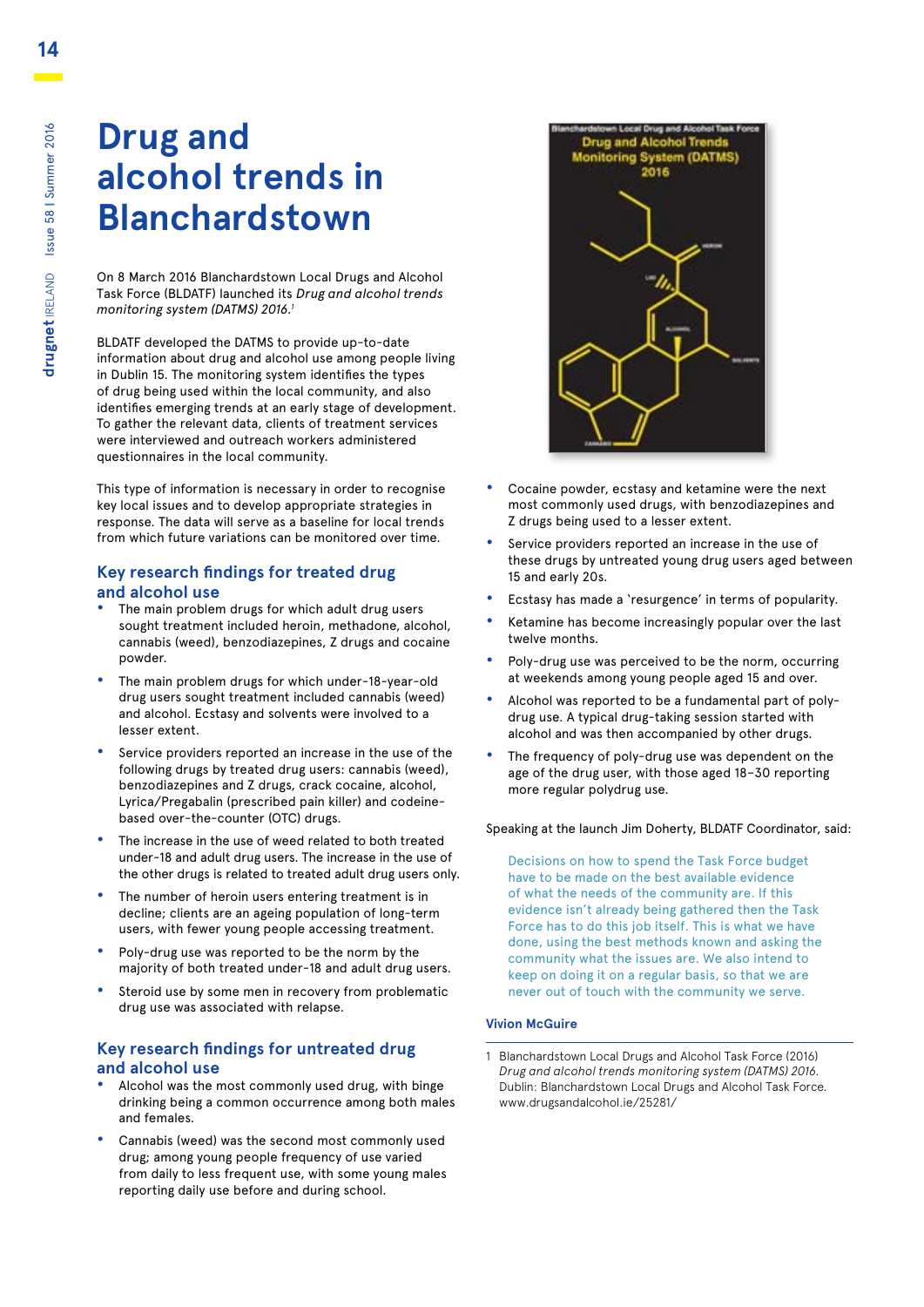# **HIV infection among homeless people who inject drugs**

A paper published in September 2015 outlines a casecontrol and epidemiological study conducted in response 7 to an increase in recently acquired HIV infection among a population of homeless people who inject drugs (PWID) in 6 Dublin.1 The report defines recently acquired HIV infections Dublin." The report defines recently acquired Hiv Infect<br>as those in which the person who tests positive is p24 antigen, or has had an HIV negative test within the previous antigen, or nas nad an HIV negative test within the previous<br>12 months, or suffers an acute HIV sero-conversion illness.

Clinicians in the drug treatment services were concerned 3 that the increase might be linked to injection of a synthetic 2 cathinone PVP, with the street name 'Snow Blow', which was being used by homeless drug users. In response,<br>executive is the linear institution and accepted to the line an epidemiological investigation and case-control study were instigated.

Between 2014 and 2015, 38 confirmed or probable cases of recently acquired HIV were reported (see Figure 1). Of these, 16 were female, the median age was 35 years (range 24–51) and 29 were registered homeless.

Of the 20 for whom injecting information was available, 18 reported recent injecting of 'Snow Blow'. Twenty reported having sex with a person who injected drugs or with an HIV-positive partner.

For the case-control study, 15 of the reported cases were recruited. A random sample of 39 HIV-negative, homeless, chaotic drug users were recruited from the National Drug Treatment Centre as a control group. There was no difference between cases and controls in age, duration of injection or living circumstances.

The study found that compared with the controls, The study found that compared with the controls,<br>the cases were more likely to have reported injecting methamphetamine and Snow Blow, and using amphetamines, methamphetamine and show blow, and using amphetamines<br>other head shop drugs or benzodiazepines. Cases were also more likely to have reused needles or syringes, and to have 5 had sex with partners who inject drugs.

Multivariate logistic regression was used to determine 4 which of these factors were associated with HIV infection.<br>The factor with the strangest association with HIV infection The factor with the strongest association with HIV infection was injecting Snow Blow. However, being female, reusing 2 needles and syringes and having sex with a partner who injects drugs were all independently associated (see Table 1). 1

Figure 1: Recent HIV infections with epidemiological link to PWID in Dublin, by month of first diagnosis, January 2014 to September 2015 (n=38)



Source: Giese C et al.<sup>1</sup>

Table 1: Factors positively associated with recent HIV infection in multiple regression analysis

| <b>Factors positively associated with recent HIV infection</b> | Adjusted odds ratio | 95% Confidence Interval | $P$ value |
|----------------------------------------------------------------|---------------------|-------------------------|-----------|
| <b>Injecting Snow Blow</b>                                     | 49                  | $3.6 - 669$             | 0.003     |
| Reusing needles/ syringes                                      | 13                  | $1.01 - 177$            | 0.049     |
| Having sex with PWID                                           | 36                  | $1.6 - 782$             | 0.022     |
| Female sex                                                     | 3.5                 | $0.27 - 44$             | 0.34      |

Source: Giese C et al.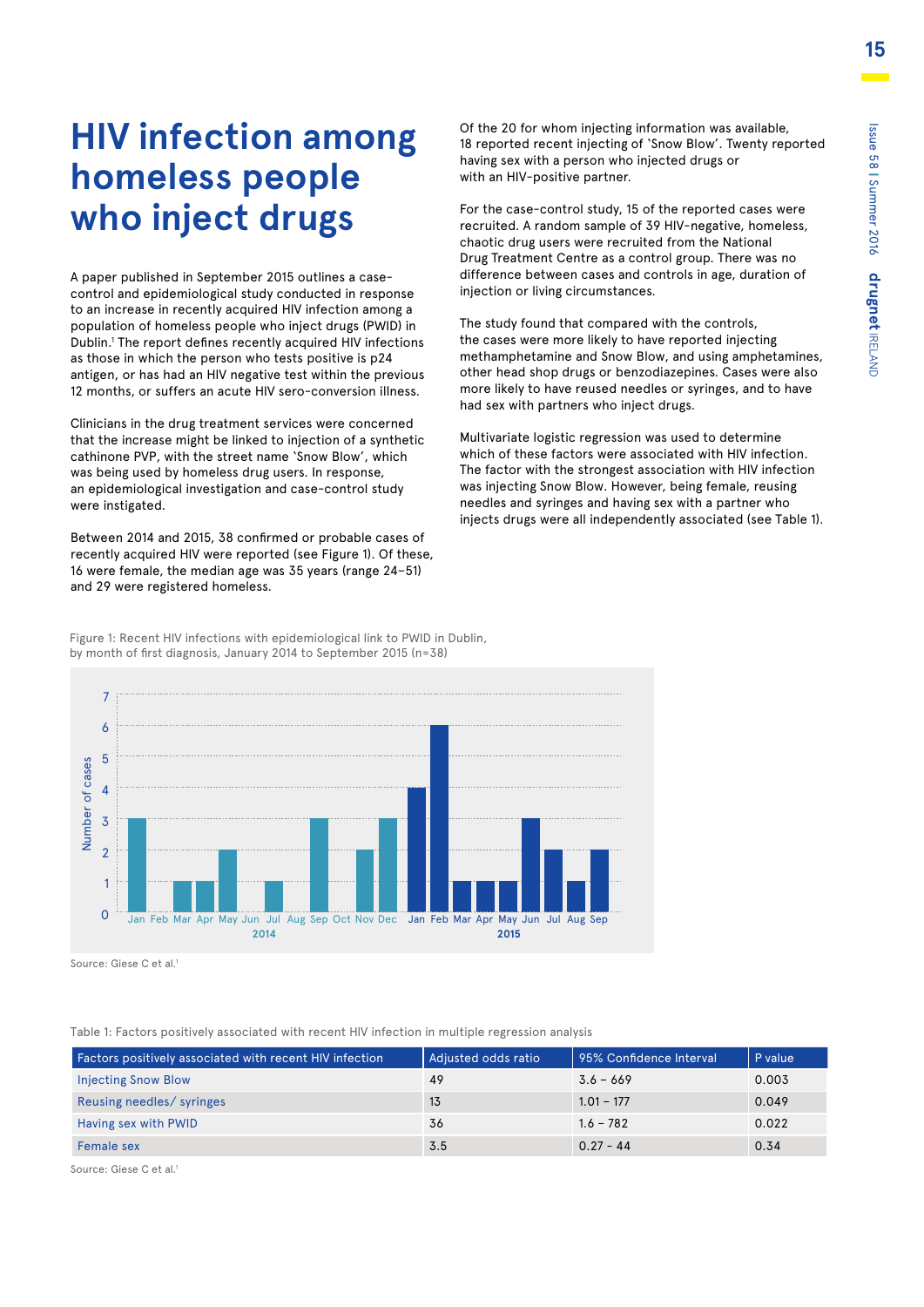### **HIV infection among homeless PWID** continued

In response to the increased incidence of HIV, the authors report that the following control measures were immediately implemented:

- **•** provision of antiretroviral therapy to PWID diagnosed with HIV, where possible, and contact tracing to detect any additional cases among sexual or drug-sharing partners;
- **•** review of clients attending drug services, to identify those most at risk, and offering urgent HIV testing;
- **•** pilot point-of-care testing (POCT) of PWID clients attending Safetynet homelessness services (Safetynet is a networking organisation for nurses, doctors and voluntary agencies providing primary health care to homeless people in Dublin, Cork and Galway);
- **•** enhanced surveillance to identify new HIV cases as early as possible, including mode of transmission;
- **•** awareness-raising among clients, clinicians, networks of PWID and other stakeholders;

### **National Registry of Deliberate Self-Harm – Annual Report 2014**

The 13th annual report from the National Registry of Deliberate Self-Harm was published in September 2015.1 The report contains information relating to every recorded presentation of deliberate self-harm to acute hospital emergency departments in Ireland in 2014, and complete national coverage of cases treated. All individuals who were alive on admission to hospital following deliberate self-harm are included, along with the methods of deliberate self-harm that were used. Accidental overdoses of medication, street drugs or alcohol are not included.

There were 11,126 recorded presentations of deliberate self-harm, involving 8,708 individuals, in 2014. This implies that more than one in five (2,418, 22%) of the presentations were repeat episodes. There was virtually no change in the rate of presentations between 2013 and 2014, following a six per cent decrease between 2012 and 2013. The rate in 2014 remained six per cent higher than the pre-recession rate of 188/100,000 in 2007 (Figure 1). The only age group in which there was significant change in the rate of deliberate selfharm between 2013 and 2014 was boys aged 10 to 14 years, among whom the rate increased by 44 per cent, from 34 to 49 per 100,000.

Forty-six per cent of self-harm presentations in 2014 were men, and just over half (54%) were aged under 30 years. People living in hostels for the homeless or of no fixed abode made up five per cent (n=514) of self-harm presentations. Presentations peaked in the hours around midnight and were highest on Sundays and Mondays, with 31 per cent of

- **•** provision of greater access to needle exchange and other preventive activities within the drugs services, homeless hostel services and prisons (the need for additional measures, including extended opening hours for needle exchanges, is being evaluated);
- **•** development and distribution of communications material, aimed at raising awareness of the risk of HIV posed by unsafe injecting and unsafe sex (available on the website of the Health Protection Surveillance Centre [HPSC]); and
- **•** active case finding including Recent Infection Testing of possible cases, and phylogenetic analysis of cases.

#### **Margaret Curtin**

1 Giese C, Igoe D, Gibbons Z, Hurley C, Stokes S, McNamara S, Ennis O, O'Donnell K, Keenan E, De Gascun C, Lyons F, Ward M, Danis K, Glynn R, Waters A and Fitzgerald M (2015) 'Injection of new psychoactive substance snow blow associated with recently acquired HIV infections among homeless people who inject drugs in Dublin, Ireland, 2015'. *Euro surveillance: bulletin Européen sur les maladies transmissibles = European communicable disease bulletin* 20(40): Euro Surveill. http:// www.drugsandalcohol.ie/25015/

episodes occurring on these two days. There was evidence of alcohol consumption in 3,860 (35%) presentations and this was more common among men (37%) than women (33%).

Drug overdose was the most common form of deliberate self-harm reported in 2014, occurring in 7,314 (66%) episodes. This was a small decrease (-2%) on 2013. Overdose rates were higher among women (72%) than among men (58%). In 70 per cent of cases the total number of tablets taken was known, with an average of 28 tablets taken in these episodes.

A minor tranquilliser (most commonly benzodiazepines) was involved in 37 per cent of all drug overdoses; 28 per cent of overdoses involved paracetamol-containing medicines; 21% involved antidepressants or mood stabilisers (most commonly selective serotonin reuptake inhibitors [SSRIs]); 10 per cent involved a major tranquilliser; and 26 per cent other prescribed drugs.

There was an 11 per cent increase in the number of presentations involving street drugs, from 420 in 2013 to 465 in 2014 (following annual decreases from 2010 to 2013). The 2014 level was similar to the level recorded in 2008 – 461.

The next steps, or referral outcomes, for the deliberate overdose cases were 51 per cent discharged home; 28 per cent admitted to an acute general hospital; six per cent admitted to psychiatric in-patient care; a small proportion (1%) refused admission to hospital; and 14 per cent discharged themselves before receiving referral advice.

The report provides information on what was being or could be done to reduce the number of self-harm cases. Particularly encouraging were the facts that over 30 selfharm specialist nurses had taken up positions in various hospitals in 2014 and that increased numbers of patients were receiving mental health assessments.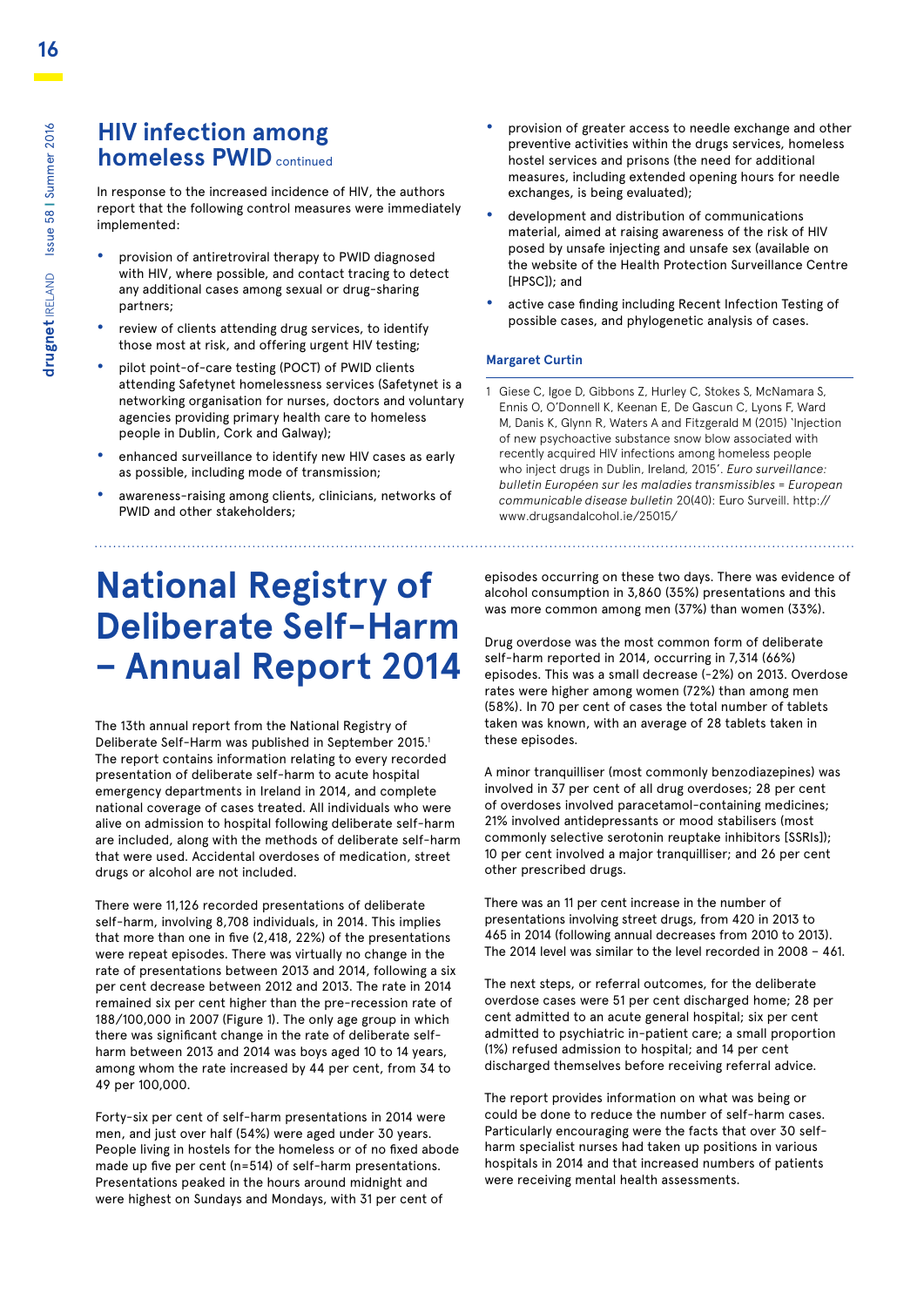

Figure 1: Person-based rate of deliberate self-harm, 2002–2014, by gender

Source: Griffin E et al.

While the total number of presentations involving drug overdose rose, there was a significant reduction in overdoses involving minor tranquillisers. The report relates this to proactive monitoring of prescribing patterns in primary care services since 2012. The authors recommend that reducing access to minor tranquillisers should be an on-going priority.

The authors report that, as in previous years, alcohol continued to be one of the factors associated with the higher rate of self-harm presentations on Sundays, Mondays and public holidays, and in the hours around midnight. These findings underline the need for on-going efforts to:

- **•** enhance health service capacity at specific times and increase awareness of the negative effects of alcohol misuse and abuse such as increased depressive feelings and reduced self-control;
- **•** intensify national strategies to increase awareness of the risks involved in the use and misuse of alcohol, starting at pre-adolescent age, and intensify national strategies to reduce access to alcohol and drugs;
- **•** educate self-harm patients and their families about the importance of reduced use of and access to alcohol; and
- **•** arrange active consultation and collaboration between the mental health services and addiction treatment services in the best interest of patients who present with dual

The authors report that there was variation in the next care recommended to deliberate self-harm patients, and in the proportion of patients who left hospital before receiving a recommendation. While overall, nearly three quarters of all patients were discharged with a referral, variations were seen in referral pathways across HSE hospital groups. The authors recommend that the national guidelines for the assessment and management of patients presenting to Irish emergency departments following self-harm be implemented nationally as a matter of priority. 2

The report highlights the on-going work by the National Suicide Research Foundation to link data on deliberate selfharm with suicide mortality data. This linking has shown that individuals who self-harm are over 42 times more likely to die by suicide than the general population. Further linkage is recommended in order to enhance insight into predictors of suicide risk.

#### **Margaret Curtin**

- 1 Griffin E, Arensman E, Dillon CB, Corcoran P, Williamson E and Perry IJ (2015) *National self-harm registry Ireland annual report 2014.* Cork: National Suicide Research Foundation. http:// www.drugsandalcohol.ie/24654/
- 2 Cassidy E, Arensman E, Keeley HS and Reidy J ((2012) *Saving lives and reducing harmful outcomes: care systems for selfharm and suicidal behaviour.* Dublin: HSE, and Cork: National Suicide Research Foundation. https://www.hse.ie/eng/about/ Who/clinical/natclinprog/mentalhealthprogramme/selfharm/ selfharm.pdf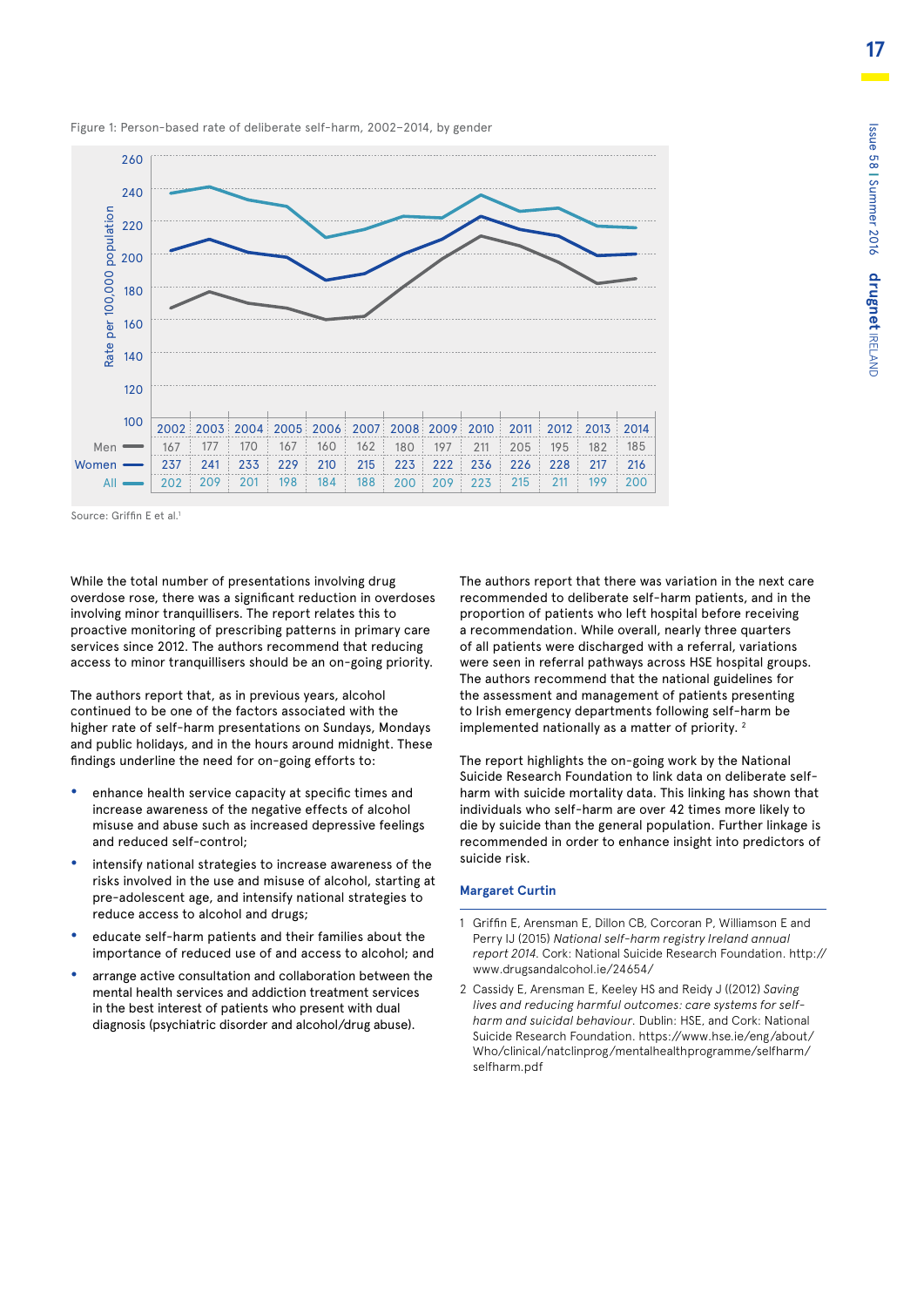### **Frequent attenders at a Dublin innercity emergency department**

A recently published paper retrospectively examined the demographics, substance use, mental health and comorbidities of the 20 most frequent attenders at the Mater Misericordiae University Hospital in 2014.<sup>1</sup>

The study found that the majority (17) of the 20 most frequent attenders were male, all were unemployed and the median age was 38.5 years (range 21 to 59). Seven were of no fixed abode and a further five were living in temporary hostel accommodation. Nineteen were either single or separated.

Among the 20, 16 misused either drugs or alcohol: 10 were current illicit drug users, six had a benzodiazepine addiction, three a heroin addiction, and one was polydrug dependent. The average attendance rate by illicit drug users was twice that of non-drug users. The majority (12) were alcohol dependent, with a further two reporting alcohol abuse. Seventeen were smokers. Thirteen had mental health issues, four of these had depression and a further four had both

depression and schizophrenia. Two had personality disorders. Full details of the demographics, substance use, mental health status and co-morbidities of the 20 most frequent attenders are provided in Table 1.

The authors point out that a small number of repeat attenders may be responsible for a disproportionate level of emergency department attendances. These repeat attenders generally have substance misuse and psycho-social issues. Moreover, the authors highlight the burden of alcohol and drug dependence on the Irish health services and state that in 2007, €1.2 million was spent on alcohol-related illnesses. The authors also highlight the high incidence of mental health problems among frequent attenders and propose that this may be due to insufficient community-based mental health services. They conclude that frequent attenders are a complex group needing a holistic multi-disciplinary approach that would involve addressing underlying issues such as drug and alcohol dependency, mental health issues and social deprivation, with significant investment outside the hospital setting to relieve pressure on emergency departments.

#### **Margaret Curtin**

1 Ramasubbu B, Donnelly A and Moughty A (2016) Profile of frequent attenders to a Dublin inner city emergency department. *Irish Medical Journal* (109/4). http://www.drugsandalcohol.ie/25379/

Table 1: Demographics, substance misuse and co-morbidities of the 20 most frequent emergency department attenders, Mater Misericordiae University Hospital, 2014

| Attendances (n) | Gender       | Age | <b>Drug</b><br><b>Misuse</b> | Alcohol<br><b>Misuse</b> | <b>Mental Health</b><br><b>Issues</b> | Co-morbidities                       | <b>Marital</b><br>status | Living<br>arrangement |
|-----------------|--------------|-----|------------------------------|--------------------------|---------------------------------------|--------------------------------------|--------------------------|-----------------------|
| 404             | m            | 37  | Benzodiazepines              | Dependence               | Yes                                   | Gastritis                            | Single                   | Hostel                |
| 120             | m            | 39  | Heroin                       | Dependence               | Yes                                   | <b>Hepatitis B</b>                   | Single                   | No fixed abode        |
| 101             | m            | 24  | <b>Benzodiazepines</b>       | Dependence               | Yes                                   | Nil                                  | Single                   | Hostel                |
| 91              | f            | 21  | <b>Benzodiazepines</b>       | <b>No</b>                | Yes                                   | <b>Epilepsy</b>                      | Single                   | Own residence         |
| 91              | m            | 52  | Nil                          | Dependence               | Yes                                   | Peptic Ulcer                         | <b>Divorced</b>          | No fixed abode        |
| 81              | m            | 38  | Heroin                       | Dependence               | Yes                                   | Hepatitis C                          | Single                   | No fixed abode        |
| 80              | m            | 58  | Nil                          | Dependence               | <b>No</b>                             | Nil                                  | Single                   | No fixed abode        |
| 64              | f            | 46  | <b>Benzodiazepines</b>       | <b>No</b>                | Yes                                   | COPD                                 | Separated                | Own residence         |
| 62              | m            | 27  | Nil                          | No                       | Yes                                   | Nil                                  | Single                   | No fixed abode        |
| 50              | m            | 38  | Nil                          | Dependence               | Yes                                   | Asthma                               | Single                   | Hostel                |
| 49              | m            | 26  | Polydrug                     | Dependence               | Yes                                   | Nil                                  | Single                   | Own residence         |
| 43              | m            | 42  | Nil                          | Dependence               | <b>No</b>                             | Liver Cirrhosis                      | Separated                | Hostel                |
| 41              | $\mathsf{f}$ | 25  | Benzodiazepines              | Abuse                    | Yes                                   | Nil                                  | Single                   | Hostel                |
| 39              | m            | 56  | Nil                          | Dependence               | Yes                                   | Liver Cirrhosis                      | Single                   | Own residence         |
| 39              | m            | 46  | <b>Benzodiazepines</b>       | Dependence               | Yes                                   | Pancreatitis                         | Single                   | Own residence         |
| 38              | m            | 51  | Heroin                       | Dependence               | <b>No</b>                             | <b>Hepatitis C</b>                   | Civil<br>Partnership     | Own residence         |
| 37              | m            | 37  | Nil                          | <b>No</b>                | <b>No</b>                             | Chronic renal<br>failure             | Single                   | Own residence         |
| 36              | m            | 36  | Nil                          | Abuse                    | <b>No</b>                             | Deaf.<br>congenital<br>heart disease | Single                   | No fixed abode        |
| 35              | m            | 54  | Nil                          | <b>No</b>                | <b>No</b>                             | Asthma                               | Single                   | No fixed abode        |
| 35              | m            | 59  | Nil                          | <b>No</b>                | <b>No</b>                             | <b>COPD</b>                          | Widowed                  | Own residence         |

Source: Ramasubbu B et al.1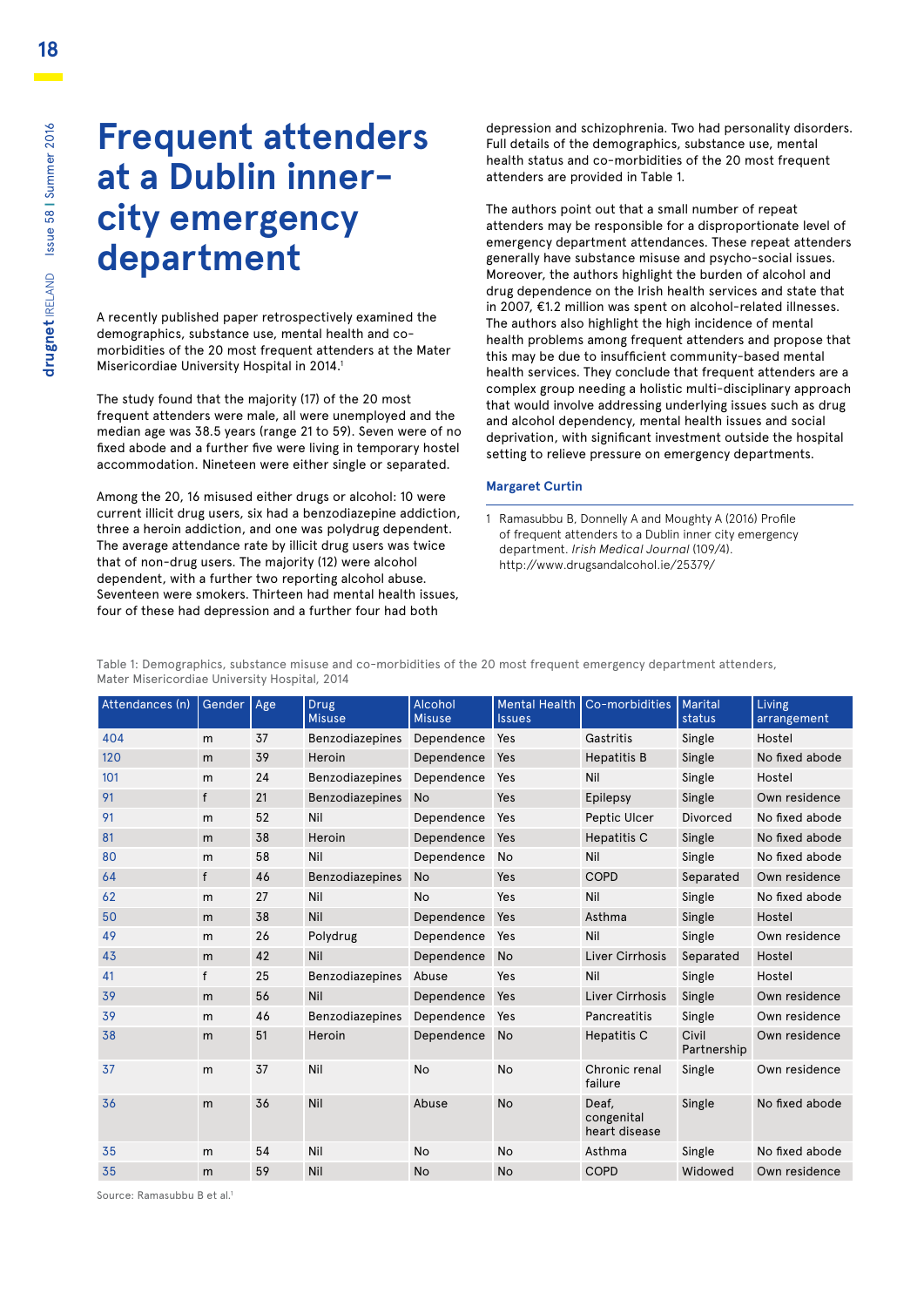# **EU drug markets report 2016**

On 5 April 2016 the European Monitoring Centre for Drugs and Drug Addiction (EMCDDA) and Europol published their second joint study of European drug markets.<sup>1</sup>This in-depth strategic examination builds on the 2013 report, which was the first attempt to bring together intelligence on the functionality and structure of European drug markets in the wider illicit drugs setting.<sup>2</sup> The overall aim of both reports has been to inform policy and responses aimed at drug supply reduction.

The recent report focuses on three areas. Firstly, it examines the consequences of the illicit drug market and what drives its development. Secondly, it examines the main drug markets, such as cannabis, heroin and other opioids, cocaine, methamphetamine and methylenedioxymethamphetamine (MDMA), and new psychoactive substances (NPS). Each chapter recommends actions which highlight areas that should continue or need to be addressed. Finally, the report examines policies and responses aimed at reducing the supply of illicit drugs.

#### **Consequences of the illicit drug market**

#### **Legal economy**

The illicit drug market has a broad impact, not just on individuals who use drugs but also on society as a whole. A number of impacts are identified in the report.

A challenge for organised crime groups (OCGs) is moving money that has been generated via illicit drug dealing into circulation. This has an impact on the legal economy as legitimate businesses are necessary to launder the cash, and they are at risk of being linked with 'trade-based money laundering schemes'.

#### **Wider criminal activity**

OCGs have been shown to be increasingly adaptable and flexible in their operational activities and interactions, and hence the opportunities to act illegally are immense. The ability of law enforcement agencies to fill the knowledge gaps about these interactions is viewed as essential. The report highlights three such knowledge gaps that represent 'intelligence-gathering opportunities':

- **•** drug supply carried out alongside other activities, for example firearms or migrant smuggling;
- **•** drug supply that funds other crimes, for example terrorism or exploitation of people; and
- **•** other crimes committed when dealing drugs, for example forcing trafficked individuals to take part in producing and selling drugs.

#### **Terrorism**

Links exist between OCGs engaged in drug trafficking and terrorist groups. These interactions are functional in that terrorists appear to avail of the drug markets as a way of funding other activities. From a European perspective, this link is viewed as a 'threat' as it has resulted in renewed interest in producing opium and other drugs in Afghanistan and its neighbours, Africa and the Middle East. Volatility and nearness to Syria have led to the development of a 'geographical hotspot of multiple and potentially interconnected threats' such as drug and other organised crime and human relocation.

The risk factors associated with drug crime and with radicalisation are considered to overlap, for example disadvantaged individuals are at greater risk of being imprisoned for drug offences, and prison is a setting known to contribute to radicalisation. The report points out that because terrorism and drugs are viewed as separate entities, knowledge gaps are extensive and links between the two areas are often missed.

#### **Government institutions and corruption**

In the majority of EU states, a large proportion of drugrelated public expenditure is used to try to reduce drug supply. Nonetheless, there is often pressure to reassign funds to address other issues considered more urgent. In addition, the power of governments can be damaged by corruption and coercion, for example in the judiciary or within law enforcement agencies.

#### **Impacts on wider society and global stabilisation efforts**

Society is affected by the operation of drug markets in a variety of ways, from increased acquisitive crime owing to addiction, to homicide, or feeling unsafe living in an area. In addition, in areas where drugs are produced, the environment may be directly affected by chemicals used during production, deforestation or erosion, and indirectly, depending on the location, by migration, destabilisation and climate change.

#### **Main drug markets**

The report examines the drug markets related to the main drug types and provides insights into their development from production through to supply. Key features of these markets include their global spread, the involvement of OCGs, the trafficking routes and the retail markets. Based on the most recent available figures up to 2015, the most prominent drug in Europe's illicit drug retail markets is cannabis, followed by heroin and then cocaine.

#### **New psychoactive substances (NPS)**

Although NPS are a relatively new addition to the EU drug market, their importance and growth cannot be overestimated. In 2015, 100 new substances were identified by the EMCDDA and approximately 650 were being monitored. As a result of the 'rapidly changing nature' of these substances, it is difficult to estimate NPS consumption. The report points out that the same brand name may be used for completely different substances, resulting in individuals not being aware of what they are taking.

The 2014 Eurobarometer Survey, which examined the use of NPS among 15-24-year-olds across EU member states,<sup>3</sup> indicated that overall eight per cent of respondents reported using NPS, of whom one per cent reported using in the last 30 days, three per cent in the previous 12 months, and four per cent more than a year ago. Broken down by country, the highest level of NPS consumption was reported by Irish young people (22%). This figure illustrates that NPS consumption in Ireland has increased by six per cent since the 2011 Eurobarometer Survey (16%).4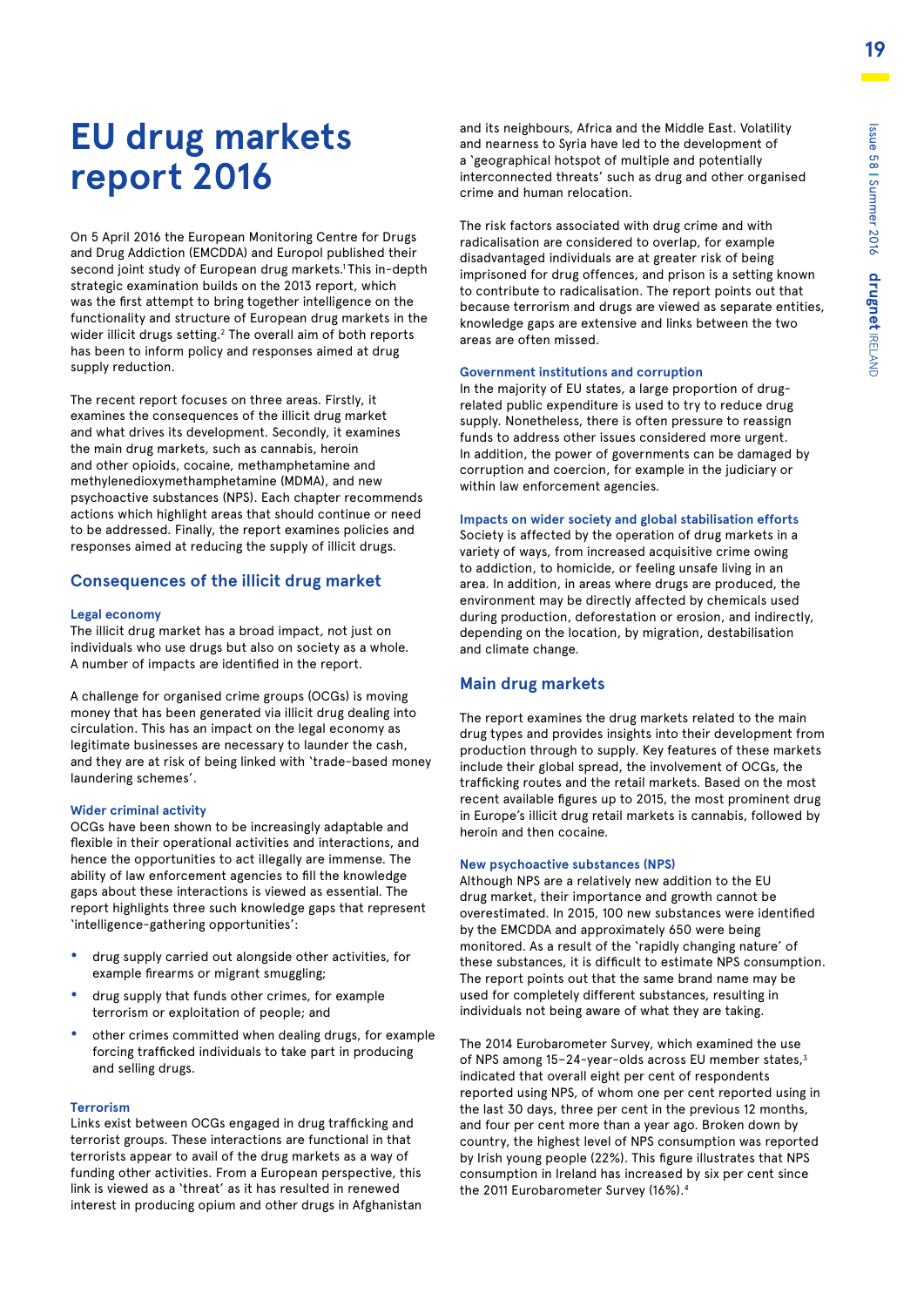### **EU drug markets continued**

#### **Policies and responses**

The final chapter of the report examines policies and strategies aimed at reducing drug supply. The main strategic action highlighted is the EU drugs strategy (2013–20) and action plan (2013–16). The framework in this strategy and action plan are considered to mirror the challenges identified in the report. The report outlines the roles played by different EU institutions and agencies in the development and application of the EU's drugs policy.

The report highlights three areas of the drug market that are being targeted:

- **•** organisations involved at national and international level in the production and supply of drugs, for example OCGs which are multifaceted, particularly in the areas of organisational structure, technical knowledge, connections with other organisations and areas of specialism;
- **•** factors that enable drug activities, for example money, help from other professionals, and advances in globalisation and technology; and

# **The quality of crime statistics**

Since 2003 the production of crime statistics has been the responsibility of the Central Statistics Office (CSO). These statistics are based on data collated by An Garda Síochána using the Garda PULSE (Police Using Leading Systems Effectively) system.

In 2014 a report produced by the Garda Inspectorate drew attention to serious problems regarding the recording of crime on PULSE.<sup>1</sup> Issues included the nonrecording of crimes, lack of timeliness in recording crimes, misclassifying crime incidents and non-crime incidents at initial stages, incorrect reclassification of incidents, and incorrect application of detection and invalidation status to certain crimes.

Given that the CSO draws on PULSE data to produce crime statistics, it was considered essential to carry out a review of the data received by the CSO to determine their accuracy.<sup>2</sup> The aim of the review was to determine how many legitimate offences were not being recorded on the PULSE system. Access was provided by the Garda Síochána to crime and non-crime data including CAD (Command Aided Dispatch), paper records and non-crime PULSE incident groups, such as Attention and Complaints, Property Lost and Domestic Dispute. A random selection of CAD and paper records was checked against corresponding records on PULSE. What follows is a summary of the main findings.

**•** social factors that result in people getting involved in producing and selling drugs, for example human trafficking, exploitation as a result of poverty, and immigration.

#### **Ciara Guiney**

- 1 European Monitoring Centre for Drugs and Drug Addiction, Europol (2016) *EU drug markets report: in-depth analysis.*  Luxembourg: Publications Office of the European Union. http://www.drugsandalcohol.ie/25357/
- 2 European Monitoring Centre for Drugs and Drug Addiction, Europol (2013) *EU drug markets report: a strategic analysis.*  Luxembourg: Publications Office of the European Union. http:// www.drugsandalcohol.ie/19227/
- 3 TNS Political and Social (2014) *Flash Eurobarometer 401. Young people and drugs.* Luxembourg: European Commission. http://www.drugsandalcohol.ie/22196/
- 4 The Gallup Organization (2011) *Youth attitudes on drugs. Flash Eurobarometer 330 Analytical report.* Luxembourg: European Commission. http://www.drugsandalcohol.ie/15497/

#### **Non-recording of crimes**

Twenty per cent of validated crimes (e.g. assault, burglary, criminal damage, public damage, robbery, theft) and 23 per cent of non-crimes (e.g. bomb scares, domestic disputes/ domestic violence and sexual assault) reported on CADs were not reported on PULSE. In addition, 16.4 per cent of validated paper records were not reported on PULSE. The authors advised caution when interpreting these results as it was challenging to match records between CAD and PULSE, hence some records deemed not to be on PULSE may actually be there.

#### **Lack of timeliness in recording crimes**

Within the PULSE system a creation date and report date are recorded. The CSO found that following a crime being reported, there was a delay of over a week before seven per cent of incidents were recorded on PULSE.

#### **Alteration of narratives**

The narrative field on PULSE, which records details of a crime, can be amended as further information becomes available. To determine whether narratives had been edited to justify classification decisions, the narrative lengths of all incidents were analysed to see if any reductions in length had taken place between the January 2012 dataset and the April 2014 dataset, which would indicate unacceptable editing. Not a single case was identified.

As it was not possible to establish what records had been amended before January 2012, the audit trails for a sample of 500 PULSE criminal records were examined. The audit trail records every change to the narrative, the date and time of the change and who made the change. Only one of the 500 records (a reclassified crime case) revealed evidence that an alteration had been made to justify an incorrect reclassification.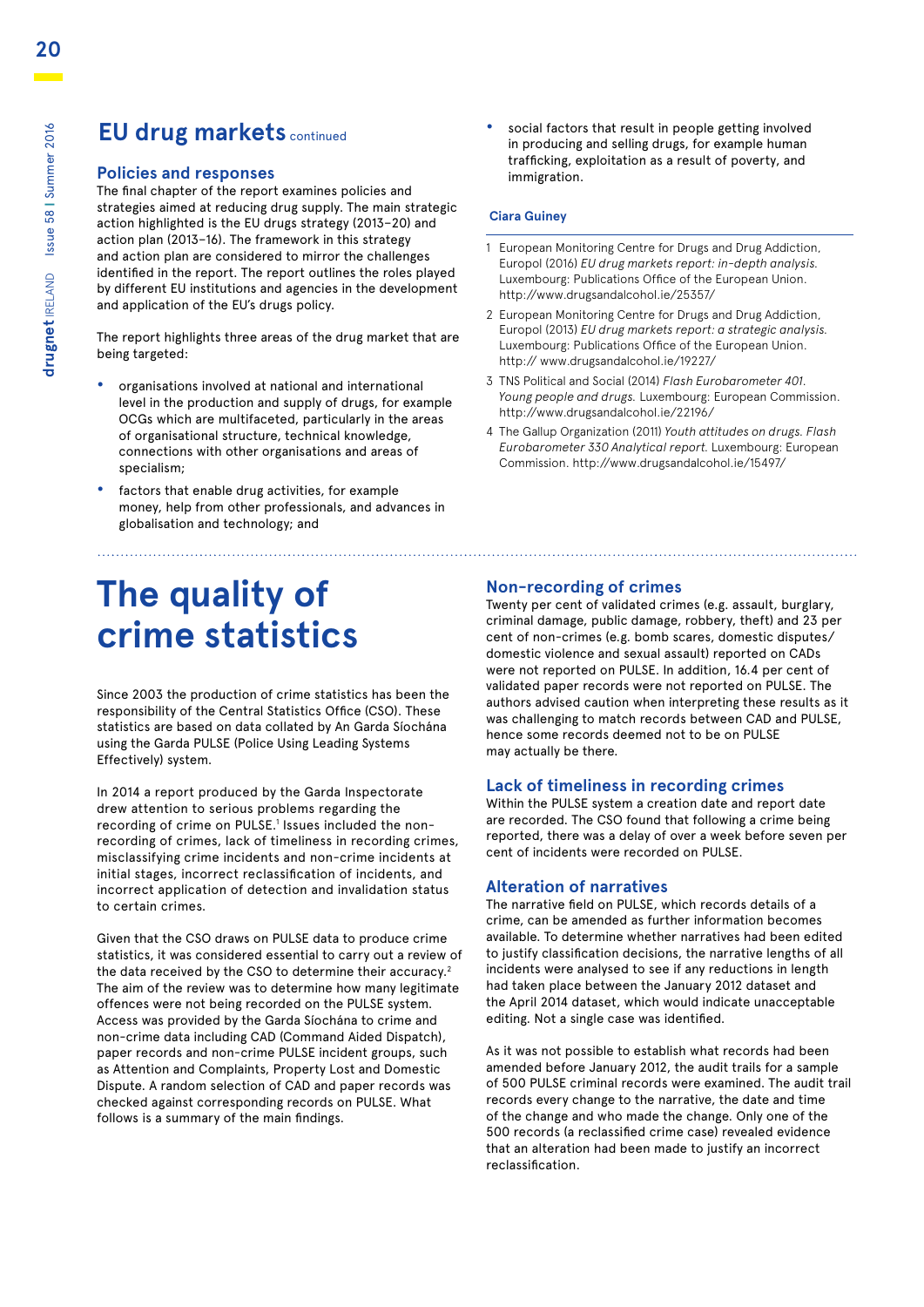### **Crime statistics** continued

#### **Misclassification of incidents**

There are approximately 300 crime classifications on PULSE. How crimes are classified is essential for accurate reporting.

The CSO focused on six classifications of serious crimes – Assault Minor, Assault Causing Harm, Criminal Damage (Not Arson), Theft from Person, Burglary, and Robbery from the Person. The analysis indicated that three per cent of records were classified incorrectly and the classification of a further four per cent was unclear.

To determine whether non-crime incidents should have been classified as crimes, narratives from Attentions and Complaints (n=1,000), Property Lost (n=500) and Domestic Dispute (n=300) were examined. Although the majority of records were classified correctly (91%–94%), a small number of records were either misclassified (4%–7%) or unclear (4%–7%). Further analysis indicated that 69 records from Attention and Complaints should have been in Assault or Fraud/Threatening Letters and one in Sexual Assault/ Robbery; 18 Property Lost should have been in Theft; and 13 Domestic Disputes should have been in Assault or Assault causing Harm.

#### **Incorrect reclassification of crime incidents**

Crime classifications were compared on PULSE between January 2012 and January 2013. Three areas were examined: Assault (n=57), Assault Causing Harm (n=12) and Criminal Damage (n=189). The analysis indicated that 71 per cent of reclassifications were justified whilst 15 per cent were not. A further analysis of 'downgrades' in the Assault and Assault Causing Harm categories indicated that 51 per cent were justified and 26 per cent were not. Approximately 50 per cent of crimes were upgraded and 15 per cent were reclassified down in the Criminal Damage category. Within this category, the highest proportion of reclassifications occurred for Burglary (44%), followed by Theft (35%).

In non-crime categories, for example Attention and Complaints, Burglary and Related Offences (19%) and Theft and Related Offences (12%) were reclassified. A limitation of this analysis was that data from PULSE were only received by the CSO at the end of every month; hence the CSO was not privy to reclassifications that occurred when the crime was originally reported.

#### **Incorrect application of detection status**

To determine whether 'detected' crimes resulted in criminal proceedings, 138,807 'detected' crimes were examined, 54 per cent were linked to a charge or summons whereas 46 per cent were not. A further analysis of the accuracy of 'detection rules' on 'detected' crimes with no charge or summons (n=500) indicated that over a third of crimes were wrongly assigned 'detected' (35 per cent ). This accounted for a 16 per cent (22,307) reduction in the total number of 'detected' crimes.

#### **Incorrect application of invalidation status**

Invalidation occurred when there was no crime or when 'counting rules' were wrongly applied. Out of 528 invalidated records, 23.1 per cent were unjustified. The highest proportions of unjustified invalidations was shown for 'Robbery, Extortion and Hijacking Offence' (18.9%; n=32) and 'Sexual Offences' (43.3%; n=26).

#### **Conclusions/Recommendations**

The CSO estimated the impact of the problems identified in their review. The largest percentage increases were 38 per cent in Group 03 (Attempts, Threats to Murder, Assaults, Harassments and Related Offences), 27 per cent in Group 08 (Theft and Related Offences) and 26% in Group 09 (Fraud, Deception, and Related Offences). Alterations owing to misclassifications within groups were not considered, for example Assault Causing Harm and Assault Minor are both in Group 03.

Consistent with the Garda Inspectorate report, the CSO review found discrepancies between crimes recorded on CAD/Paper and PULSE. The CSO made a number of recommendations to improve the quality of the data.

- **•** The introduction of a unique identifying number between CAD/Paper reports and PULSE would enable data to be linked more effectively, and allow greater accuracy and quality control.
- **•** The crime narrative should match subsequent crime classification, detection and/or invalidation status recorded.
- **•** The decision-making process in PULSE should be centralised. This would ensure operational procedures were followed with regard to crime and non-crime classification, reclassification, detection and/or invalidation.

#### **Ciara Guiney**

- 1 Garda Inspectorate (2014) *Report of the Garda Síochána Inspectorate. Crime investigation.* Dublin: Garda Inspectorate. http://www.drugsandalcohol.ie/22967/
- 2 Central Statistics Office (2015) *Review of the quality of crime statistics:* Dublin: Government of Ireland. http://www.drugsandalcohol.ie/24887/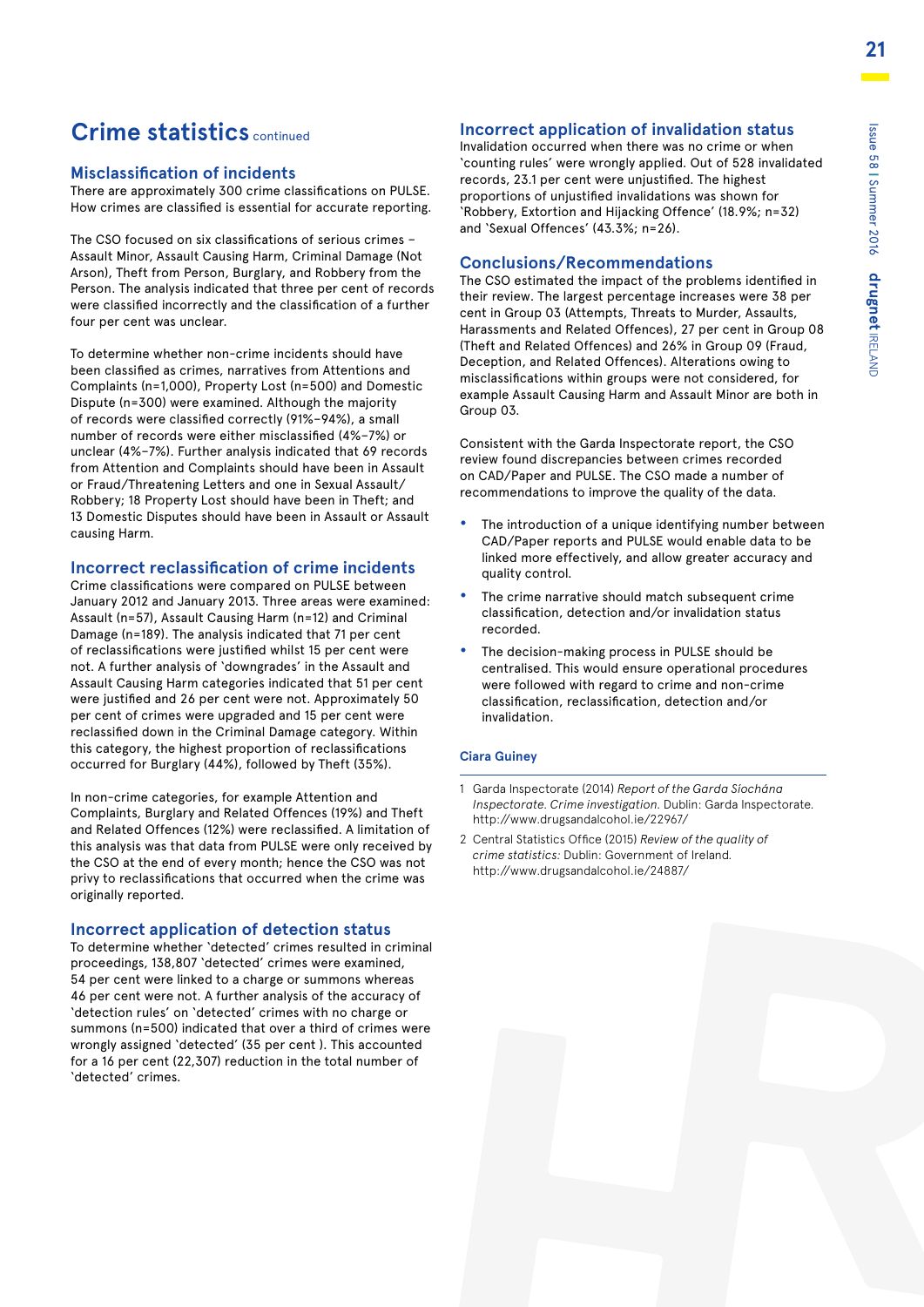# **Drug treatment courts**

Studies carried out in Ireland suggest that the majority of offenders detected in Ireland present with some form of drug dependency.<sup>1,2,3</sup> The study reported on here evaluates one approach that has been used within the justice system to treat drug dependency – drug treatment courts (DTCs).4

#### **Origins**

Broomfield describes how DTCs emerged in the United States (US) in response to the growing drug crisis in the 1980s. According to Broomfield, the DTC model brings together the 'powers of court' and drug treatment, with the aim of supporting steps to sobriety via regular contact with the user, monitoring substance use, evaluating responses to interventions and close supervision. Studies evaluating the effectiveness of DTCs in the US suggest that:

- **•** reoffending and drug dependency are lower among DTC participants,
- **•** progress is impacted by 'severity of misuse', previous history, and use of stimulants,
- **•** programme completion was higher in users receiving pharmacotherapy, and
- **•** more completions occurred when the presiding judge was there longer and when the court was smaller.<sup>5</sup>

However, Broomfield notes that other reviews provide evidence contradicting these findings. When pre-trial release and drugs testing were compared with parole and probation, effect sizes demonstrated that the latter were better.<sup>6</sup> Another review suggested that the impact of diversions reducing drug dependency was small.<sup>7</sup>

#### **Dublin DTC**

The Dublin DTC (DDTC) pilot programme started in 2001. Similar to the US DTC, the aim was to reduce offending and drug dependency with help from addiction nursing, education and probation supervision. There were three stages: bronze, silver and gold. Participants were required to:

- **•** attend court regularly (weekly, fortnightly or monthly),
- **•** attend education programmes daily,
- **•** meet with a probation officer regularly, and
- **•** engage in treatment relating to their drug of choice.

During the programme, progress was reviewed by the DDTC judge. Following successful completion of the DDTC, charges were 'struck out'. Broomfield casts doubts on the merits of using completion rewards, in particular for those with extensive offences, no desire to travel or live abroad, or those who were not afraid of having a criminal record. Despite this, he argues that the DDTC programme provides a structure which can reduce destructive behaviour.

Not everyone can be helped through the DDTC. Broomfield points out that the combination of drug dependency, crime and other difficulties such as coming from a disadvantaged socio-economic background or a dysfunctional family background (e.g. drug-abusing parents or siblings), homelessness or mental illness, result in challenging environments for addiction treatment, making it necessary to adapt interventions accordingly.

#### **Completers**

Two separate evaluations of the effectiveness of the DDTC have indicated that the number of completers was low but offending behaviour had declined. A review in 2002 gained insights from completers regarding the DDTC process, and the pros and cons of sticking with the programme.<sup>8</sup> No information was reported on attitudes or quality of life changes or on the progress of non-completers. A second review in 2010 aimed to determine why referrals were low and to identify how 'increased throughput' could be attained.9 As in 2002, the main finding was the low number of completers; again, the progress of non-completers was not considered. Broomfield argues that it is concerning that evidence about participants in the 2010 evaluation appears to have been obtained from professionals rather than participants themselves.

Drawing on the work of Butler,<sup>10</sup> who examined how the DTC policy transferred from the USA to Ireland, Broomfield notes that (1) the development of the DTC in Ireland was politically driven; (2) therapeutic jurisprudence (an active, problem-solving judiciary) and the ability to buy addiction treatment evident in the US were not present in the Irish system; (3) although professionals viewed participation as beneficial, they were uncertain that credit for the positive outcomes should be attributed to the DDTC; and (4) disparities were evident in the socio-economic backgrounds of participants in the US and in Ireland – Irish participants were economically deprived and addicted to opiates while American participants were more affluent.

#### **Non-completers**

Research on DTCs has focused on completers, which could suggest that non-completers are failures. To redress this gap, grounded theory has been used to examine the benefits (including intention-to-treat and harm reduction) of the DTC programme for non-completers.<sup>11</sup>

A significant harm reduction effect was identified, which led the authors to conclude that the provision of a harm reduction model alongside the abstinence-based model would be beneficial. Despite the limited sample size, Broomfield argues that this research has provided valuable insights.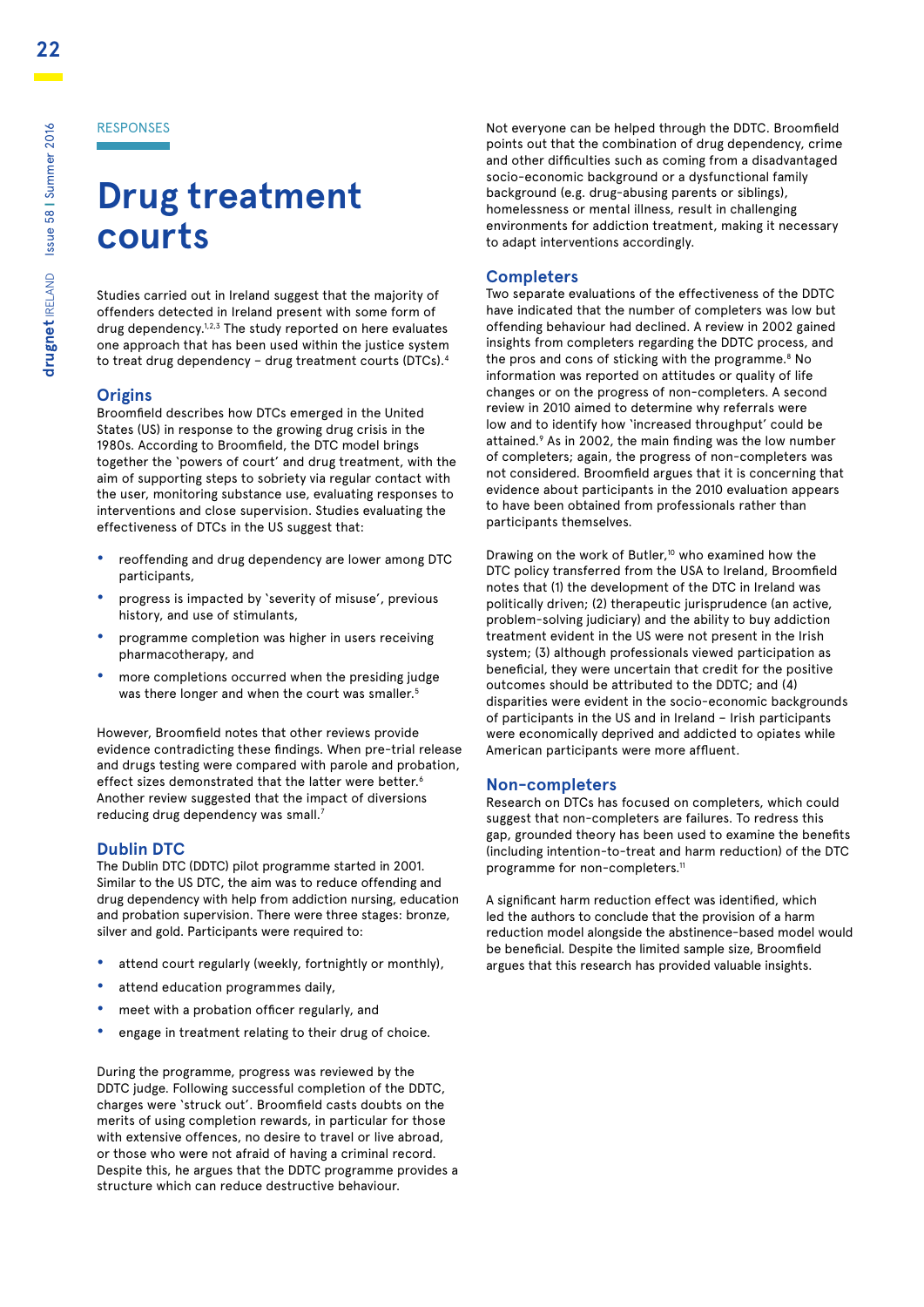### **Drug treatment courts continued**

#### **Using narrative inquiry with DTC participants**

The main finding from DTC research has been that the majority of participants are non-completers. Determining the reasons for this has been neglected by researchers. Broomfield suggests that a lot of information could be gleaned from the narratives or stories of non-completers regarding why programmes did not work for them and what adjustments would enable them to complete. A narrative inquiry approach would be the most apt approach to examine 'internal and external dialogues' that occur when deciding to remain or leave.

Additionally, obtaining descriptions of the offending, lifestyle and addiction of non-completers would provide insights into how other individuals with similar experiences might be helped. It would allow individual stories to be heard. Reasons to support this argument are put forward, such as:

- **•** Life stories of individuals would include not only the story about the addiction and treatment but also insight into their experiences of marginalisation and resilience.
- **•** The transition into drug dependency often co-occurs with a life changing event. Broomfield suggests it is not just the importance of the event but also whether resources are available to manage it.
- **•** Narratives of those with addiction occur within larger narratives of emotive, financial and social systems.
- **•** Narratives that unpack the thoughts, needs and risks faced by drug users involved with crime would provide greater knowledge and understanding to those not affected by drug use and crime.

#### **Ciara Guiney**

- 1. Hickey C (2002) *Crime and homelessness.* Dublin: Focus Ireland, PACE. http://www.drugsandalcohol.ie/5440/
- 2. Drummond A and Codd M (2014) *Drugs and health in Irish prisons 2011: a report for prisoners.* Dublin: National Advisory Committee on Drugs and Alcohol. http://www. drugsandalcohol.ie/21752/
- 3. Martyn M (2012) Drug and alcohol misuse among adult offenders on probation supervision: findings from the Drugs and Alcohol Survey 2011. *Irish Probation Journal* (9): 75–93. http://www.drugsandalcohol.ie/21636/
- 4. Broomfield D (2015) Drug treatment courts: refining successes and failures through participant narratives. *The Irish Social Worker* (Spring): 36–40. http://www.drugsandalcohol. ie/24713/
- 5. Brown RT (2010) Systematic review of the impact of adult drug-treatment courts. *Translational Research* (155/6): 263–274. Retrieved 9 June 2016 http://www.ncbi.nlm.nih.gov/ pmc/articles/PMC2886018/pdf/nihms190930.pdf
- 6. Perry AE, Darwin Z, Godfrey C, McDougall C, Lunn J, Glanville J et al. (2009) The effectiveness of interventions for drugusing offenders in the courts, secure establishments and the community: a systematic review. *Substance Use & Misuse* (44/3): 374–400. Retrieved 9 June 2016 http://www. tandfonline.com/doi/full/10.1080/10826080802347560
- 7. Hayhurst K, Leitner M, Davies L, Flentje R, Millar T, Jones A et al. (2015) *The effectiveness and cost-effectiveness of diversion and aftercare programmes for offenders using class A drugs: a systematic review and economic evaluation.* Health Technology Assessment Database (Internet). (2). Retrieved 9 June 2016 http://onlinelibrary.wiley.com/o/cochrane/clhta/ articles/HTA-32011000672/frame.html
- 8. Farrell M (2002) *Final evaluation of the pilot drug court.*  Dublin: Courts Service. Retrieved 9 June 2016 http:// www.justice.ie/en/JELR/finalevalpilotdrug.pdf/Files/ finalevalpilotdrug.pdf
- 9. Department of Justice, Equality and Law Reform (2010) *Review of the drug treatment court.* Dublin: Department of Justice, Equality and Law Reform. http://www.drugsandalcohol. ie/13113/
- 10. Butler S (2013) The symbolic politics of the Dublin drug court: the complexities of policy transfer. *Drugs: Education Prevention and Policy* (20/1): 5–14. http://www. drugsandalcohol.ie/18888/
- 11. Francis TR and Able EM (2014) Redefining success: a qualitative investigation of therapeutic outcomes for noncompleting drug court clients. *Journal of Social Service Research* (40/3): 325–348. Retrieved 9 June 2016 http://www.tandfonline.com/ doi/abs/10.1080/01488376.2013.875094

# **Psychological health of heroindependent teenagers in treatment**

A recent Irish study examined the effect of psychologically supported opiate substitution treatment (OST) on the psychological well-being of an adolescent population attending an outpatient clinic in Dublin for their heroin dependence.<sup>1</sup> It is an important study because of the dearth of data reported in the literature on the psychological wellbeing of adolescents undergoing OST.

#### **Background and methodology**

Following previously published findings that substance abuse and mental health issues often occur simultaneously, especially in adolescents,<sup>2</sup> Smyth and colleagues sought to examine the prevalence of mental health issues among heroin-dependent adolescents and to determine the effect of psychologically supported treatment on their mental health.

In a previous Irish study, it had been noted that heroindependent adolescents experienced more psychological distress and a greater number of problems than their peers with other substance use disorders.<sup>3</sup>

Despite knowing this, the psychological well-being of drug users, especially adolescents, remained under-studied.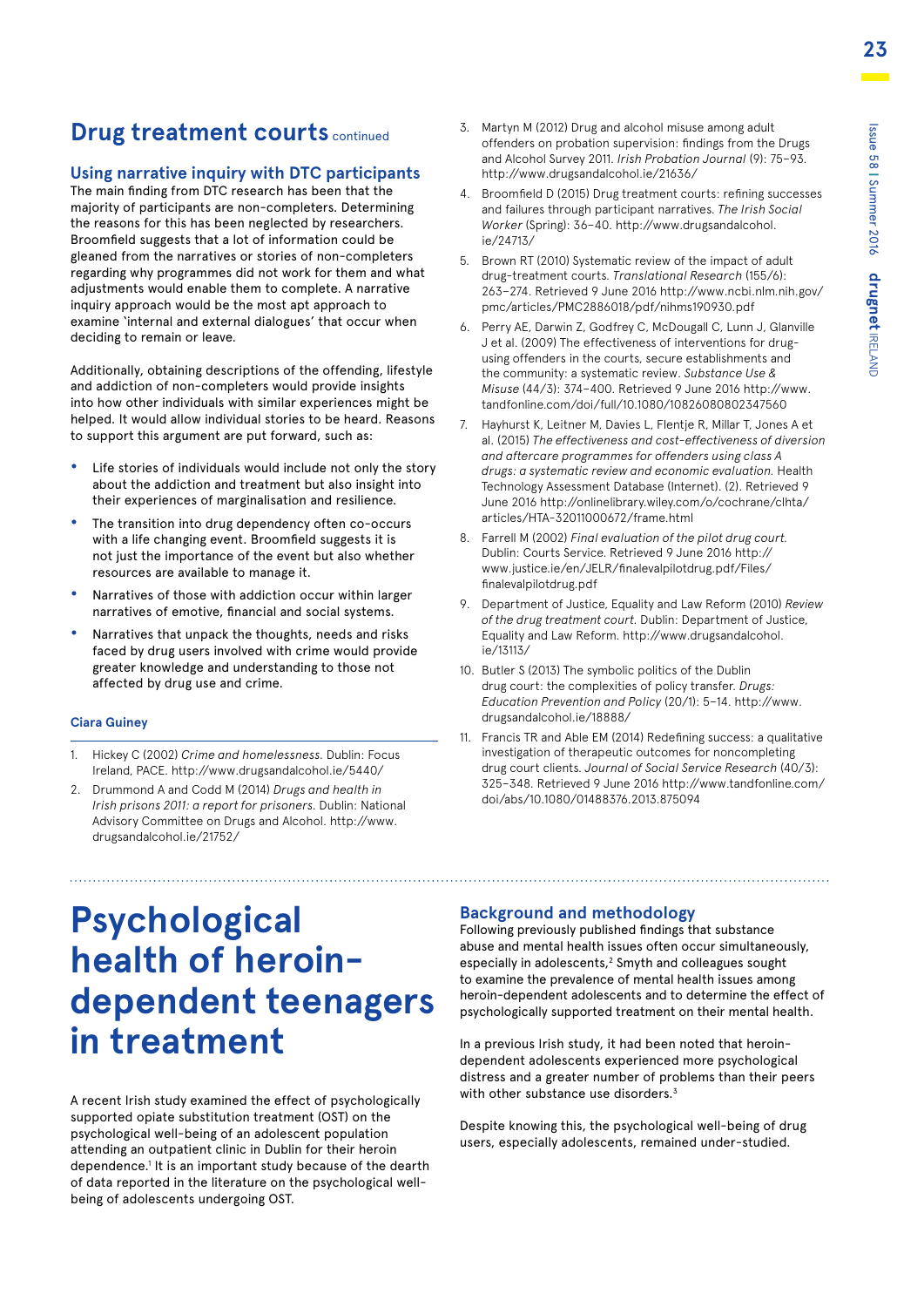### **Psychological health of heroindependent teenagers in**

**treatment** continued

The authors of the current paper hypothesised that psychological support during OST would result in improvements in the psychological health of adolescent patients. The study was carried out prospectively on individuals aged 18 years or younger who were seeking treatment for opiate addiction between May 2006 and December 2013 in Dublin. In addition to OST with either methadone or buprenorphine, participants in the study were also in receipt of individual counselling and group work which focused on life skills. Psychological well-being was measured at the beginning of the study (baseline) and again after four months of treatment (follow-up), using the 2nd edition Beck Youth Inventory (BYI-II).<sup>4</sup>

The BYI-II is a self-reporting tool with 100 questions based on a Likert scale (never, sometimes, often, always), designed for use with people aged 18 years or younger. It was created to assess the participants' experience of the following five subscales:

- **•** self-concept,
- **•** depression,
- **•** anxiety,
- **•** anger, and
- **•** disruptive behaviour.

For each parameter, scores are converted into a standardised score, known as a T-score, which enables score comparison between individuals. T-scores were compared to age- and gender-matched scores from a general population sample.

While these scores are not diagnostic of psychiatric disorders, Smyth and colleagues established 'normal' and 'abnormal' cut-off points. For the subscale of self-concept, scores of <44 were considered 'abnormal', and for the other four subscales a score of >55 was considered 'abnormal'. At baseline, structured clinical sessions were carried out to assess drug use, and the socio-demographic and clinical characteristics of the participants.

Of the 55 participants that were eligible at the beginning of the study, 32 completed treatment and had baseline and follow-up (BYI) questionnaires, while 23 participants did not complete the follow-up BYI.

#### **Results**

The most novel finding was that all five subscale scores improved during the OST period, and the improvements in the mean scores for depression, anxiety and anger were statistically significant. Interestingly, approximately a third of participants with 'abnormal' scores for anxiety and depression had follow-up scores that were categorised as 'normal'. In an attempt to further elucidate the relationship between improved scores for depression and heroin use, the authors conducted linear regression analysis, which revealed greater improvements in depression scores among those who were heroin abstinent.

Interestingly, there were stark differences between those who did not complete the follow-up BYI and those who did. The participants who did not complete the follow-up (n=23) were statistically significantly more likely to experience homelessness or imprisonment compared to those who did complete the follow-up (p=0.02 and p=0.03 respectively). Furthermore, the group who did not complete the follow-up BYI were more likely to be misusing methadone, heroin and cocaine (p<0.001, p=0.001 and p=0.02, respectively).

#### **Conclusion**

The results reported in this study highlight the importance of psychosocial support for adolescents undergoing OST. They mirror the results found in studies of adults receiving OST, where psychological support during treatment was found to have a positive impact on psychological well-being.<sup>6</sup> Additionally, this study gives insight into the psychological health of teenagers seeking treatment for opiate addiction in Dublin and some of the problems experienced by this group, which remains poorly characterised. The sociodemographics of the adolescent cohort in this study is reflective of similar adolescent groups internationally, especially with regards to poor educational status, family difficulties and mental health problems.<sup>7,8</sup>

#### **Aoife Cannon**

- 1. Smyth BP, Ducray K and Cullen W (2016) Changes in psychological well-being among heroin-dependent adolescents during psychologically supported opiate substitution treatment. *Early Intervention in Psychiatry* doi:10.1111/epi12318. http://www. drugsandalcohol.ie/25117/
- 2. Kaminer Y and Bukstein OG (2007) *Adolescent substance abuse; psychiatric comorbidity and high risk behaviors.* New York: Haworth Press
- 3. Keane L, Ducray K and Smyth BP (2014) Psychological characteristics of heroin-dependent and non-opiate substance dependent adolescents in community drug treatment services in Dublin, Ireland. *Journal of Child & Adolescent Substance Abuse* (23): 205–9. http://www.drugsandalcohol.ie/22368/
- 4. Moore SK, Marsch LA, Badger GJ, Solhkhah R and Hofstein Y (2011) Improvement in psychopathology among opioiddependent adolescents during behavioural-pharmacological treatment. *Journal of Addict Medicine* (5): 264–71
- 5. Beck, J.S., Beck, A.T., Jolly, J.B., & Steer, R.A. (2005). Beck Youth Inventories Second Edition for Children and Adolescents manual.
- 6. Gossop M, Marsden J, Stewart D and Treacy S (2001) Outcomes after methadone maintenance and methadone reduction treatments; two-year follow-up results from the National Treatment Outcome Research Study. *Drug Alcohol Dependence*  (62): 255–64
- 7. Bell J and Mutch C (2006) Treatment retention in adolescent patients treated with methadone or buprenorphine for opioid dependence; a file review. *Drug and Alcohol Review.* (25): 167–71
- 8. Subramaniam GA and Stitzer MA (2009) Clinical characteristics of treatment-seeking prescription opioid vs. heroin-using adolescents with opioid use disorder. *Drug and Alcohol Dependence* (101): 13–19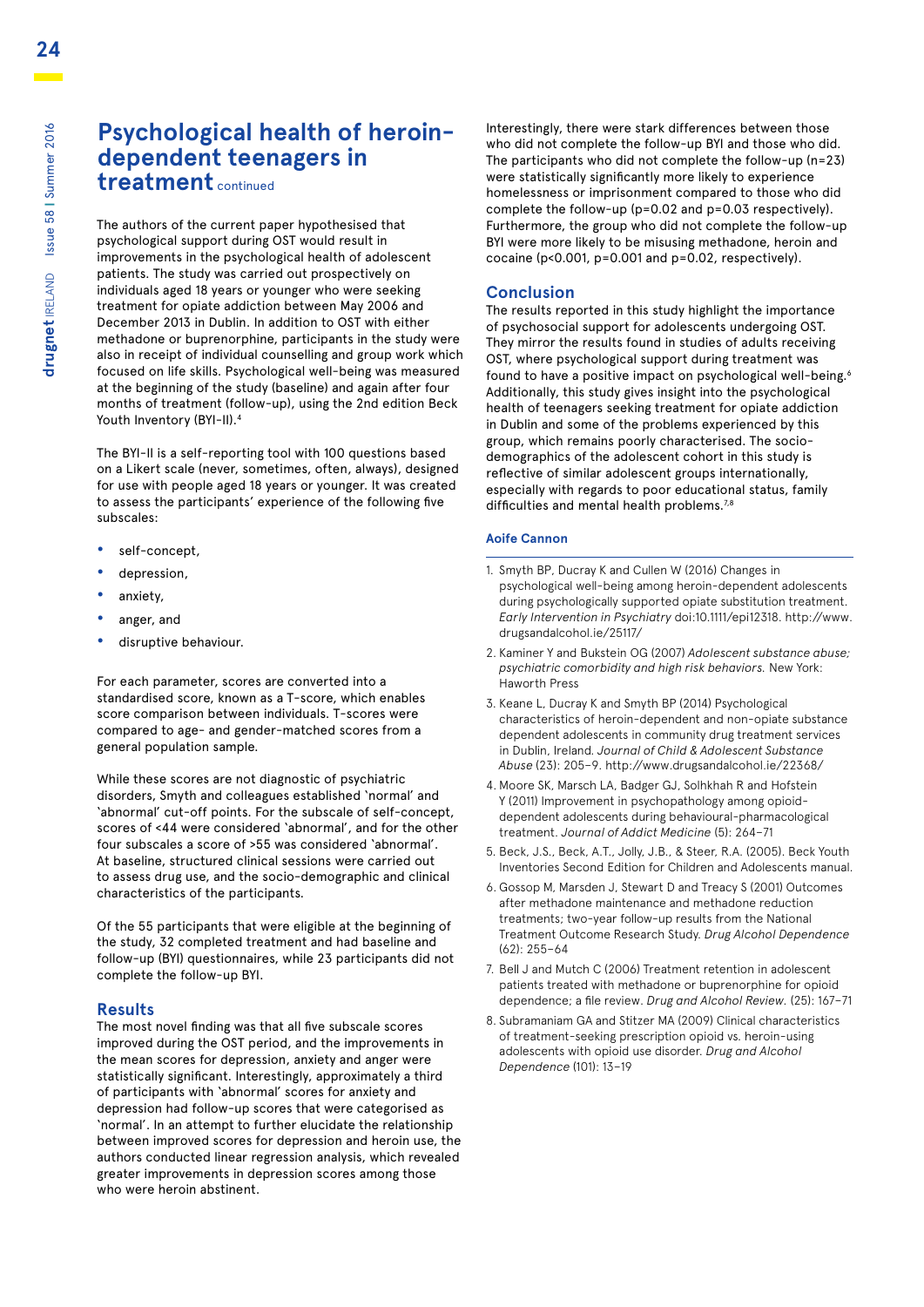# **Modelling OST outcomes with urinalysis and DAIS data**

The need for ongoing, prompt, cost-efficient and comprehensive monitoring and evaluation of drug treatment is well recognised. The scientific literature supports the use of randomised controlled trials (RCTs) as the 'gold standard' research design for evaluating interventions and treatment outcomes. However, in community substance-use treatment settings, the use of RCTs is not always possible or appropriate. There are ethical issues and questions about relevance, feasibility and costs.

Given the limitations of RCTs and the demand for ongoing, timely and effective monitoring of treatment outcomes, Comiskey and Snel sought to test the feasibility of linking laboratory data and client intake data and its usefulness for modelling retrospectively five-year longitudinal drug treatment outcomes in an Irish opiate treatment setting.<sup>1</sup>

#### **Methodology**

A multi-site, retrospective, longitudinal cohort study was implemented to evaluate outcomes for opiate users across Dublin from January 2006 to December 2010.

Longitudinal urinalyses were extracted from two national laboratories which provide substance use screening tests to 17 drug treatment sites and to two buses providing mobile needle exchange services. During the five-year study period a total of 1,734,283 test results were identified for 330,802 urine samples presented by a total of 4,518 unique individuals across Dublin.

In addition to the urinalysis database, data were extracted at a number of *ad hoc* time points from all the treatment sites which use a client electronic record system, which is known as the Drugs and AIDS Information System (DAIS). This system records data about drug-users seeking treatment, including their demographic characteristics, assessment prior to treatment, prescriptions, hepatitis C status, treatment programmes, needle exchange programmes and rehabilitation integration services. During the study period, 5,430 records relating to 2,832 unique individuals were recorded in DAIS; of these unique individuals, 97 per cent were Irish, 72 per cent were male, 59.7 per cent had no children and seventeen known deaths were recorded. These data were linked, via a unique client identity number, at the individual client level to the longitudinal urinalysis data.

Once the full database of unique clients was created, with each repeat episode of treatment linked, captured and recorded for that client, the longitudinal outcome variables in the form of drug positive urinalyses results were derived. Outcomes were tracked sequentially, with the first urinalyses denoted as time point 1 (the intake/baseline measurement) and each subsequent urinalysis result was then recorded as test 1, 2, 3 … up to a maximum of 260.

#### **Results**

Across the five-year period 62 per cent of the urine samples tested positive for benzodiazepines, 43 per cent for cannabis, 40 per cent for opiates and 11 per cent for cocaine. Analysis of substances used at treatment intake, at six months and at one- to five-year follow-ups, revealed:

**Differences in urinalysis protocols:** Extraction of urinalysis data from the two national laboratories revealed that treatment sites varied considerably regarding the number and frequency of urinalysis tests conducted; for example two of the seven DAIS treatment clinics requested over 83 per cent of analyses, but accounted for only 68 per cent of all DAIS clients. The researchers attribute these variations to a difference in treatment-site philosophy and practice rather than variations in client characteristics.

A further inconsistency occurred between the stated tests conducted as part of a routine urine test and what was found in the analysis: while 99.9 per cent of urine samples were tested for opiates and cocaine as required by policy, only 72 per cent were tested for benzodiazepines.

**Age of first drug use:** Clients who did and did not test positive for opiate use at year five were compared on a number of variables. No significant difference was found apart from age at first drug use (mean age of 15.53 years vs. mean of 14.63 years, p=0.008)

**Opiate use:** The proportion of clients who tested opiate positive fell from 61.8 per cent at initial treatment intake to 12.5 per cent at the end of the five-year period. The researchers' time series analysis of weekly proportions testing opiate-positive had predicted 16 per cent (95% confidence interval: 7%–25%) of clients would be opiate positive at the end of the five years.

**Other drug use:** Significant increases were found in benzodiazepine use, and significant increasing effects of concurrent cocaine and benzodiazepine use on the likelihood of using opiates. It was also possible to link and describe the changes in the methadone doses prescribed: analysis of the DAIS system revealed there were only minor changes in the doses of methadone prescribed over the five years.

#### **Conclusion**

With this research the authors have demonstrated that data from existing multi-sited, cross-sectional sources can be linked, matched, mined and modelled to develop prompt, retrospective, sequential outcome results that are useful for policy makers, service providers and service users.

#### **Ita Condron**

<sup>1</sup> Comiskey CM and Snel A (2016) Using clients' routine urinalysis records from multiple treatment systems to model five-year opioid substitution treatment outcomes. *Substance Use & Misuse* (51/4): 498–507. http://www.drugsandalcohol.ie/25363/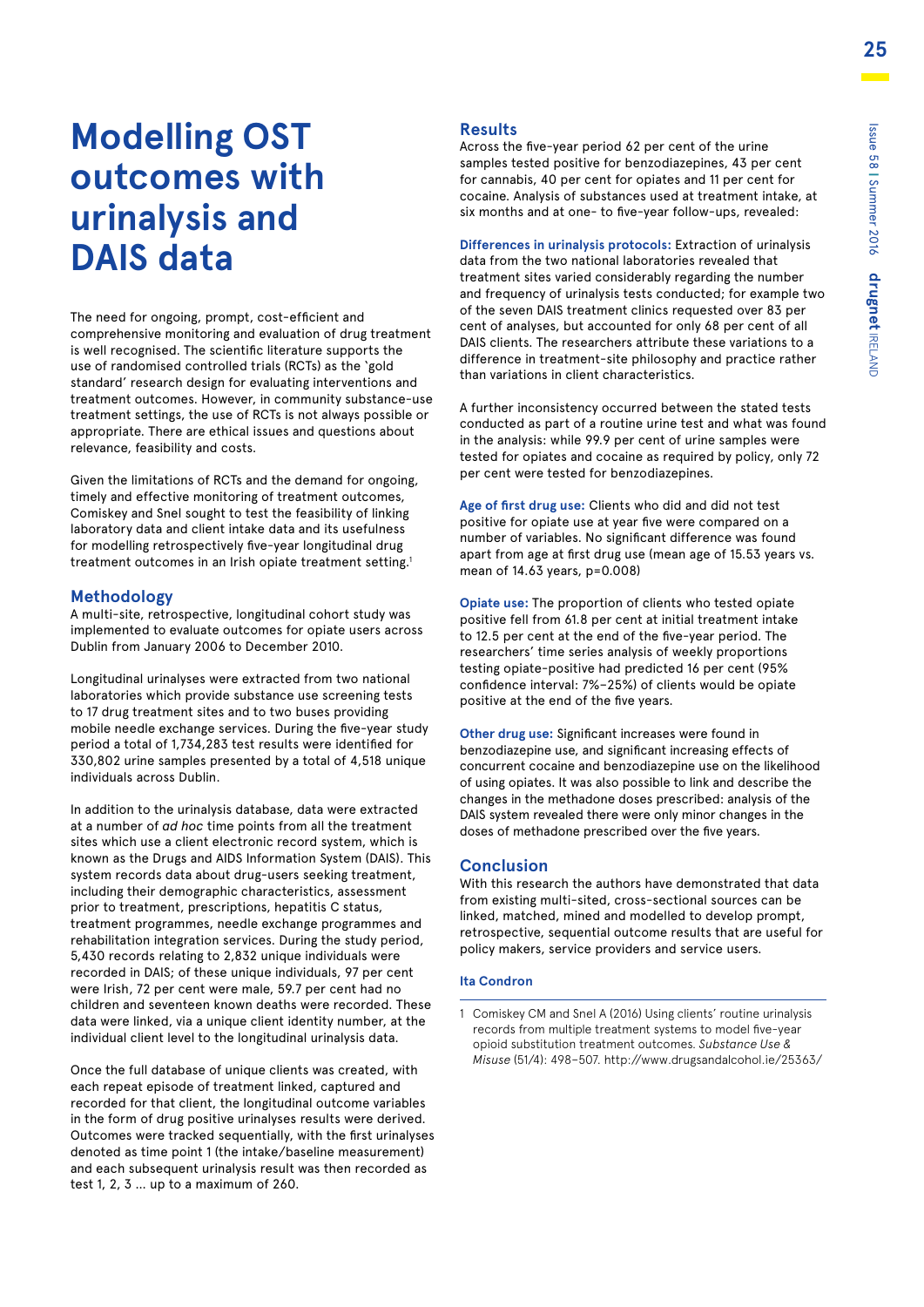### **Women and methadone maintenance treatment**

A study conducted between 2006 and 2007 in the National Drug Treatment Centre, a large specialist addiction clinic in Dublin, sought to discover whether women in methadone maintenance treatment (MMT) had more unmet needs and lower quality of life than men in MMT.<sup>1</sup>

Any service user who had been receiving MMT for three months or more was eligible for inclusion, excluding those with a history of acute psychiatric problems or endstage health difficulties. In total, 190 service users were eligible to participate in the study, of whom 108 (57%) agreed to participate. Of those 108 participants, 35 (32%) were women. No statistical difference was found in the demographic characteristics of those who did and did not participate in the study.

Three different standardised questionnaires were used:

- 1. WHO Quality of Life Brief Version (WHO-QOL-Bref),
- 2. Maudsley Addiction Profile, and
- 3. Camberwell Assessment of Need Short Appraisal Schedule, Patient Version.

#### The mean age of participants was 32.7 years, with women slightly younger than men (30.7 years versus 33.7 years). There were no differences in the demographic and social characteristics of women and men, except that women were more likely to have accessed the support of a social worker. Recent drug use was assessed by self-report and urinalysis. Men self-reported more use of heroin in the past month and had a higher proportion of positive urines for cocaine.

Women were statistically more likely to report unmet needs and achieve lower psychological quality of life scores than men. This difference could not be explained by ongoing drug use, as the men in the study had higher levels of recent drug use.

The authors note the limitation of the small sample size. In addition, the findings may not be fully representative as the study was conducted in a specialist addiction service which treats the most complex cases. The generalisability of the study is also affected by the fact that the data were collected over ten years ago.

The authors suggest that the needs and quality of life of women in MMT warrant further research. They also call on addiction services to ensure that the psychological and social care needs of women clients are addressed.

#### **Suzi Lyons**

1 Byrne P, Ducray K and Smyth BP (2016) The impact of sex upon needs and quality of life within a population on methadone treatment *Journal of Addiction Medicine* 10(1):60–67. http:// www.drugsandalcohol.ie/24979/

# **Shared measurement of personal outcomes in recovery**

In April 2016 a number of drugs and alcohol taskforce coordinators and other staff along with representatives of various drugs projects participated in a workshop on shared measurement of personal outcomes in recovery. The purpose of the workshop was to help services identify common outcomes and work towards a shared system of measurement for interventions in rehabilitation and social reintegration.

The workshop was hosted by the HRB National Drugs Library, which seeks to encourage the use of research-based evidence in decision-making and to contribute to learning in drugs and alcohol taskforces and addiction services.

The workshop facilitators have compiled a report based on the discussions at the workshop, the findings from a survey of taskforces and interviews with a number of taskforce coordinators.

The report comprises three sections:

**•** a guide for understanding a person's recovery, identifying groups of factors that contribute to successful recovery;

- **•** a series of measures of each aspect of recovery, drawn from published resources which are freely available; and
- **•** guidance on how to implement the shared measurement framework, including practicalities such as gathering input from service users, training and the use of technology in enabling data collection and analysis.

To use the shared measurement framework, services need to identify three to five outcomes, match these outcomes to the shared outcomes in the framework and identify the recommended measurement that accompanies that shared outcome. This is the first step in deciding on and using common outcomes. The framework recommends established questionnaires and psychometric scales to measure these outcomes. Services will need training in using these questionnaires to gather data and a technical infrastructure to facilitate data management and analysis. Understanding how shared outcomes data are aggregated and compared will help to determine the relative effectiveness of interventions. Results must be presented in a way that allows services to learn about what is and is not working in recovery services and to make the necessary changes and improvements.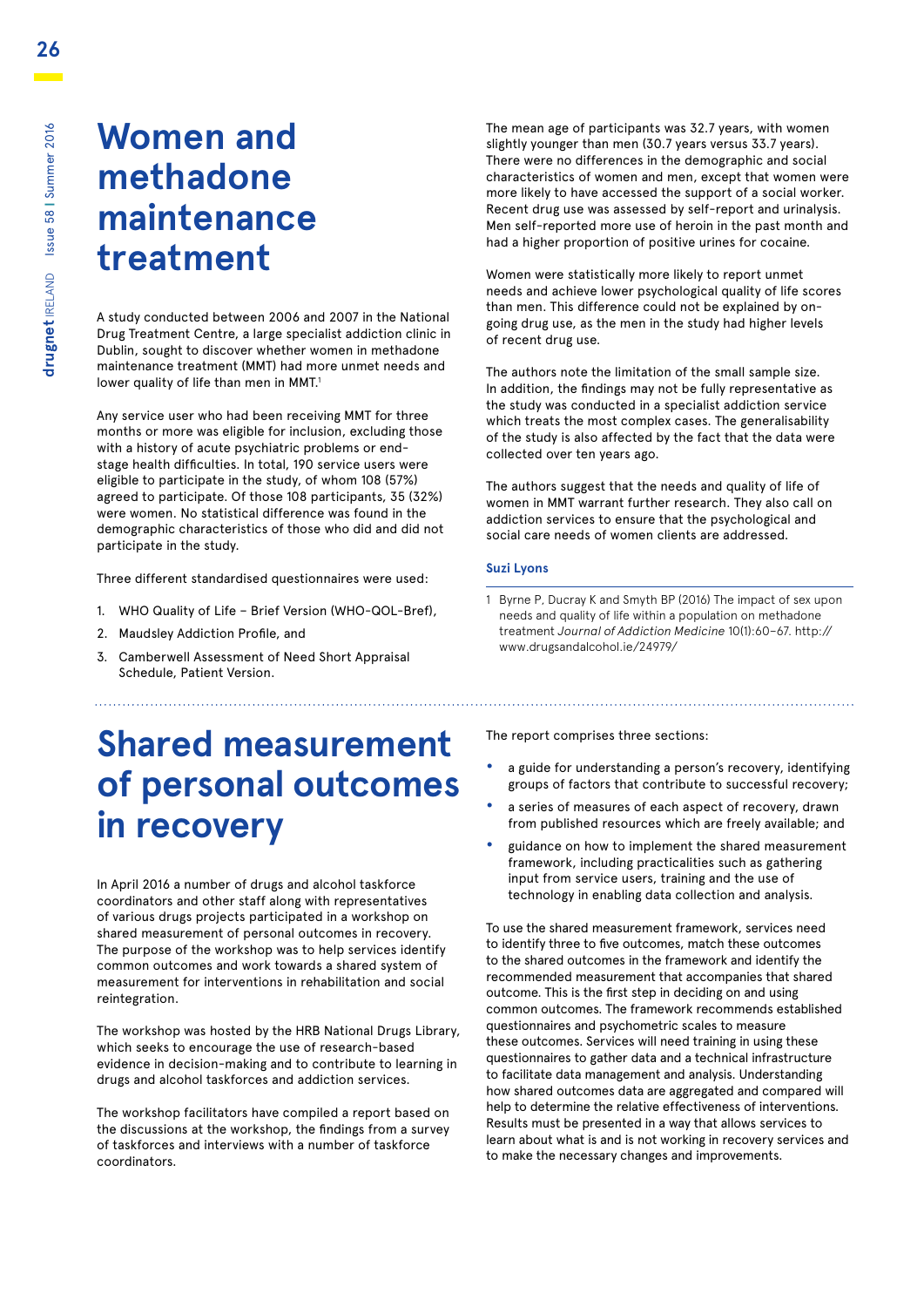### **Personal outcomes in recovery**

continued

Responding to the needs of those recovering from addiction is multi-faceted and demanding work, requiring knowledge, personal skills and determination. Good service is built by selecting interventions which are known to be effective, monitoring the implementation of these services and responding to information gained through rigorous evaluation and sharing of knowledge. In this way good practice is identified and spread, resources are used effectively and services developed in a shared learning environment.

Housing, education and employment have been identified as key elements in reintegrating those overcoming addiction into their communities. Recovering drug users need social and emotional support beyond the initial treatment period to develop their capacity to participate in the housing, education and employment spheres. Recovery is multifaceted but this project is particularly concerned with the measurement of personal outcomes in this process, the types of change in outlook and self-perception that enable progress along the recovery path.

The HRB's evidence review on social capital in recovery<sup>1</sup> looked at the role played by friends and families in helping the service user to develop a secure social network, to find examples of success and to develop the confidence to plan their own lives. The review found good evidence that social and human capital contribute to recovery. It identified a number of areas for future work so that service providers can understand how

#### needs change over the course of the recovery process and how needs differ from person to person.

There is an evidence gap in this area and a lack of consistency when it comes to evaluating recovery interventions. Shared measurement of the impact services have on recovering drug users would help to lessen this gap, improve services and make achievements in this work more apparent. It would lead to better outcomes for the people using services and provide evidence that taskforces play an integral and valuable part in responding to problem drug use in Ireland. Deciding on appropriate personal outcomes in recovery, which services can recognise as milestones in the achievement of their goals, and agreeing on indicators to measure these outcomes are important first steps in building knowledge, sharing it and using it to spread good practice.

Over the coming weeks a number of taskforces will work on the next phase in the development of the outcomes framework and seek to ensure that it is relevant and meaningful to services users, making it more likely to be implemented and used effectively. Service user consultation will encourage a sense of ownership of the measurement system, ensure the measurements used are proportionate and the service user experience is clearly and accurately articulated.

#### **Brian Galvin**

1 Munton T, Wedlock E and Gomersall A (2014) *The role of social and human capital in recovery from drug and alcohol addiction.* HRB Drug and Alcohol Evidence Review 1. Dublin: Health Research Board. http://www.drugsandalcohol.ie/23078/

# **Community mobilisation and local alcohol action plans: an evaluation**

A report on the National Community Action on Alcohol Pilot Project (NCAAPP) was published in December 2015.<sup>1</sup> The findings of this report, a process evaluation of the project which began in 2015, are outlined below.

#### **Background**

On foot of the National Substance Misuse Strategy,<sup>2</sup> the remit of the drugs task forces was expanded in 2014 to include alcohol. To support the task forces in meeting the demands of this new remit, the NCAAPP was established. Its aim was to support task forces in developing a 'community mobilisation approach' which would inform the development of policies to address alcohol use, and reduce alcohol-related harm, in their area. The project was delivered by the Alcohol Forum in partnership with the Drug Programmes and Policy Unit of the Department of Health and the Wellbeing Division of the Health Service Executive.

#### **Community mobilisation**

Underpinning the pilot project's approach was the finding of the National Substance Misuse Strategy that community mobilisation is successful in bringing stakeholders together to develop alcohol and drug policies. The author of the evaluation report describes community mobilisation as a public health approach to reducing alcohol-related harm: it changes the context in which alcohol use occurs, rather than focusing on the 'problem drinker'. It is a process through which communities work together to take action and bring about change, working with a range of stakeholders from the public, statutory and private sectors to identify the changes they want to bring about in their area. Based on the best evidence available the different stakeholders plan together how to bring about the desired changes. The community then implements the plan and monitors its progress in reducing alcohol-related harm. Some common features of the approach are shown in Figure 1 on the next page.

The evaluation report contains a review of the literature on community mobilisation and shows how elsewhere it has been effective in reducing alcohol-related harm. The author identifies key elements that contribute to positive results when working in this way, including:

- **•** establishing well-functioning coalitions,
- **•** getting wider community buy-in to the process and its aims,
- **•** changing the policy context,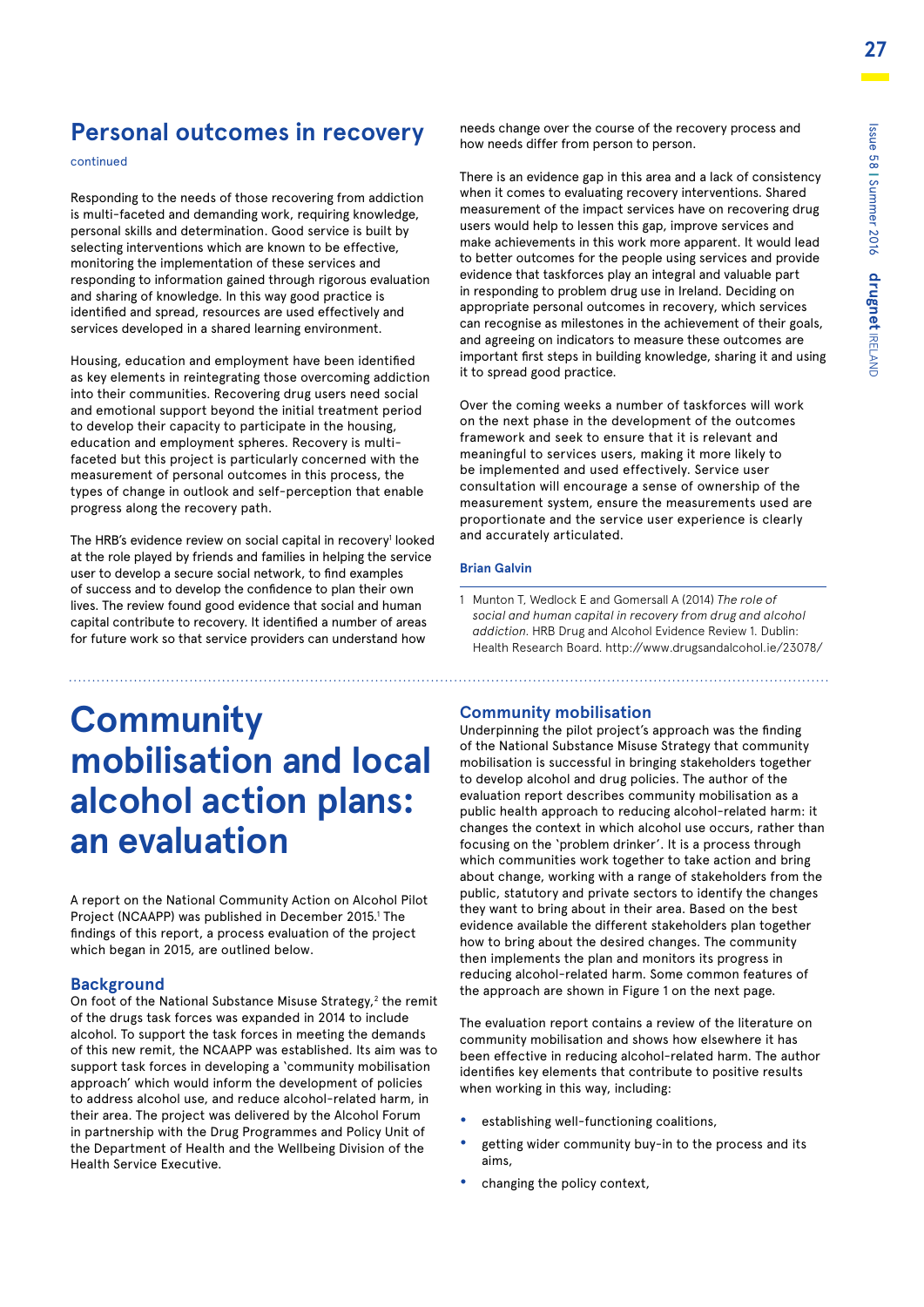### **Community mobilisation and local alcohol action plans** continued

Figure 1: Common stages in a community mobilisation process (Galligan 2016: p24)



- **•** taking an evidence-based approach,
- **•** giving the project adequate time to get established and deliver on outcomes (in excess of three years),
- **•** taking a multi-strategy approach, and
- **•** using the media to support interventions.

#### **Evaluation findings**

Drawing any conclusions about the effectiveness of the NCAAPP in reducing alcohol-related harm was beyond the scope of this evaluation. Instead, the report explored the effectiveness of the process put in place to deliver on community mobilisation and to establish local alcohol action plans.

Five task forces were selected to take part in the project, each of which identified a project lead and established an 'alcohol sub-committee' with responsibility for delivering on the project in their area. Each sub-committee sent a representative on five one-day formal training sessions in Dublin. These covered a range of topics including community mobilisation, data collection, research and evaluation methods, logic models, alcohol-related harm, using the media, and effective policy measures to address alcohol harms. The task forces then received on-site tailored support to help develop their local plans, as well as access to follow-up support via phone calls, emails, one-on-one meetings and some on-site group training. One individual from the Alcohol Forum had responsibility for delivering this programme of training and support.

Broadly speaking, the goals of the project were to train stakeholders on drug-related harm, raise awareness of policy measures, support community engagement, and develop local action plans. The evaluation found that, overall, the project was successful in these areas.

The training and support delivered was of a high quality and was delivered by a highly dedicated trainer. Participants improved their knowledge of alcohol-related harms and the networking opportunities afforded by the centralised training sessions were seen as beneficial. The training also led to changes in work practices, for example a public health approach to alcohol issues was adopted, evidence-based measures were applied, and a community mobilisation model was used.

At the core of the project was the production of local alcohol action plans. Four of the five task forces completed local alcohol action plans by the end of the project and the fifth had an outline plan. All the completed action plans included monitoring, review and self-evaluation measures.

A number of critical barriers were identified. Building local leadership and commitment to the project proved challenging, as did engaging stakeholders to lead a collective approach. Limited resources presented hurdles when it came to making and implementing a plan. Finally, local policy changes to help lower alcohol-related harm needed to be reinforced by a government-level commitment to adopting such evidence-based policies.

The author makes a range of recommendations at the end of the report. She highlights the fact that community action on alcohol is a long-term process and that the pilot project was just the beginning of the process for those involved.

#### **Lucy Dillon**

- 1 Galligan C (2016) *National community action on alcohol pilot project 2015: external evaluation project.* Dublin: Department of Health. http://www.drugsandalcohol.ie/25098/
- 2 Department of Health (2012) *Steering group report on a national substance misuse strategy.* Dublin: Department of Health. http://www.drugsandalcohol.ie/16908/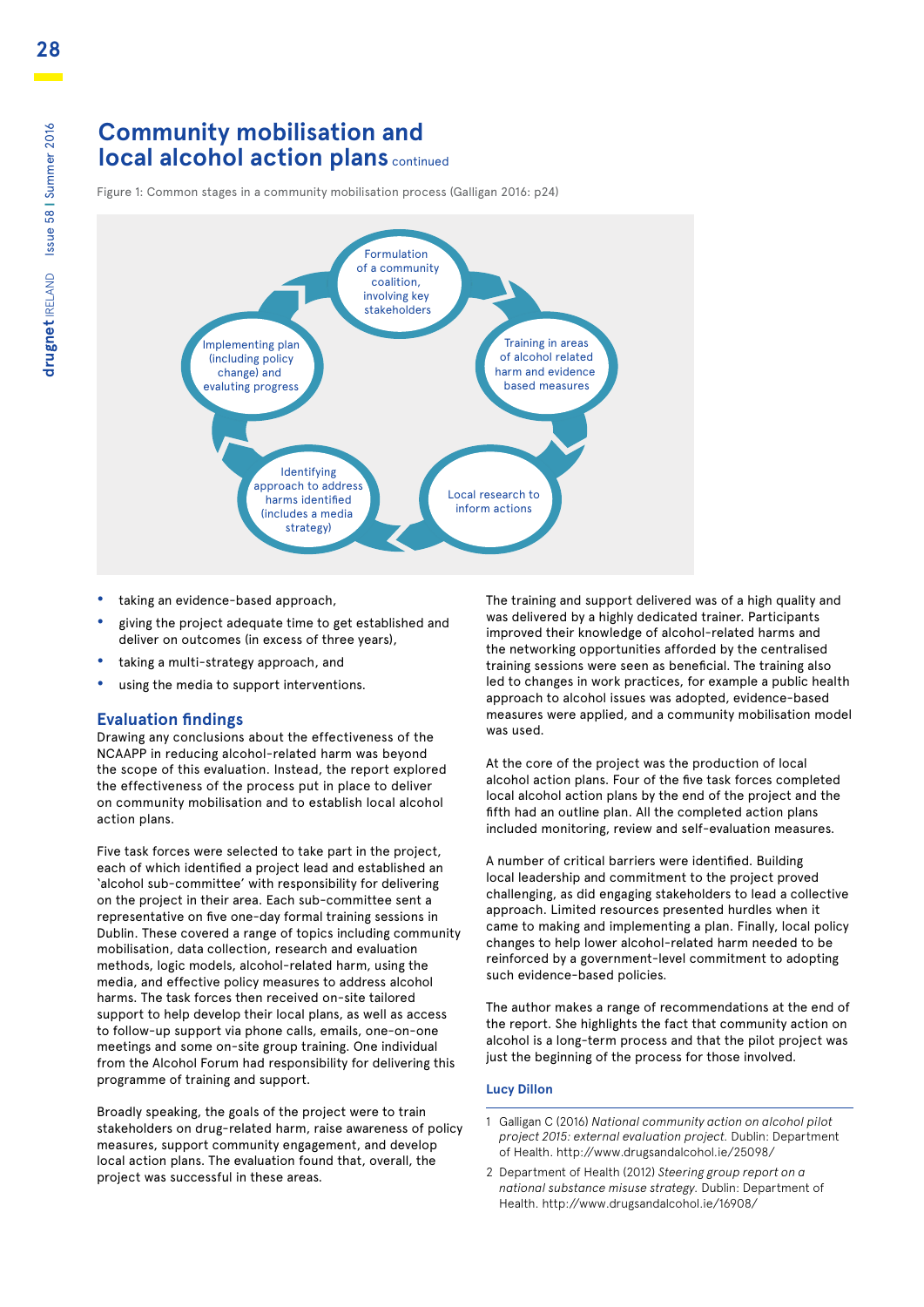SERVICES

# **Service users' rights**

According to a presentation by Niall O'Connell of Service User Rights in Action Group and Community Action Network (CAN) at CityWide's 20th Anniversary conference in November 2015,1 users of MMT services encounter three practices which may be classed as human rights abuses. The practices were identified in the course of research conducted with clients of methadone maintenance treatment (MMT) services in 2013, which included a questionnaire completed by 101 respondents.

The three practices are:

- **• Urine sampling** procedures for obtaining samples were based on the assumption that people will cheat, and there was a lack of consistency in the frequency of sampling and conduct of the tests.
- **• Lack of meaningful review** 83 per cent of respondents were not asked their opinion; 62 per cent were never

# **New app for drug information**

North Dublin Regional Drugs and Alcohol Task Force (NDRDATF) has developed SAND (Substance Abuse North Dublin), an app that provides clear, factual and accessible information on alcohol and drugs.

The app was launched on 27 April 2016 by Dr Gerry McCarney from SASSY (Substance Abuse Service Specific to Youth), along with Louise McCulloch, care coordinator for NDRDATF, who project managed the project, and Bríd Walsh, coordinator of NDRDATF.

Louise McCulloch described how the task force had been looking for a way to provide information on alcohol and drugs to as many people as possible in their region, a large and varied geographic area. The task force felt that using social media would help them engage better with young people.

Development of the app was a collaborative process, involving the community and with local Leaving Cert students testing the app and providing invaluable feedback.

The app has four sections:

- 1. Information on alcohol and drugs
- 2. A quiz to test your knowledge about drugs – six questions only, but they change randomly
- 3. Signs to look out for
- 4. How to get help

given a care plan; 43 per cent never felt they had a meaningful discussion with a doctor, and 34 per cent did not know this was an option.

**• Lack of choices** – 94 per cent said they had never been offered an alternative to MMT.

Following a dialogue process regarding these findings, the researchers identified three emerging themes:

- **• Powerlessness within the whole system** who has the power to make change, and who is accountable?
- **• Voice and participation of the service user is valued**  – but who is listening?
- **• Stuck conversation**  harm reduction versus abstinence.

#### **Brigid Pike**

1 O'Connell N (2015, 12 November) *Developing a human rights approach to delivery of drug services.* PowerPoint presentation delivered at CityWide 20th Anniversary conference. Retrieved 27 April 2016 at http://www.citywide.ie/publications/listing/ developing-a-human-rights-approach-to-delivery-of-drugservices

The app is free and can be downloaded for Android or Apple from the usual sources, using the search terms 'sand drugs' or simply scan the QR code. It can then be used on- or off-line.

Android Apple





To get more information see: http://www.ndublinrdtf.ie/ sand-drug-alcohol-information-app/

#### **Suzi Lyons**

| .<br>12.19<br><b>SAND</b><br>INFORMATION ON DRUGS        |           | <b>MAAH 319</b><br>世間<br><b>SAND</b><br><b>TEST VOLIR KNOWLEDGE</b> |
|----------------------------------------------------------|-----------|---------------------------------------------------------------------|
| Beards - drive mainle or paid-static                     | Q         | 1: Select correct answer                                            |
| ALCOHOL.                                                 |           | Flashbacks can happen how                                           |
| <b>AMPHETAMINES/SPEED</b>                                |           | long after taking hallucinogens<br>such as LSD/Acid?                |
| <b>BENZODIAZEPINES</b><br>aping fabiols & Instabilizanti |           |                                                                     |
| CAMARINE                                                 | ×         | Davis                                                               |
| <b>COCARd</b>                                            |           | Weeks                                                               |
| <b>BCETASY</b>                                           |           | <b>Vears</b><br>All of the above                                    |
| HEROIN                                                   | ×         | a constitution                                                      |
| <b>KETAMINE</b>                                          | ×         |                                                                     |
| <b>LIGHACIO</b>                                          | $\propto$ |                                                                     |
| MEFHEDRONE IM-CAT)                                       | ×         |                                                                     |
|                                                          |           |                                                                     |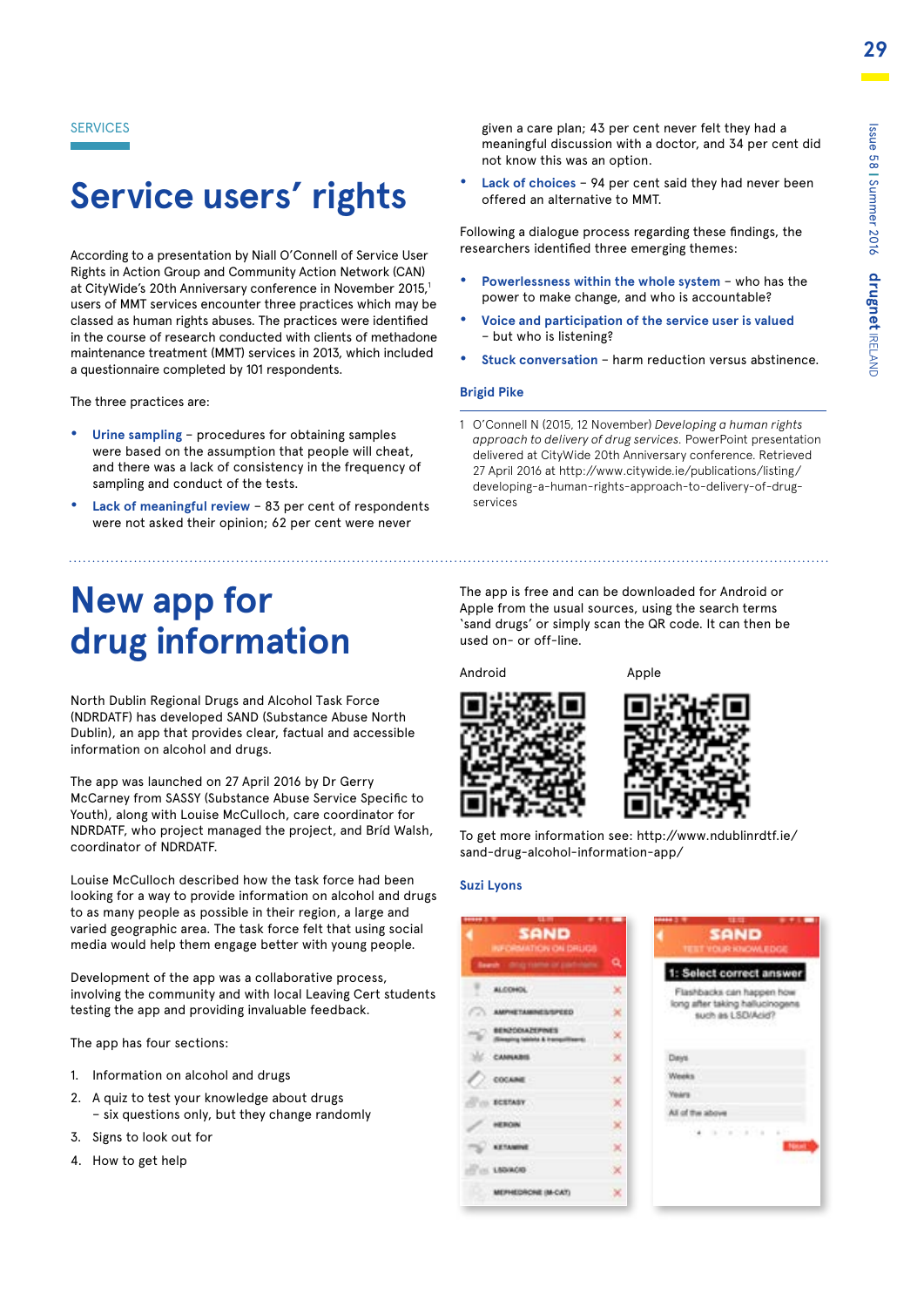# **Recent publications**

The following abstracts are cited from recently published journal articles relating to the drug situation in Ireland

**The association between scholastic measures, alcohol outcome expectancies and alcohol use: a crosssectional study in Northern Ireland** McKay MT and Harvey SA (2015) *Child Care in Practice* 21 (4): 357–373 http://www.drugsandalcohol.ie/25319/

Alcohol use among adolescents is associated with both short-term (truancy, illness, trouble with police) and long-term (dependence, unemployment) negative consequences. Moreover, because of its developmental nature, adolescent drinking behaviour is difficult to accurately assess. Individual-level scholastic variables and alcohol outcome expectancies have been found to be associated with drinking behaviours. This study used a cross-sectional design to investigate: the relationship between alcohol use and individual-level scholastic variables, namely academic motivation and academic self-efficacy; and the relationship between alcohol use and alcohol outcome expectancies, while controlling for a wide range of other variables.

Participants were post-primary (high) school pupils in the greater Belfast area of Northern Ireland. They completed a range of questionnaires including measures assessing academic self-efficacy, academic motivation, alcohol outcome expectancies, and a composite measure of alcohol use. Results showed that, controlling for the hierarchical nature of the data, sociodemographic variables and other possible confounders, lower reported scores on the individual-level scholastic measures, higher reported scores on positive alcohol outcome expectancies, and lower reported scores on negative alcohol outcome expectancies remained significantly associated with more problematic drinking. Results are discussed in the context of contemporaneous school-related research.

#### **Opt-out panel testing for HIV, hepatitis B and hepatitis C in an urban emergency department: a pilot study** O'Connell S et al *PLoS ONE* 11 (3) http://www.drugsandalcohol.ie/25298

Studies suggest 2 per 1000 people in Dublin are living with HIV, the level above which

universal screening is advised. We aimed to assess the feasibility and acceptability of a universal opt-out HIV, Hepatitis B and Hepatitis C testing programme for Emergency Department patients and to describe the incidence and prevalence of blood-borne viruses in this population.

An opt-out ED blood borne virus screening programme was piloted from March 2014 to January 2015. Patients undergoing blood sampling during routine clinical care were offered HIV 1&2 antibody/ antigen assay, HBV surface antigen and HCV antibody tests. Linkage to care where necessary was co-ordinated by the study team. New diagnosis and prevalence rates were defined as the new cases per 1000 tested and number of positive tests per 1000 tested respectively.

Over 45 weeks of testing, of 10,000 patient visits, 8,839 individual patient samples were available for analysis following removal of duplicates. A sustained target uptake of >50% was obtained after week 3. 97(1.09%), 44(0.49%) and 447(5.05%) HIV, Hepatitis B and Hepatitis C tests were positive respectively. Of these, 7(0.08%), 20(0.22%) and 58(0.66%) were new diagnoses of HIV, Hepatitis B and Hepatitis C respectively. The new diagnosis rate for HIV, Hepatitis B and Hepatitis C was 0.8, 2.26 and 6.5 per 1000 and study prevalence for HIV, Hepatitis B and Hepatitis C was 11.0, 5.0 and 50.5 per 1000 respectively.

Opt-out blood borne viral screening was feasible and acceptable in an inner-city ED. Blood borne viral infections were prevalent in this population and newly diagnosed cases were diagnosed and linked to care. These results suggest widespread blood borne viral testing in differing clinical locations with differing population demographic risks may be warranted.

**Chillin, buzzin, getting mangled, and coming down: Doing differentiated normalisation in risk environments** O'Gorman A (2016) *Drugs: Education Prevention and Policy* 23 (3): 247–254 http://www.drugsandalcohol.ie/25573/

This paper examines differentiated normalisation through the lens of young drug users from a marginalised Dublin neighbourhood where drugs are readily available, prevalence rates are high, and a flourishing drugs market operates. The narratives of these marginalised young people illustrate how drug use and drug choices are shaped by different intentions, avowed identities and diverse structural, temporal and sociospatial settings. Their routines and drug repertoires echo the (mainly) reasoned consumption choices, the cost–benefit

analyses and the emphasis on pleasure and fun ascribed to recreational drug users, including those who underpin the normalisation concept. However, their drug using practices continue to be rendered deviant due to their experience of social exclusion; exclusion from consumption-orientated lifestyles and from the night time economy; and their inclusion in the informal drugs economy.

Normalisation is relative (not just differentiated) to the social status of the drug user. A reconstructed normalisation thesis inclusive of class (and race, and gender) could explore why the use of similar drugs and similar drug using behaviours by different social groups is differentially accommodated and accepted by mainstream society.

#### **Off the record: substance-related disorders in the undergraduate medical curricula in Ireland**  Willson M, Cullen W and Klimas (2016) *Journal of Substance Use* Early online http://www.drugsandalcohol.ie/25572/

Substance use disorders (SUDs) are a worldwide problem, and have become a major health concern in Ireland particularly. We aimed to determine the extent to which addiction medicine is embedded in the undergraduate medical curriculum in Ireland. To further investigate the degree to which drug addiction is taught in the Irish medical curriculum an online literature search was performed using Google Scholar, PubMed (from 2009 to present), EMBASE, PsycINFO, CINAHL, and Medline using the keywords "substance-related disorders," "undergraduate," "curriculum" and "Ireland." Additionally, all Irish medical school websites were examined  $(n = 6)$ , and a Google search and manual searches of conference programs were performed. We used the Preferred Reporting Items for Systematic Review and Meta-Analysis (PRISMA) guidelines to systematically review and discuss findings.

A total of zero published studies met the criteria for inclusion in an updated systematic literature search of addiction medicine education in the undergraduate medical curriculum in Ireland. There is currently no documentation of drug addiction teaching sessions in Irish medical schools. Investigations that offer direct contact with medical schools, such as a telephone survey, may provide a more accurate representation of how addiction medicine education is incorporated into the medical school curricula.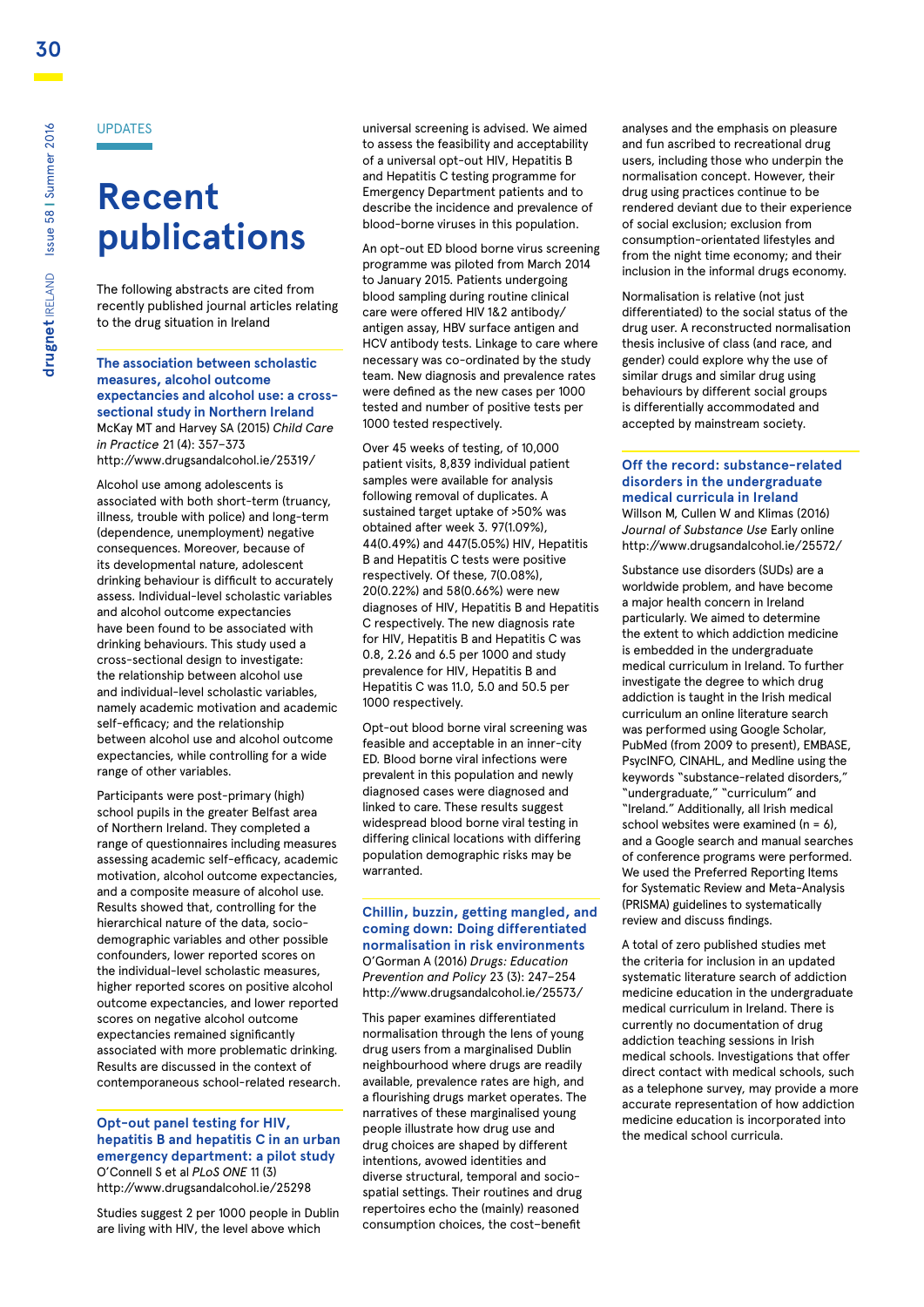### Recent publications continued

#### **Use of hierarchical cluster analysis to classify prisons in Ireland into mutually exclusive drug-use risk categories**

Codd M et al. (2016) *Drugs: Education Prevention and Policy* 23 (2): 93–98 http://www.drugsandalcohol.ie/25537/

The aim of this paper is to propose a methodology for classifying prisons into distinct drug-use risk categories based on prisoners' use of specified prescription and illegal drugs. The categories of prisons thus defined have particular relevance for the planning of drug-related interventions, education and services in Irish prisons. The methodology may be transferable to, and of value in, prison systems elsewhere.

From the 14 prisons in Ireland, 824 randomly selected prisoners completed a self-administered questionnaire on lifetime, last year and last month use of specified prescription and nonprescription drugs. Questions were derived from the European Monitoring Centre for Drugs and Drug Addiction (EMCDDA) and other sources. Oral fluid samples were collected for verification of recent drug use. The EMCDDA definition of "recent problematic drug use" was used in post hoc hierarchical cluster analysis to define categories of prisons with similar drug-use patterns. Four categories of prisons, designated "low", "medium", "high" and "very high" drug use, were identified. While the prisons comprising each category were known, drug use patterns in individual prisons were not disclosed because of concerns about prisoner confidentiality in a small jurisdiction. The clusters identified were used to contextualise subsequent analyses of drug use, the availability and use of harm-reduction services and differential service requirements by prison category.

The methodology described allows for identification of prison categories by drug-use patterns. With restrictions on disclosure of information by individual prison, it provides more valuable information than would derive from data on all prisons combined.

#### **Using clients' routine urinalysis records from multiple treatment systems to model five-year opioid substitution treatment outcomes**

Comiskey C M and Snel A (2016) *Substance Use & Misuse* 51 (4): 498–507 http://www.drugsandalcohol.ie/25363/

At global, national, and local level, the need for ongoing, timely and cost efficient, comprehensive drug treatment monitoring, and evaluation systems have clearly been well recognized.

To test the feasibility of linking laboratory data and client intake data and its

usefulness for modeling retrospectively, for the first time, 5-year longitudinal drug treatment outcomes in an Irish opiate treatment setting.

A multisite, retrospective, longitudinal cohort study was implemented to evaluate outcomes for opiate users based on 1.7 million routine urinalysis results collected from 4,518 individuals presenting for opioid substitution treatment in Ireland from January 2006 to December 2010.

Analysis of opiates, cocaine, benzodiazepine, and cannabis use at treatment intake, 6 months and at 1-5 year follow-ups revealed differences in urinalysis protocols; significant differences in age of first drug use between those using and not using opiates at 5 years; significant decreases in opiate use; increases in benzodiazepine use and significant increasing effects of concurrent cocaine and benzodiazepine use on the odds of using opiates. Time series analysis of weekly proportions opiate positive predicted 16% (95% confidence interval: 7%-25%) of clients would be opiate positive 5 years postinitial intake.

Conclusions/Importance: Underutilized urinalysis data can be used to address the need for cost effective, efficient evidence of drug-treatment outcomes across time, place, and systems. Linking and matching the cross-sectional data across sites and times also revealed where improvements in electronic records could be made.

#### **Ireland's financial crisis and its influence on alcohol and drug issues** Butler S and Hope A (2015) *Nordic Studies on Alcohol and Drugs* 32 (6): 623–628 http://www.drugsandalcohol.ie/25123/

Budget 2009 (announced in December 2008) increased tax on alcohol, resulting in a drop in consumption; Budget 2010 decreased tax and consumption increased; Budget 2013 increased tax and, again, consumption decreased. Prior to the crash of 2008, a shift in the pattern of alcohol purchasing, from pub or 'onpremise' to supermarket or 'offlicence' purchasing had already emerged; this was a shift which had been facilitated by the introduction in the year 2000 of more liberal licensing regulations (Hope, 2014). What this meant in practice was that the number of pubs declined while between 2002 and 2009, the number of off-licence retail outlets doubled (Revenue Commissioners Annual Reports). One key influence on the expansion of the off-licence sector was the abolition in 2006 of the Groceries Order. This meant that, for the first time, Irish retailers could now sell alcohol at below-cost price; and supermarkets in particular, were quick to seize the advantage of using very cheap

alcohol as a loss leader which would increase 'footfall', thereby increasing their customer bases

**Alcohol consumption among university students in Ireland and the United Kingdom from 2002 to 2014: a systematic review** Davoren MP, Demant J, Shiely F

and Perry I J (2016) *BMC Public Health* 16 (1): 173 http://www.drugsandalcohol.ie/25221/

Alcohol is a leading cause of global suffering. Europe reports the uppermost volume of alcohol consumption in the world, with Ireland and the United Kingdom reporting the highest levels of binge drinking and drunkenness. Levels of consumption are elevated among university students. Thus, this literature review aims to summarise the current research on alcohol consumption among university students in the Republic of Ireland and the United Kingdom.

MEDLINE, CINAHL, EMBASE and PsychInfo were systematically searched for literature from January 2002 until December 2014. Each database was searched using the following search pillars: alcohol, university student, Ireland or the United Kingdom and prevalence studies.

Two thousand one hundred twenty eight articles were retrieved from electronic database searching. These were title searched for relevance. 113 full texts were retrieved and assessed for eligibility. Of these, 29 articles were deemed to meet inclusion criteria for the review. Almost two thirds of students reported a hazardous alcohol consumption score on the AUDIT scale. Over 20 % reported alcohol problems over their lifetime using CAGE while over 20 % exceed sensible limits each week. Noteworthy is the narrowing of the gender gap throughout the past decade.

This is the first review to investigate consumption patterns of university students in Ireland and the United Kingdom. A range of sampling strategies and screening tools are employed in alcohol research which preclude comparability. The current review provides an overview of consumption patterns to guide policy development.

#### **Modeling problem behaviors in a nationally representative sample of adolescents**

O'Connor K L et al. (2016) *Journal of Adolescence* 50: 6–15 http://www.drugsandalcohol.ie/25524/

Research on multiple problem behaviors has focused on the concept of Problem Behavior Syndrome (PBS). Problem Behavior Theory (PBT) is a complex and